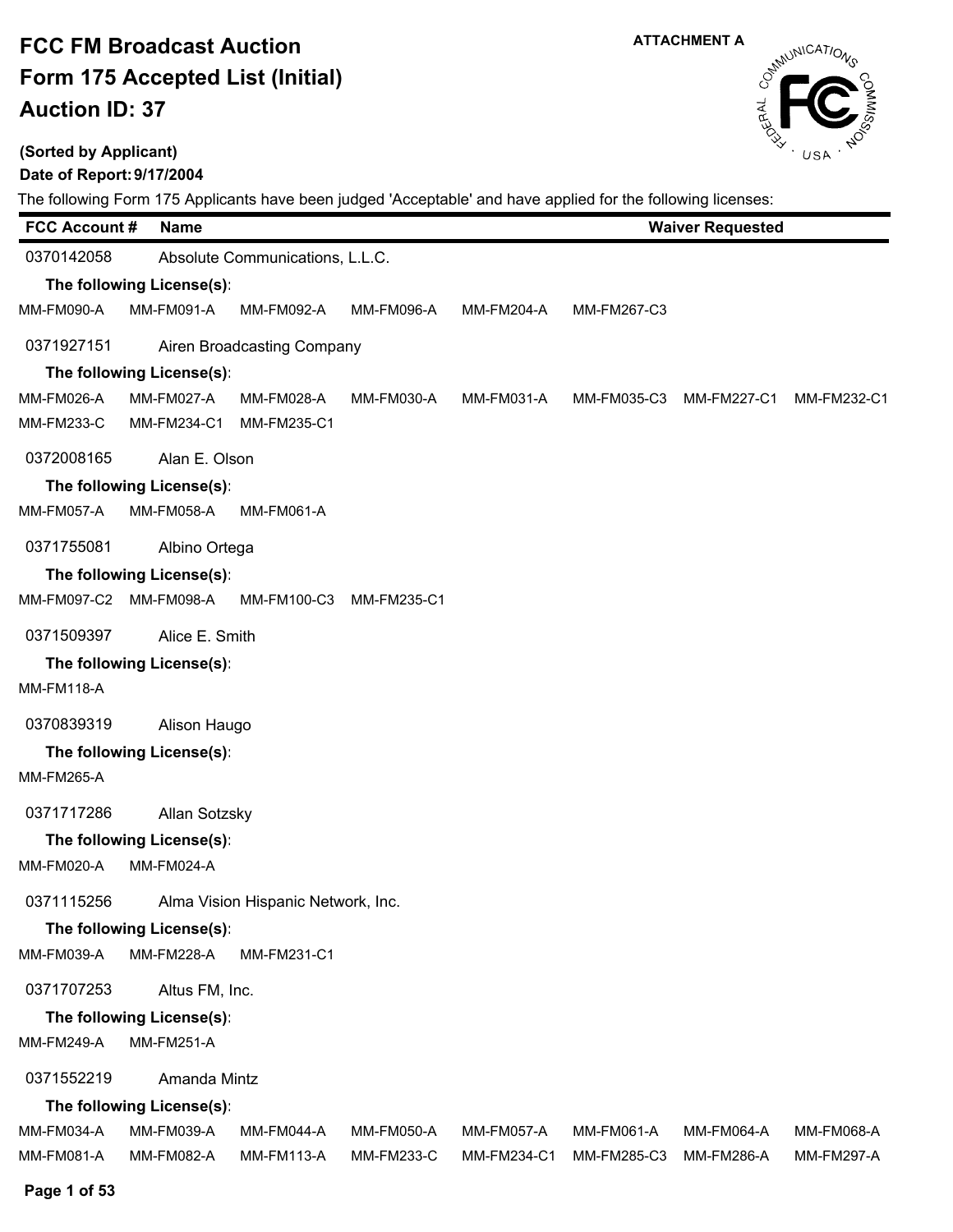

#### **(Sorted by Applicant) Date of Report:9/17/2004**

|                     | The following Form 175 Applicants have been judged 'Acceptable' and have applied for the following licenses: |                                   |                   |                        |                   |                   |                   |  |  |  |  |
|---------------------|--------------------------------------------------------------------------------------------------------------|-----------------------------------|-------------------|------------------------|-------------------|-------------------|-------------------|--|--|--|--|
| <b>FCC Account#</b> | <b>Name</b>                                                                                                  | <b>Waiver Requested</b>           |                   |                        |                   |                   |                   |  |  |  |  |
| 0371552219          | Amanda Mintz                                                                                                 |                                   |                   |                        |                   |                   |                   |  |  |  |  |
|                     | The following License(s):                                                                                    |                                   |                   |                        |                   |                   |                   |  |  |  |  |
| <b>MM-FM299-A</b>   | MM-FM301-A                                                                                                   | MM-FM309-A                        | <b>MM-FM310-A</b> | <b>MM-FM311-A</b>      |                   |                   |                   |  |  |  |  |
| 0371332193          |                                                                                                              | Anderson Radio Broadcasting, Inc. |                   |                        |                   |                   |                   |  |  |  |  |
|                     | The following License(s):                                                                                    |                                   |                   |                        |                   |                   |                   |  |  |  |  |
|                     | MM-FM166-C2 MM-FM171-C3 MM-FM173-A                                                                           |                                   | <b>MM-FM178-A</b> | MM-FM180-C2 MM-FM182-A |                   | MM-FM183-C1       | <b>MM-FM184-A</b> |  |  |  |  |
| 0371456431          |                                                                                                              | Arkansas Valley Broadcasting, LLC |                   |                        |                   |                   |                   |  |  |  |  |
|                     | The following License(s):                                                                                    |                                   |                   |                        |                   |                   |                   |  |  |  |  |
| <b>MM-FM057-A</b>   |                                                                                                              |                                   |                   |                        |                   |                   |                   |  |  |  |  |
| 0371847486          |                                                                                                              | Aurora Communications, Inc.       |                   |                        |                   |                   |                   |  |  |  |  |
|                     | The following License(s):                                                                                    |                                   |                   |                        |                   |                   |                   |  |  |  |  |
| <b>MM-FM024-A</b>   | MM-FM028-A                                                                                                   | MM-FM030-A                        | MM-FM031-A        | MM-FM090-A             | MM-FM091-A        | <b>MM-FM118-A</b> | MM-FM220-C2       |  |  |  |  |
| MM-FM223-C2         | <b>MM-FM233-C</b>                                                                                            | MM-FM234-C1                       | MM-FM283-A        | <b>MM-FM290-A</b>      | <b>MM-FM299-A</b> |                   |                   |  |  |  |  |
| 0371234386          | Aurora Media, LLC                                                                                            |                                   |                   |                        |                   |                   |                   |  |  |  |  |
|                     | The following License(s):                                                                                    |                                   |                   |                        |                   |                   |                   |  |  |  |  |
| ALL                 |                                                                                                              |                                   |                   |                        |                   |                   |                   |  |  |  |  |
| 0371135114          |                                                                                                              | B & S Broadcasting Co.            |                   |                        |                   |                   |                   |  |  |  |  |
|                     | The following License(s):                                                                                    |                                   |                   |                        |                   |                   |                   |  |  |  |  |
| ALL VA              |                                                                                                              |                                   |                   |                        |                   |                   |                   |  |  |  |  |
| MM-FM006-C2         | <b>MM-FM026-A</b>                                                                                            | MM-FM028-A                        | MM-FM031-A        | MM-FM056-C3            | MM-FM063-A        | MM-FM064-A        | <b>MM-FM066-A</b> |  |  |  |  |
| MM-FM083-A          | MM-FM090-A                                                                                                   | MM-FM097-C2                       | MM-FM100-C3       | MM-FM109-A             | <b>MM-FM111-A</b> | <b>MM-FM112-A</b> | MM-FM113-A        |  |  |  |  |
| <b>MM-FM118-A</b>   | <b>MM-FM123-A</b>                                                                                            | MM-FM125-C3                       | <b>MM-FM134-A</b> | <b>MM-FM140-A</b>      | <b>MM-FM162-A</b> | MM-FM164-C3       | <b>MM-FM188-A</b> |  |  |  |  |
| MM-FM193-C1         | <b>MM-FM194-C</b>                                                                                            | <b>MM-FM195-C</b>                 | MM-FM202-C1       | MM-FM212-C2            | <b>MM-FM224-A</b> | <b>MM-FM241-A</b> | MM-FM260-A        |  |  |  |  |
| <b>MM-FM265-A</b>   | MM-FM267-C3                                                                                                  | <b>MM-FM286-A</b>                 | <b>MM-FM294-A</b> | <b>MM-FM326-A</b>      | <b>MM-FM335-A</b> | MM-FM342-A        | MM-FM343-C2       |  |  |  |  |
| MM-FM348-C2         | <b>MM-FM354-A</b>                                                                                            | <b>MM-FM358-C</b>                 |                   |                        |                   |                   |                   |  |  |  |  |
| 0371748053          |                                                                                                              | Bankers Hill Equities, LLC        |                   |                        |                   |                   |                   |  |  |  |  |
|                     | The following License(s):                                                                                    |                                   |                   |                        |                   |                   |                   |  |  |  |  |
| <b>MM-FM034-A</b>   | <b>MM-FM039-A</b>                                                                                            |                                   |                   |                        |                   |                   |                   |  |  |  |  |
| 0371103207          | Barry P. Lunderville                                                                                         |                                   |                   |                        |                   |                   |                   |  |  |  |  |
|                     | The following License(s):                                                                                    |                                   |                   |                        |                   |                   |                   |  |  |  |  |
| ALL NH              |                                                                                                              |                                   |                   |                        |                   |                   |                   |  |  |  |  |
| ALL VT              |                                                                                                              |                                   |                   |                        |                   |                   |                   |  |  |  |  |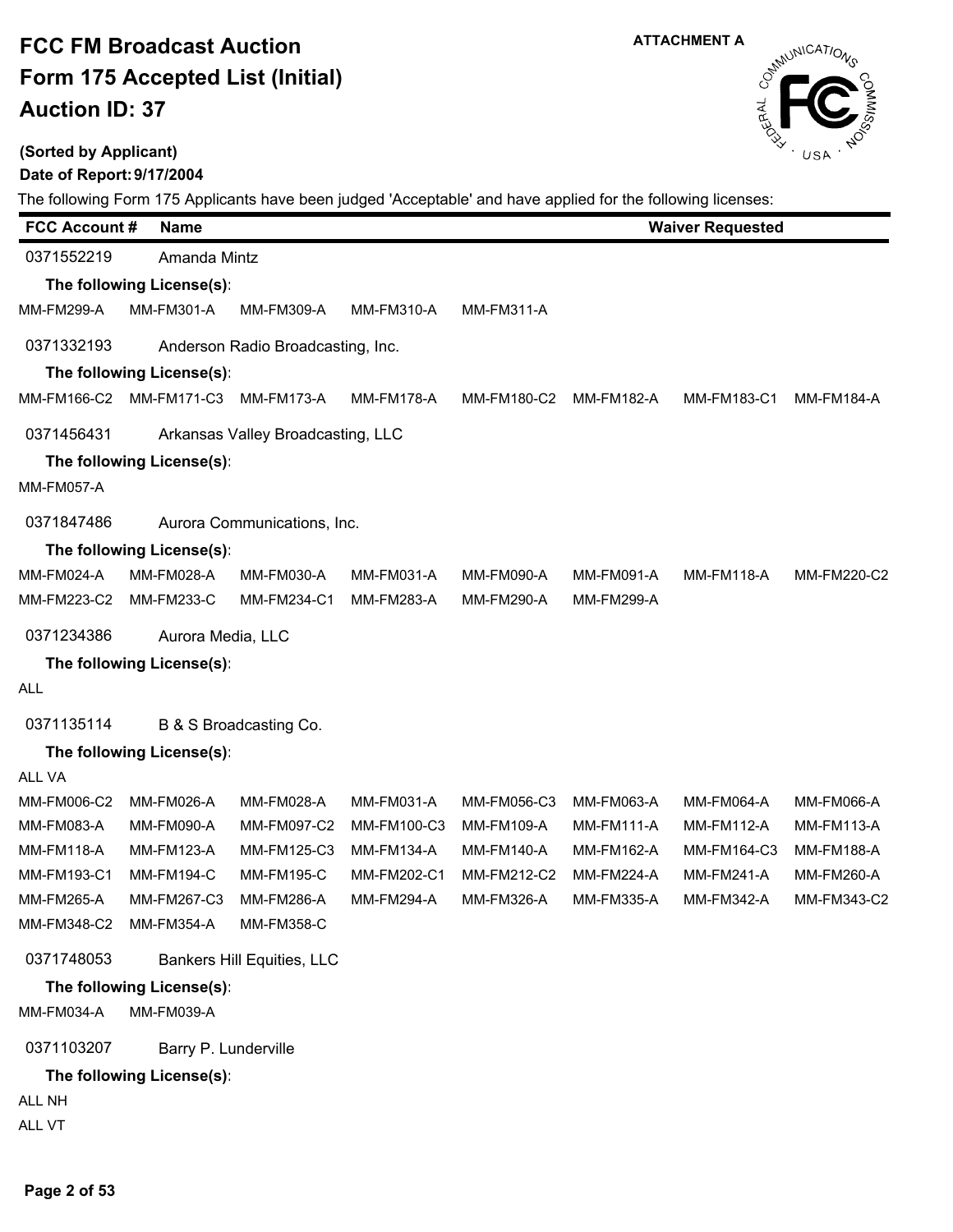

#### **(Sorted by Applicant)**

**Date of Report:9/17/2004**

#### **FCC Account # Name Waiver Requested** The following Form 175 Applicants have been judged 'Acceptable' and have applied for the following licenses: Bayview Capital Ventures, Inc. **The following License(s):** 0371447235 ALL MA Bee Broadcasting, Inc. **The following License(s):** 0371618237 MM-FM015-C3 MM-FM018-A MM-FM023-A MM-FM166-C2 MM-FM170-C1 MM-FM171-C3 MM-FM173-A MM-FM178-A MM-FM180-C2 MM-FM182-A MM-FM183-C1 MM-FM184-A Ben Tunis Company, Inc. **The following License(s):** 0371059041 ALL GU ALL HI ALL MA MM-FM006-C2 MM-FM015-C3 MM-FM026-A MM-FM031-A MM-FM056-C3 MM-FM066-A MM-FM069-C3 MM-FM090-A MM-FM100-C3 MM-FM118-A MM-FM164-C3 MM-FM224-A MM-FM233-C MM-FM246-A MM-FM260-A MM-FM294-A MM-FM338-A Benjamin F. Velasquez **The following License(s):** 0372136138 MM-FM286-A Bicoastal Holdings Co., LLC **The following License(s):** 0371434272 MM-FM260-A Big Broadcasting, Inc. **The following License(s):** 0371709075 MM-FM030-A Bigglesworth Broadcasting, LLC **The following License(s):** 0371531118 ALL Billy R. Evans **The following License(s):** 0371359099 MM-FM131-A MM-FM338-A Birch Research Corporation **The following License(s):** 0371754219 ALL MA **Page 3 of 53**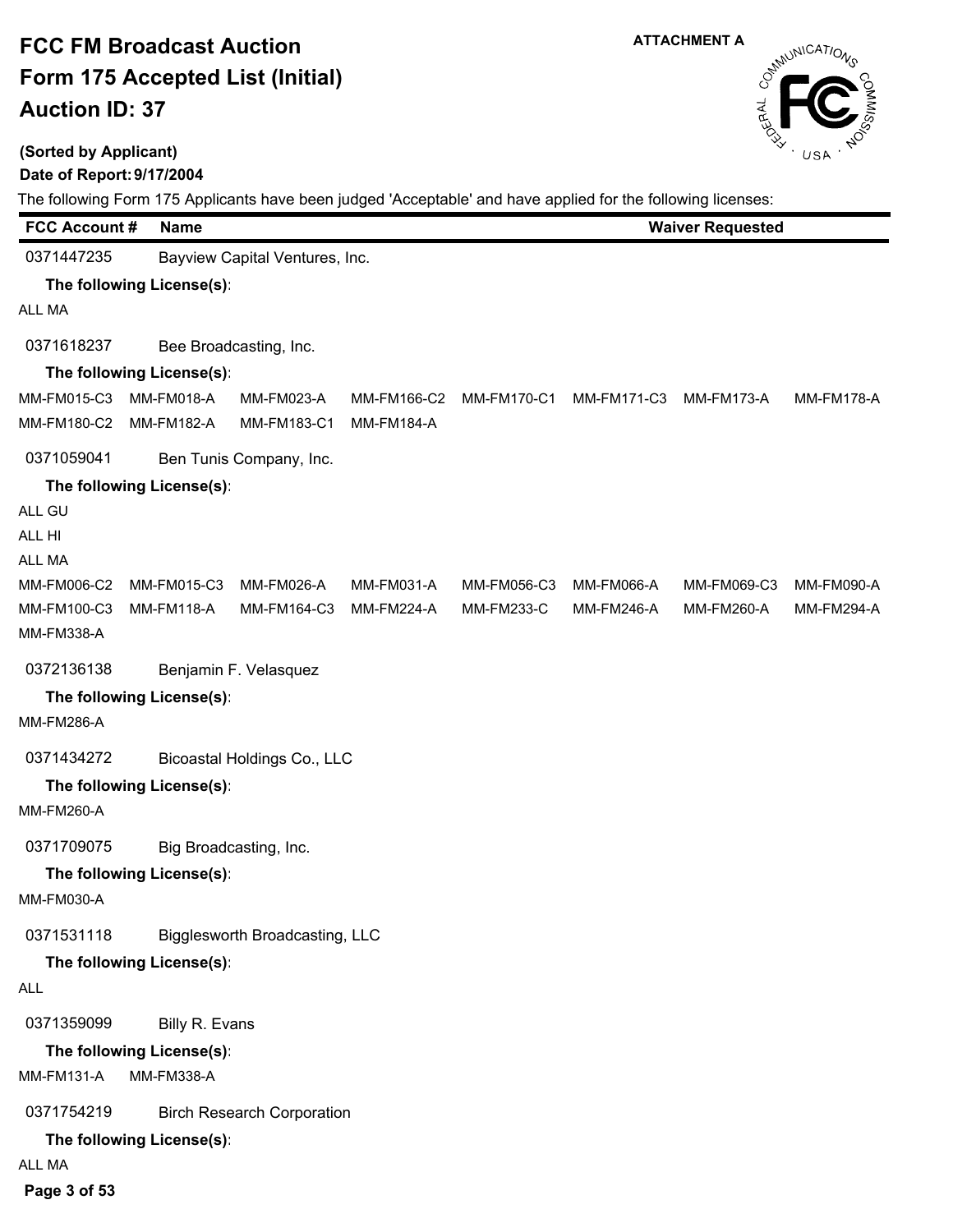#### **Date of Report:9/17/2004**

| <b>FCC Account#</b> | <b>Name</b>               | <b>Waiver Requested</b>                      |                   |                   |                   |                   |                   |
|---------------------|---------------------------|----------------------------------------------|-------------------|-------------------|-------------------|-------------------|-------------------|
| 0371754219          |                           | <b>Birch Research Corporation</b>            |                   |                   |                   |                   |                   |
|                     | The following License(s): |                                              |                   |                   |                   |                   |                   |
| <b>MM-FM064-A</b>   | <b>MM-FM161-A</b>         | MM-FM164-C3                                  |                   |                   |                   |                   |                   |
| 0371932095          |                           | Blakeney Communications, Inc.                |                   |                   |                   |                   |                   |
|                     | The following License(s): |                                              |                   |                   |                   |                   |                   |
| <b>MM-FM162-A</b>   |                           |                                              |                   |                   |                   |                   |                   |
| 0371115204          |                           | <b>Blue Mountain Peak Radio</b>              |                   |                   |                   |                   |                   |
|                     | The following License(s): |                                              |                   |                   |                   |                   |                   |
| <b>MM-FM296-A</b>   |                           |                                              |                   |                   |                   |                   |                   |
| 0371248309          |                           | <b>Boch Broadcasting Limited Partnership</b> |                   |                   |                   |                   |                   |
|                     | The following License(s): |                                              |                   |                   |                   |                   |                   |
| <b>ALL MA</b>       |                           |                                              |                   |                   |                   |                   |                   |
| 0371739117          |                           | Bootheel Broadcasting, Inc.                  |                   |                   |                   |                   |                   |
|                     | The following License(s): |                                              |                   |                   |                   |                   |                   |
| <b>MM-FM130-A</b>   | <b>MM-FM131-A</b>         | <b>MM-FM134-A</b>                            | <b>MM-FM156-A</b> | <b>MM-FM157-A</b> |                   |                   |                   |
| 0371641302          |                           | Bott Communications, Inc.                    |                   |                   |                   |                   |                   |
|                     | The following License(s): |                                              |                   |                   |                   |                   |                   |
| <b>MM-FM008-A</b>   | MM-FM013-A                | MM-FM028-A                                   | MM-FM034-A        | MM-FM039-A        | MM-FM042-A        | MM-FM044-A        | <b>MM-FM050-A</b> |
| <b>MM-FM055-A</b>   | MM-FM056-C3               | MM-FM064-A                                   | <b>MM-FM083-A</b> | <b>MM-FM090-A</b> | <b>MM-FM091-A</b> | MM-FM092-A        | <b>MM-FM111-A</b> |
| <b>MM-FM112-A</b>   | <b>MM-FM120-A</b>         | MM-FM122-C2                                  | MM-FM125-C3       | <b>MM-FM127-A</b> | <b>MM-FM131-A</b> | <b>MM-FM155-A</b> | <b>MM-FM156-A</b> |
| <b>MM-FM204-A</b>   | MM-FM206-C1               | MM-FM208-A                                   | MM-FM209-A        | MM-FM211-C1       | MM-FM212-C2       | MM-FM214-C1       | <b>MM-FM265-A</b> |
| MM-FM267-C3         | MM-FM270-C2               | <b>MM-FM342-A</b>                            | MM-FM343-C2       | <b>MM-FM354-A</b> |                   |                   |                   |
| 0371902238          | <b>Bradford Caldwell</b>  |                                              |                   |                   |                   |                   |                   |
|                     | The following License(s): |                                              |                   |                   |                   |                   |                   |
| <b>MM-FM009-A</b>   | MM-FM010-A                | <b>MM-FM159-A</b>                            |                   |                   |                   |                   |                   |
| 0371747594          |                           | Brewster Community Broadcasting, Inc.        |                   |                   |                   |                   |                   |
|                     | The following License(s): |                                              |                   |                   |                   |                   |                   |
| ALL MA              |                           |                                              |                   |                   |                   |                   |                   |
| 0371655504          | <b>Brian Butler</b>       |                                              |                   |                   |                   |                   |                   |
|                     | The following License(s): |                                              |                   |                   |                   |                   |                   |
| <b>MM-FM026-A</b>   | <b>MM-FM233-C</b>         | MM-FM234-C1                                  | <b>MM-FM260-A</b> | <b>MM-FM326-A</b> | <b>MM-FM328-A</b> | <b>MM-FM330-A</b> |                   |



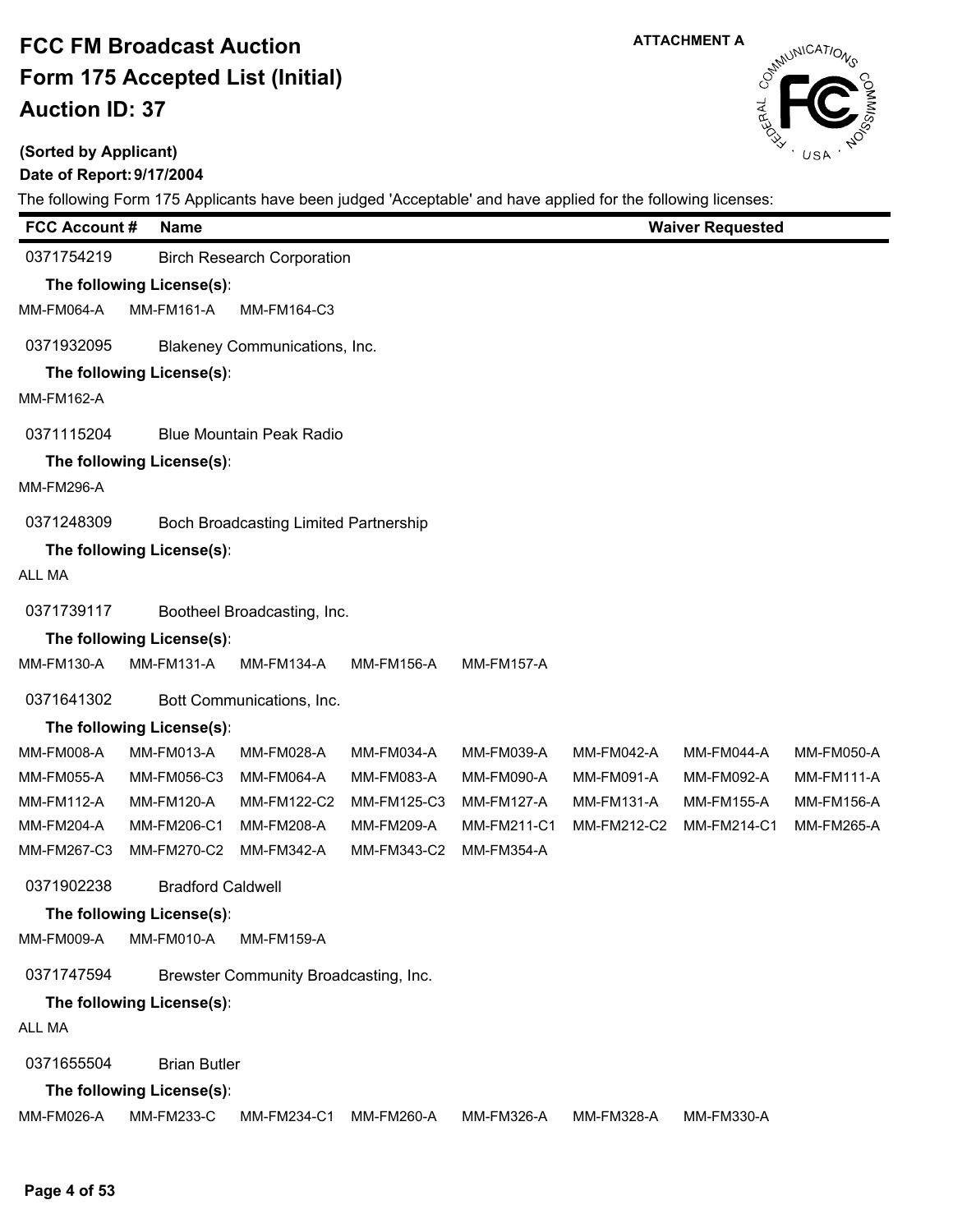

#### **(Sorted by Applicant)**

|  |  | Date of Report: 9/17/2004 |  |
|--|--|---------------------------|--|
|--|--|---------------------------|--|

| <b>FCC Account#</b><br><b>Name</b> |  |                   |                                     |                   | <b>Waiver Requested</b> |                   |                   |                   |  |
|------------------------------------|--|-------------------|-------------------------------------|-------------------|-------------------------|-------------------|-------------------|-------------------|--|
| 0372046273                         |  | Brian J. Henry    |                                     |                   |                         |                   |                   |                   |  |
| The following License(s):          |  |                   |                                     |                   |                         |                   |                   |                   |  |
| <b>MM-FM026-A</b>                  |  | <b>MM-FM037-A</b> | MM-FM100-C3                         | MM-FM105-A        | <b>MM-FM224-A</b>       |                   |                   |                   |  |
| 0371540306                         |  |                   | BROADCAST COMMUNICATIONS, INC.      |                   |                         |                   |                   |                   |  |
| The following License(s):          |  |                   |                                     |                   |                         |                   |                   |                   |  |
| MM-FM340-A                         |  |                   |                                     |                   |                         |                   |                   |                   |  |
| 0370306119                         |  |                   | BROWN BROADCAST SERVICES, INC.      |                   |                         |                   |                   |                   |  |
| The following License(s):          |  |                   |                                     |                   |                         |                   |                   |                   |  |
| ALL LA                             |  |                   |                                     |                   |                         |                   |                   |                   |  |
| MM-FM026-A                         |  | <b>MM-FM027-A</b> | MM-FM028-A                          | <b>MM-FM034-A</b> | MM-FM035-C3             | MM-FM039-A        | MM-FM040-A        | MM-FM171-C3       |  |
| <b>MM-FM184-A</b>                  |  | <b>MM-FM224-A</b> | <b>MM-FM228-A</b>                   | <b>MM-FM241-A</b> | MM-FM246-A              | <b>MM-FM255-A</b> | <b>MM-FM256-A</b> | <b>MM-FM258-A</b> |  |
| MM-FM259-C3                        |  | MM-FM261-C3       | MM-FM326-A                          | MM-FM328-A        | <b>MM-FM330-A</b>       |                   |                   |                   |  |
| 0371043578                         |  | Bruce T. Foster   |                                     |                   |                         |                   |                   |                   |  |
| The following License(s):          |  |                   |                                     |                   |                         |                   |                   |                   |  |
| MM-FM109-A                         |  |                   |                                     |                   |                         |                   |                   |                   |  |
| 0371931589                         |  |                   | California Communications           |                   |                         |                   |                   |                   |  |
| The following License(s):          |  |                   |                                     |                   |                         |                   |                   |                   |  |
| MM-FM023-A                         |  | MM-FM034-A        | MM-FM223-C2                         |                   |                         |                   |                   |                   |  |
| 0371729145                         |  |                   | <b>Calvary Technical Management</b> |                   |                         |                   |                   |                   |  |
| The following License(s):          |  |                   |                                     |                   |                         |                   |                   |                   |  |
| ALL AS                             |  |                   |                                     |                   |                         |                   |                   |                   |  |
| <b>MM-FM020-A</b>                  |  | <b>MM-FM051-A</b> | MM-FM058-A                          | <b>MM-FM061-A</b> | MM-FM097-C2             | <b>MM-FM119-A</b> | MM-FM126-A        | <b>MM-FM168-A</b> |  |
| <b>MM-FM186-A</b>                  |  | <b>MM-FM187-A</b> | <b>MM-FM242-A</b>                   | <b>MM-FM244-A</b> | <b>MM-FM251-A</b>       | <b>MM-FM276-A</b> | <b>MM-FM283-A</b> | MM-FM292-A        |  |
| <b>MM-FM295-A</b>                  |  | <b>MM-FM296-A</b> | MM-FM320-A                          | MM-FM331-A        | MM-FM344-A              | <b>MM-FM353-A</b> | <b>MM-FM355-A</b> | <b>MM-FM356-A</b> |  |
| <b>MM-FM357-A</b>                  |  |                   |                                     |                   |                         |                   |                   |                   |  |
| 0371718534                         |  |                   | CCB Texas Licenses, L.P.            |                   |                         |                   |                   |                   |  |
| The following License(s):          |  |                   |                                     |                   |                         |                   |                   |                   |  |
| <b>MM-FM290-A</b>                  |  |                   |                                     |                   |                         |                   |                   |                   |  |
| 0371604114                         |  |                   | CCR-Helena IV, LLC                  |                   |                         |                   |                   |                   |  |
| The following License(s):          |  |                   |                                     |                   |                         |                   |                   |                   |  |
| <b>MM-FM184-A</b>                  |  |                   |                                     |                   |                         |                   |                   |                   |  |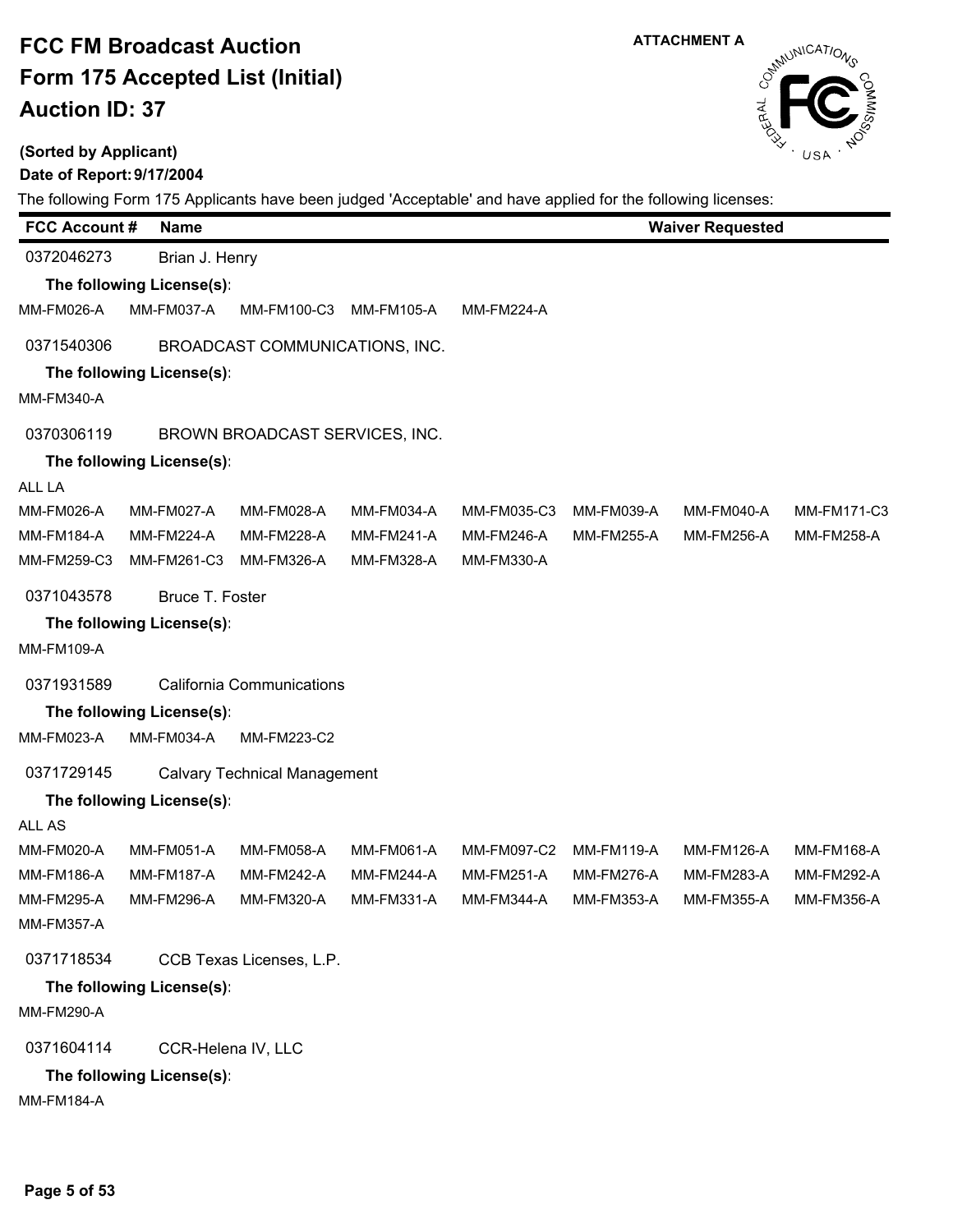

#### **(Sorted by Applicant)**

**Date of Report:9/17/2004**

|                   | <b>FCC Account#</b><br><b>Name</b> |                              |                   |                   |                   | <b>Waiver Requested</b> |                   |  |  |
|-------------------|------------------------------------|------------------------------|-------------------|-------------------|-------------------|-------------------------|-------------------|--|--|
| 0370953239        |                                    | CD Broadcasting, Inc.        |                   |                   |                   |                         |                   |  |  |
|                   | The following License(s):          |                              |                   |                   |                   |                         |                   |  |  |
| MM-FM093-A        |                                    |                              |                   |                   |                   |                         |                   |  |  |
| 0371518199        |                                    | Chadrad Communcations, Inc.  |                   |                   |                   |                         |                   |  |  |
|                   | The following License(s):          |                              |                   |                   |                   |                         |                   |  |  |
| MM-FM205-C1       |                                    |                              |                   |                   |                   |                         |                   |  |  |
| 0371632533        |                                    | Chaparral Broadcasting, Inc. |                   |                   |                   |                         |                   |  |  |
|                   | The following License(s):          |                              |                   |                   |                   |                         |                   |  |  |
| ALL HI            |                                    |                              |                   |                   |                   |                         |                   |  |  |
| MM-FM063-A        | <b>MM-FM098-A</b>                  | MM-FM100-C3                  | MM-FM105-A        | MM-FM168-A        | MM-FM175-C3       | <b>MM-FM176-A</b>       | MM-FM177-A        |  |  |
| <b>MM-FM184-A</b> | <b>MM-FM224-A</b>                  | MM-FM347-C2                  | MM-FM348-C2       | <b>MM-FM351-C</b> | MM-FM359-C1       |                         |                   |  |  |
| 0371546298        | Charles E. Crawford                |                              |                   |                   |                   |                         |                   |  |  |
|                   | The following License(s):          |                              |                   |                   |                   |                         |                   |  |  |
| <b>MM-FM247-A</b> | <b>MM-FM252-A</b>                  | <b>MM-FM276-A</b>            | <b>MM-FM277-A</b> | <b>MM-FM278-A</b> | <b>MM-FM283-A</b> | <b>MM-FM287-A</b>       | <b>MM-FM288-A</b> |  |  |
| <b>MM-FM294-A</b> | <b>MM-FM297-A</b>                  | MM-FM298-C2                  | MM-FM305-C2       | <b>MM-FM309-A</b> |                   |                         |                   |  |  |
| 0371729519        | <b>Charles Hall</b>                |                              |                   |                   |                   |                         |                   |  |  |
|                   | The following License(s):          |                              |                   |                   |                   |                         |                   |  |  |
| MM-FM047-C1       |                                    | MM-FM316-C2 MM-FM318-C2      |                   |                   |                   |                         |                   |  |  |
| 0371420431        | <b>Charles Williamson</b>          |                              |                   |                   |                   |                         |                   |  |  |
|                   | The following License(s):          |                              |                   |                   |                   |                         |                   |  |  |
| ALL FL            |                                    |                              |                   |                   |                   |                         |                   |  |  |
| <b>ALL MI</b>     |                                    |                              |                   |                   |                   |                         |                   |  |  |
| ALL NH            |                                    |                              |                   |                   |                   |                         |                   |  |  |
| ALL OR            |                                    |                              |                   |                   |                   |                         |                   |  |  |
| ALL PA            |                                    |                              |                   |                   |                   |                         |                   |  |  |
| ALL VT            |                                    |                              |                   |                   |                   |                         |                   |  |  |
| MM-FM013-A        | MM-FM016-A                         | MM-FM017-A                   | MM-FM018-A        | MM-FM020-A        | MM-FM023-A        | MM-FM024-A              | <b>MM-FM027-A</b> |  |  |
| MM-FM028-A        | MM-FM030-A                         | MM-FM034-A                   | MM-FM035-C3       | MM-FM037-A        | MM-FM038-C3       | MM-FM039-A              | MM-FM040-A        |  |  |
| MM-FM073-C1       | MM-FM075-C1                        | MM-FM076-C2                  | MM-FM077-C2       | MM-FM080-A        | MM-FM097-C2       | MM-FM102-A              | MM-FM105-A        |  |  |
| <b>MM-FM119-A</b> | MM-FM120-A                         | MM-FM126-A                   | <b>MM-FM127-A</b> | MM-FM186-A        | <b>MM-FM187-A</b> | MM-FM239-A              | <b>MM-FM241-A</b> |  |  |
| MM-FM242-A        | MM-FM243-A                         | MM-FM244-A                   | MM-FM246-A        | MM-FM276-A        | <b>MM-FM277-A</b> | <b>MM-FM278-A</b>       | MM-FM280-A        |  |  |
| MM-FM283-A        | MM-FM285-C3                        | <b>MM-FM286-A</b>            | MM-FM287-A        | MM-FM291-A        | <b>MM-FM292-A</b> | MM-FM293-C3             | MM-FM295-A        |  |  |
| MM-FM296-A        | MM-FM297-A                         | MM-FM299-A                   | MM-FM301-A        | MM-FM302-C2       | MM-FM304-A        | MM-FM305-C2             | MM-FM308-C3       |  |  |
| MM-FM309-A        | MM-FM310-A                         | MM-FM311-A                   | MM-FM327-C3       | MM-FM328-A        | MM-FM329-A        | MM-FM331-A              | MM-FM339-A        |  |  |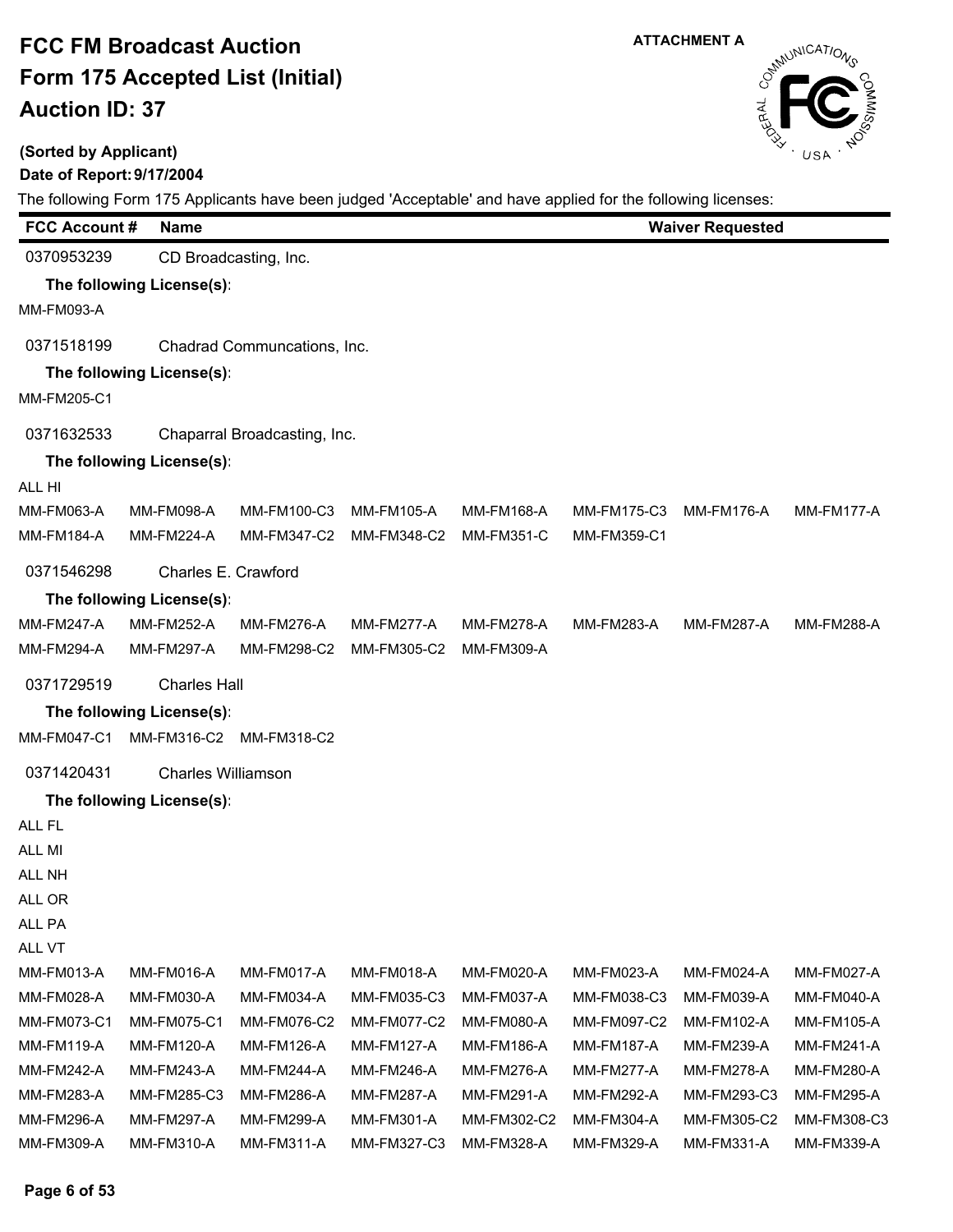#### **(Sorted by Applicant)**

**Date of Report:9/17/2004**

| <b>FCC Account#</b><br><b>Name</b>                          | <b>Waiver Requested</b> |
|-------------------------------------------------------------|-------------------------|
| 0371718475<br><b>Chehalis Valley Educational Foundation</b> |                         |
| The following License(s):                                   |                         |
| MM-FM328-A<br>MM-FM329-A<br>MM-FM330-A<br>MM-FM331-A        |                         |
| 0371617395<br>Christian Broadcasting, Inc.                  |                         |
| The following License(s):                                   |                         |
| MM-FM005-C2<br>MM-FM006-C2                                  |                         |
| 0370911139<br>Christyahna Broadcasting, Inc.                |                         |
| The following License(s):                                   |                         |
| ALL AK                                                      |                         |
| ALL AS                                                      |                         |
| ALL CA                                                      |                         |
| ALL CO                                                      |                         |
| ALL FL                                                      |                         |
| ALL GU                                                      |                         |
| ALL HI                                                      |                         |
| ALL IA                                                      |                         |
| ALL ID                                                      |                         |
| ALL IL                                                      |                         |
| ALL KS                                                      |                         |
| ALL KY                                                      |                         |
| ALL LA                                                      |                         |
| ALL MA                                                      |                         |
| ALL MI                                                      |                         |
| ALL MN                                                      |                         |
| ALL MO                                                      |                         |
| ALL MS                                                      |                         |
| ALL MT                                                      |                         |
| ALL NC                                                      |                         |
| ALL ND                                                      |                         |
| ALL NE                                                      |                         |
| ALL NH                                                      |                         |
| ALL NM                                                      |                         |
| ALL NV                                                      |                         |
| ALL NY                                                      |                         |
| ALL OK                                                      |                         |
| ALL OR                                                      |                         |

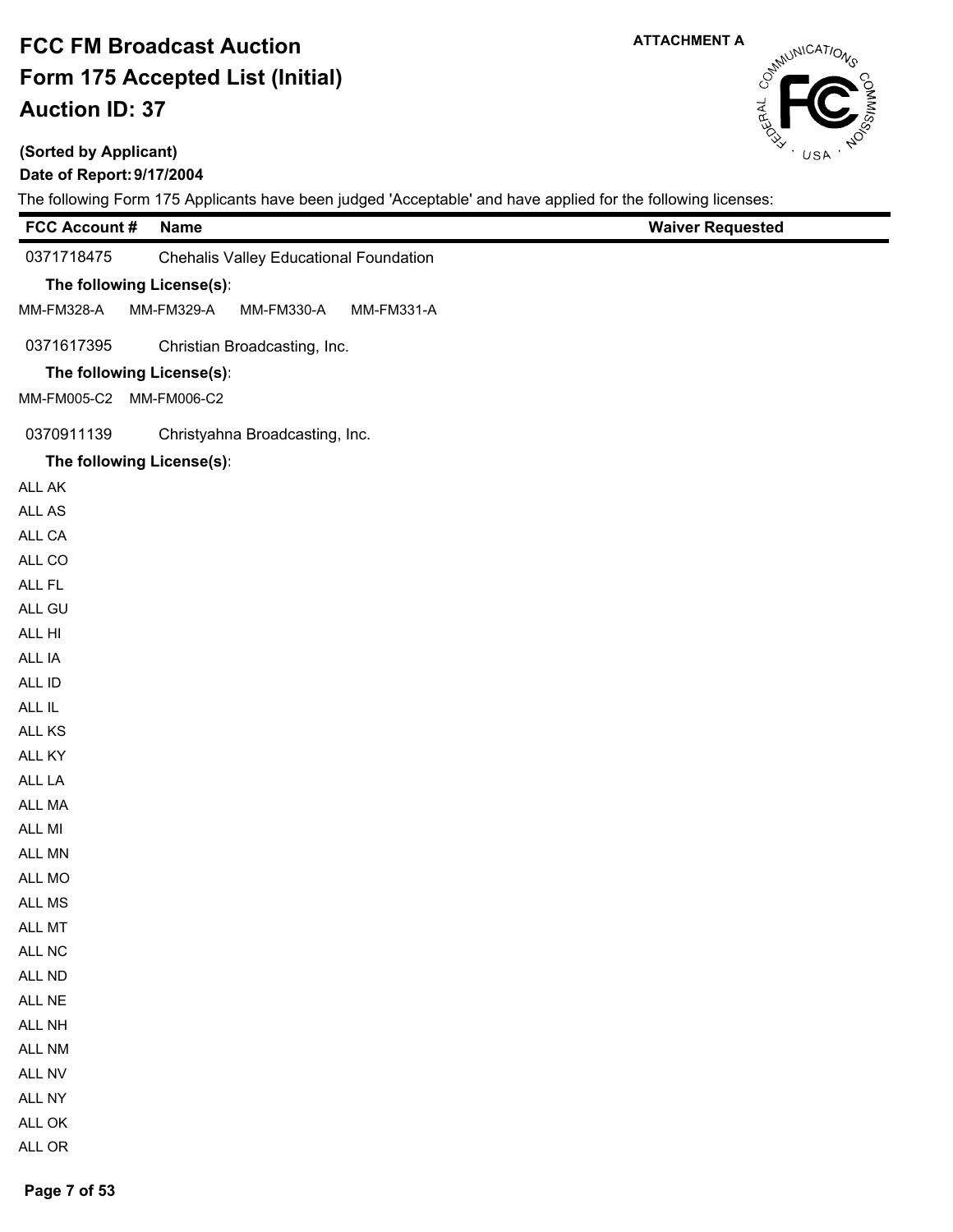**Date of Report:9/17/2004**

The following Form 175 Applicants have been judged 'Acceptable' and have applied for the following licenses:

| <b>FCC Account#</b> | <b>Name</b>               |                                           |             |                   |             | <b>Waiver Requested</b> |                   |  |  |
|---------------------|---------------------------|-------------------------------------------|-------------|-------------------|-------------|-------------------------|-------------------|--|--|
| 0370911139          |                           | Christyahna Broadcasting, Inc.            |             |                   |             |                         |                   |  |  |
|                     | The following License(s): |                                           |             |                   |             |                         |                   |  |  |
| <b>ALL PA</b>       |                           |                                           |             |                   |             |                         |                   |  |  |
| ALL SD              |                           |                                           |             |                   |             |                         |                   |  |  |
| ALL TN              |                           |                                           |             |                   |             |                         |                   |  |  |
| ALL TX              |                           |                                           |             |                   |             |                         |                   |  |  |
| ALL UT              |                           |                                           |             |                   |             |                         |                   |  |  |
| ALL VA              |                           |                                           |             |                   |             |                         |                   |  |  |
| ALL VT              |                           |                                           |             |                   |             |                         |                   |  |  |
| ALL WA              |                           |                                           |             |                   |             |                         |                   |  |  |
| ALL WI              |                           |                                           |             |                   |             |                         |                   |  |  |
| ALL WV              |                           |                                           |             |                   |             |                         |                   |  |  |
| ALL WY              |                           |                                           |             |                   |             |                         |                   |  |  |
| <b>MM-FM008-A</b>   | MM-FM010-A                | <b>MM-FM011-A</b>                         | MM-FM012-A  | MM-FM016-A        | MM-FM017-A  | MM-FM018-A              | <b>MM-FM020-A</b> |  |  |
| MM-FM022-C1         | MM-FM023-A                | MM-FM024-A                                |             |                   |             |                         |                   |  |  |
| 0371524161          | Chue Charles Vang         |                                           |             |                   |             |                         |                   |  |  |
|                     | The following License(s): |                                           |             |                   |             |                         |                   |  |  |
| ALL CA              |                           |                                           |             |                   |             |                         |                   |  |  |
| 0371534128          |                           | <b>Citadel Broadcasting Company</b>       |             |                   |             |                         |                   |  |  |
|                     | The following License(s): |                                           |             |                   |             |                         |                   |  |  |
| ALL MA              |                           |                                           |             |                   |             |                         |                   |  |  |
| MM-FM009-A          | MM-FM010-A                | MM-FM011-A                                | MM-FM012-A  | <b>MM-FM159-A</b> |             |                         |                   |  |  |
| 0372029504          |                           | <b>Clarke Broadcasting Corporation</b>    |             |                   |             |                         |                   |  |  |
|                     | The following License(s): |                                           |             |                   |             |                         |                   |  |  |
| <b>MM-FM233-C</b>   | MM-FM234-C1               | MM-FM259-C3                               | MM-FM314-C3 |                   |             |                         |                   |  |  |
| 0371709405          |                           | Clear Channel Broadcasting Licenses, Inc. |             |                   |             |                         |                   |  |  |
|                     | The following License(s): |                                           |             |                   |             |                         |                   |  |  |
| MM-FM087-A          |                           |                                           |             |                   |             |                         |                   |  |  |
| 0371005493          | CODO Group, LLC           |                                           |             |                   |             |                         |                   |  |  |
|                     | The following License(s): |                                           |             |                   |             |                         |                   |  |  |
| MM-FM028-A          | <b>MM-FM039-A</b>         | <b>MM-FM042-A</b>                         | MM-FM073-C1 | MM-FM074-C        | MM-FM075-C1 | MM-FM076-C2             | MM-FM077-C2       |  |  |
| <b>MM-FM078-C</b>   | MM-FM079-C2               | <b>MM-FM081-A</b>                         | MM-FM082-A  | MM-FM227-C1       | MM-FM230-C1 | MM-FM233-C              | MM-FM234-C1       |  |  |
| MM-FM313-C2         | MM-FM314-C3               | MM-FM316-C2                               | MM-FM318-C2 | MM-FM320-A        | MM-FM321-C3 | MM-FM347-C2             |                   |  |  |



**ATTACHMENT A**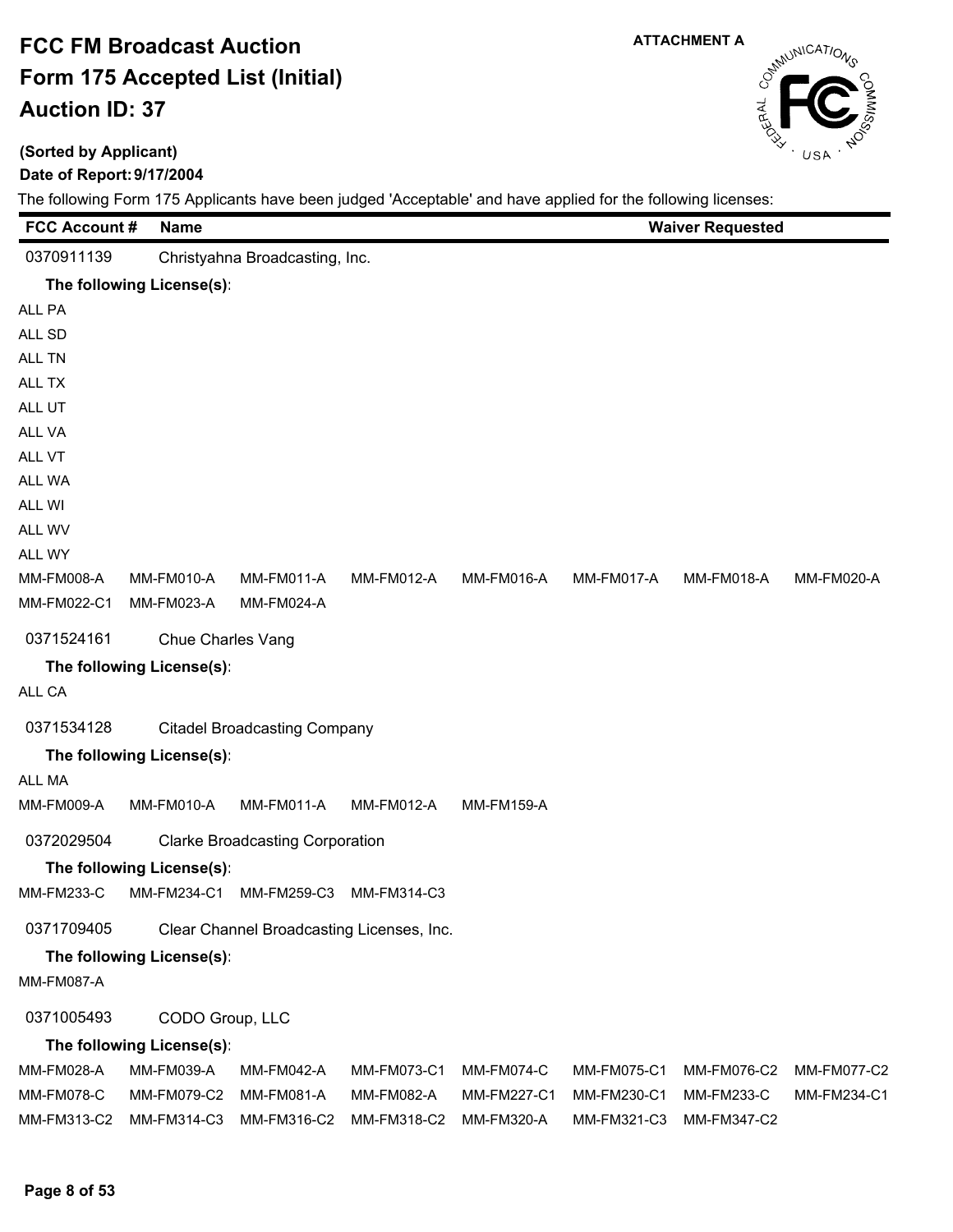**(Sorted by Applicant) Date of Report:9/17/2004**

The following Form 175 Applicants have been judged 'Acceptable' and have applied for the following licenses:

| <b>FCC Account#</b> | <b>Name</b>               |                                  |             |                   |                   | <b>Waiver Requested</b> |                   |
|---------------------|---------------------------|----------------------------------|-------------|-------------------|-------------------|-------------------------|-------------------|
| 0371143221          |                           | College Creek Broadcasting, Inc. |             |                   |                   |                         |                   |
|                     | The following License(s): |                                  |             |                   |                   |                         |                   |
| ALL AR              |                           |                                  |             |                   |                   |                         |                   |
| ALL CA              |                           |                                  |             |                   |                   |                         |                   |
| ALL FL              |                           |                                  |             |                   |                   |                         |                   |
| ALL IA              |                           |                                  |             |                   |                   |                         |                   |
| ALL ID              |                           |                                  |             |                   |                   |                         |                   |
| ALL IL              |                           |                                  |             |                   |                   |                         |                   |
| ALL KY              |                           |                                  |             |                   |                   |                         |                   |
| ALL LA              |                           |                                  |             |                   |                   |                         |                   |
| ALL MA              |                           |                                  |             |                   |                   |                         |                   |
| ALL MI              |                           |                                  |             |                   |                   |                         |                   |
| ALL MN              |                           |                                  |             |                   |                   |                         |                   |
| ALL MO              |                           |                                  |             |                   |                   |                         |                   |
| ALL MS              |                           |                                  |             |                   |                   |                         |                   |
| ALL NC              |                           |                                  |             |                   |                   |                         |                   |
| ALL ND              |                           |                                  |             |                   |                   |                         |                   |
| ALL NE              |                           |                                  |             |                   |                   |                         |                   |
| ALL NV              |                           |                                  |             |                   |                   |                         |                   |
| ALL NY              |                           |                                  |             |                   |                   |                         |                   |
| ALL OK              |                           |                                  |             |                   |                   |                         |                   |
| ALL OR              |                           |                                  |             |                   |                   |                         |                   |
| ALL PA              |                           |                                  |             |                   |                   |                         |                   |
| ALL SD              |                           |                                  |             |                   |                   |                         |                   |
| ALL TN              |                           |                                  |             |                   |                   |                         |                   |
| ALL UT              |                           |                                  |             |                   |                   |                         |                   |
| ALL VA              |                           |                                  |             |                   |                   |                         |                   |
| ALL VT              |                           |                                  |             |                   |                   |                         |                   |
| ALL WA              |                           |                                  |             |                   |                   |                         |                   |
| ALL WI              |                           |                                  |             |                   |                   |                         |                   |
| ALL WV              |                           |                                  |             |                   |                   |                         |                   |
| MM-FM005-C2         | MM-FM006-C2               | MM-FM016-A                       | MM-FM018-A  | MM-FM020-A        | MM-FM022-C1       | MM-FM023-A              | MM-FM024-A        |
| MM-FM042-A          | <b>MM-FM045-A</b>         | <b>MM-FM046-A</b>                | MM-FM047-C1 | MM-FM048-C3       | <b>MM-FM051-A</b> | MM-FM052-A              | MM-FM053-A        |
| <b>MM-FM054-A</b>   | MM-FM056-C3               | <b>MM-FM057-A</b>                | MM-FM058-A  | MM-FM060-C3       | MM-FM061-A        | <b>MM-FM118-A</b>       | <b>MM-FM119-A</b> |
| <b>MM-FM120-A</b>   | MM-FM122-C2               | <b>MM-FM123-A</b>                | MM-FM124-C1 | <b>MM-FM126-A</b> | MM-FM166-C2       | <b>MM-FM167-A</b>       | MM-FM168-A        |
| MM-FM170-C1         | MM-FM171-C3               | MM-FM172-C2                      | MM-FM174-C3 | MM-FM175-C3       | <b>MM-FM176-A</b> | <b>MM-FM179-C</b>       | MM-FM183-C1       |
| <b>MM-FM185-A</b>   | MM-FM215-A                | <b>MM-FM217-A</b>                | MM-FM218-C3 | MM-FM219-C3       | MM-FM220-C2       | MM-FM223-C2             | <b>MM-FM225-A</b> |
| MM-FM226-C3         | MM-FM276-A                | MM-FM277-A                       | MM-FM278-A  | MM-FM280-A        | MM-FM283-A        | MM-FM285-C3             | MM-FM286-A        |

Cathrunications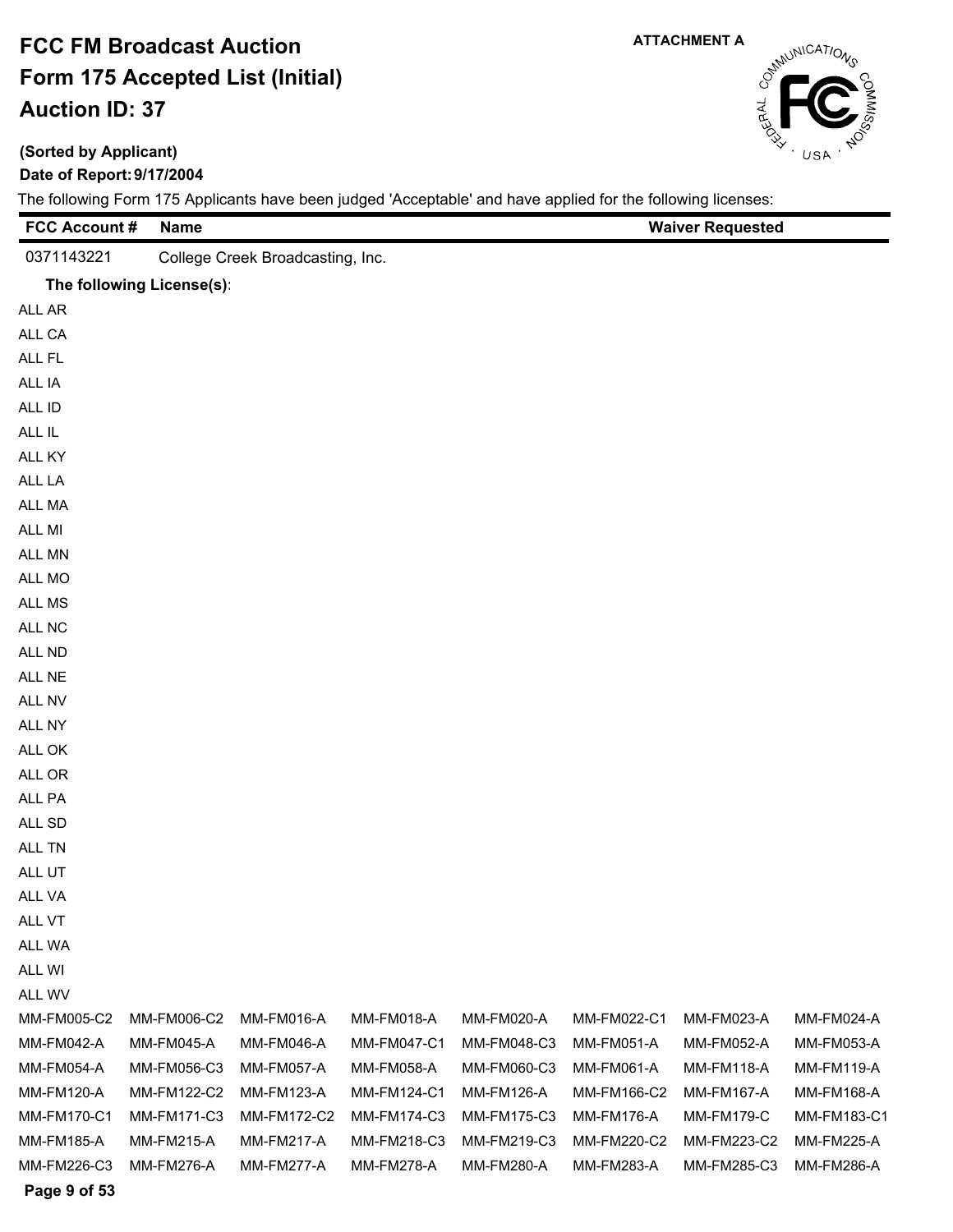

#### **(Sorted by Applicant)**

|  |  | Date of Report: 9/17/2004 |  |
|--|--|---------------------------|--|
|  |  |                           |  |

| <b>FCC Account#</b> | <b>Name</b>               |                                          |                                     |                   |                   | <b>Waiver Requested</b> |                   |
|---------------------|---------------------------|------------------------------------------|-------------------------------------|-------------------|-------------------|-------------------------|-------------------|
| 0371143221          |                           | College Creek Broadcasting, Inc.         |                                     |                   |                   |                         |                   |
|                     | The following License(s): |                                          |                                     |                   |                   |                         |                   |
| <b>MM-FM287-A</b>   | <b>MM-FM288-A</b>         | <b>MM-FM290-A</b>                        | <b>MM-FM291-A</b>                   | <b>MM-FM292-A</b> | MM-FM293-C3       | MM-FM294-A              | MM-FM295-A        |
| <b>MM-FM296-A</b>   | MM-FM298-C2               | <b>MM-FM299-A</b>                        | <b>MM-FM301-A</b>                   | MM-FM302-C2       | MM-FM304-A        | MM-FM305-C2             | MM-FM308-C3       |
| MM-FM309-A          | <b>MM-FM310-A</b>         | <b>MM-FM311-A</b>                        | MM-FM342-A                          | MM-FM343-C2       | MM-FM347-C2       | MM-FM348-C2             | <b>MM-FM351-C</b> |
| MM-FM352-C1         | <b>MM-FM353-A</b>         | MM-FM354-A                               | <b>MM-FM355-A</b>                   | <b>MM-FM357-A</b> | <b>MM-FM358-C</b> | MM-FM359-C1             |                   |
| 0371421416          |                           | Coloma Broadcasting, LLC                 |                                     |                   |                   |                         |                   |
|                     | The following License(s): |                                          |                                     |                   |                   |                         |                   |
| ALL                 |                           |                                          |                                     |                   |                   |                         |                   |
| 0370455098          |                           | CommonBond Media Group, Inc.             |                                     |                   |                   |                         |                   |
|                     | The following License(s): |                                          |                                     |                   |                   |                         |                   |
| <b>MM-FM027-A</b>   | MM-FM030-A                | MM-FM077-C2                              | MM-FM097-C2                         | MM-FM103-A        | MM-FM223-C2       | MM-FM224-A              | <b>MM-FM345-A</b> |
| MM-FM346-C1         |                           |                                          |                                     |                   |                   |                         |                   |
| 0370001062          |                           |                                          | COMMONWEALTH BROADCASTING GROUP, IN |                   |                   |                         |                   |
|                     | The following License(s): |                                          |                                     |                   |                   |                         |                   |
| <b>MM-FM034-A</b>   | MM-FM039-A                | MM-FM056-C3                              | MM-FM338-A                          |                   |                   |                         |                   |
| 0370552051          |                           | Commonwealth Broadcasting, LLC           |                                     |                   |                   |                         |                   |
|                     | The following License(s): |                                          |                                     |                   |                   |                         |                   |
| <b>ALL VA</b>       |                           |                                          |                                     |                   |                   |                         |                   |
| 0370005436          |                           | <b>Community Oriented Radio Partners</b> |                                     |                   |                   |                         |                   |
|                     | The following License(s): |                                          |                                     |                   |                   |                         |                   |
| MM-FM097-C2         | <b>MM-FM228-A</b>         | MM-FM231-C1                              | MM-FM256-A                          | <b>MM-FM258-A</b> | MM-FM327-C3       | <b>MM-FM331-A</b>       |                   |
| 0371128362          |                           | Community Radio, Inc.                    |                                     |                   |                   |                         |                   |
|                     | The following License(s): |                                          |                                     |                   |                   |                         |                   |
| ALL IA              |                           |                                          |                                     |                   |                   |                         |                   |
| ALL KS              |                           |                                          |                                     |                   |                   |                         |                   |
| ALL MA              |                           |                                          |                                     |                   |                   |                         |                   |
| ALL MN              |                           |                                          |                                     |                   |                   |                         |                   |
| ALL NE              |                           |                                          |                                     |                   |                   |                         |                   |
| ALL SD              |                           |                                          |                                     |                   |                   |                         |                   |
| ALL VT              |                           |                                          |                                     |                   |                   |                         |                   |
| MM-FM006-C2         | MM-FM015-C3               | MM-FM016-A                               | MM-FM017-A                          | MM-FM028-A        | MM-FM031-A        | MM-FM044-A              | MM-FM056-C3       |
| <b>MM-FM064-A</b>   | <b>MM-FM066-A</b>         | MM-FM068-A                               | MM-FM074-C                          | MM-FM081-A        | MM-FM082-A        | MM-FM111-A              | <b>MM-FM112-A</b> |
| MM-FM164-C3         | <b>MM-FM187-A</b>         | <b>MM-FM194-C</b>                        | <b>MM-FM195-C</b>                   | <b>MM-FM196-C</b> | <b>MM-FM197-C</b> | <b>MM-FM198-C</b>       | <b>MM-FM200-C</b> |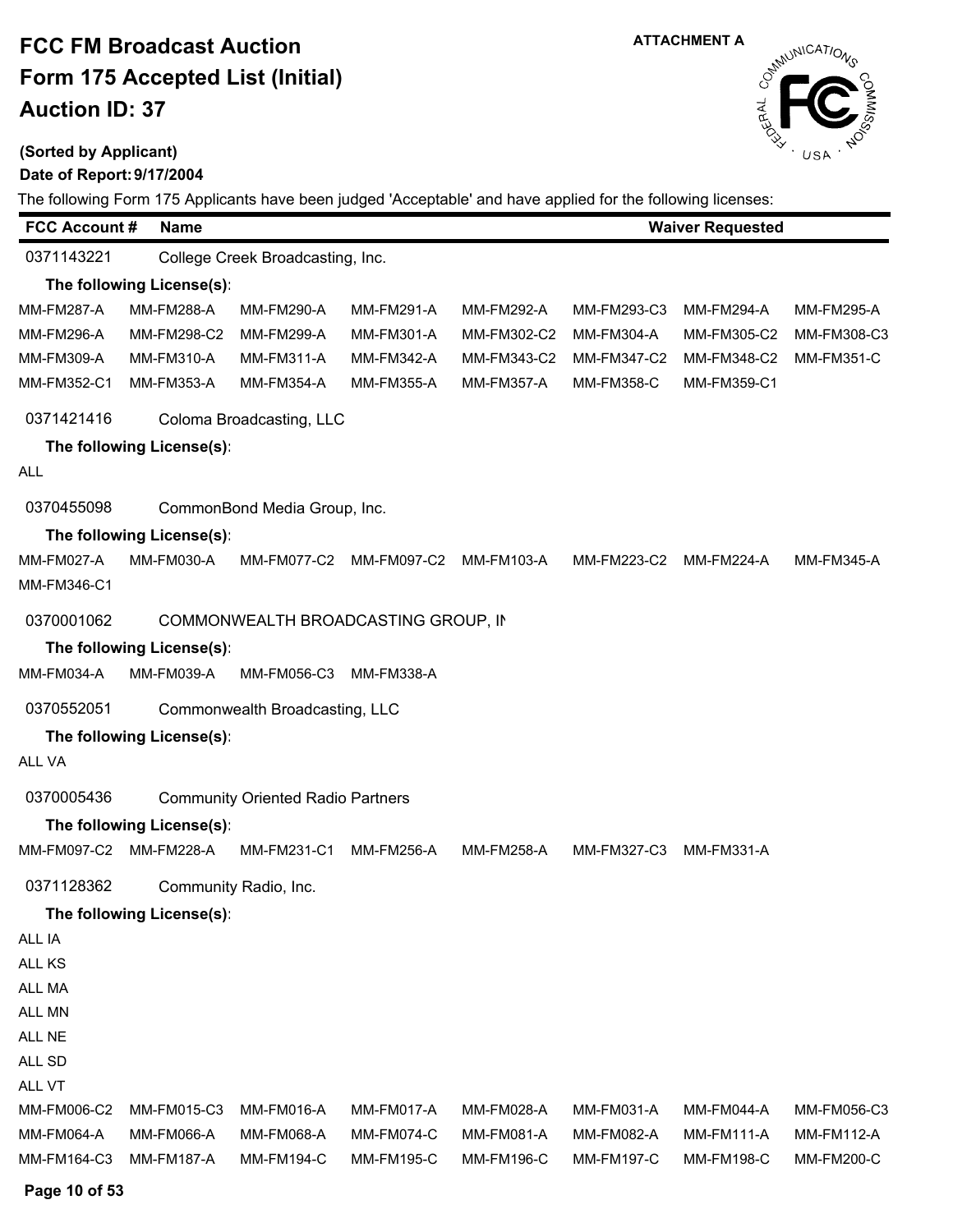

#### **(Sorted by Applicant)**

**Date of Report:9/17/2004**

| <b>FCC Account#</b> | <b>Name</b>               |                                  |                   | <b>Waiver Requested</b> |                   |                   |                   |
|---------------------|---------------------------|----------------------------------|-------------------|-------------------------|-------------------|-------------------|-------------------|
| 0371128362          |                           | Community Radio, Inc.            |                   |                         |                   |                   |                   |
|                     | The following License(s): |                                  |                   |                         |                   |                   |                   |
| MM-FM202-C1         | <b>MM-FM238-A</b>         | MM-FM246-A                       | <b>MM-FM338-A</b> | <b>MM-FM340-A</b>       |                   |                   |                   |
| 0371553364          |                           | <b>Conner Media Corporation</b>  |                   |                         |                   |                   |                   |
|                     | The following License(s): |                                  |                   |                         |                   |                   |                   |
| <b>MM-FM186-A</b>   | <b>MM-FM187-A</b>         |                                  |                   |                         |                   |                   |                   |
| 0371712341          |                           | Contemporary Communications, LLC |                   |                         |                   |                   |                   |
|                     | The following License(s): |                                  |                   |                         |                   |                   |                   |
| <b>MM-FM040-A</b>   | <b>MM-FM227-C1</b>        | MM-FM228-A                       | MM-FM231-C1       | MM-FM232-C1             | MM-FM234-C1       | MM-FM312-C3       | MM-FM313-C2       |
| MM-FM316-C2         | MM-FM317-C1               | MM-FM318-C2                      | MM-FM320-A        | MM-FM321-C3             | MM-FM345-A        | MM-FM347-C2       | MM-FM348-C2       |
| <b>MM-FM353-A</b>   |                           |                                  |                   |                         |                   |                   |                   |
| 0371131553          | Cool Radio, LLC           |                                  |                   |                         |                   |                   |                   |
|                     | The following License(s): |                                  |                   |                         |                   |                   |                   |
| MM-FM044-A          | <b>MM-FM050-A</b>         |                                  |                   |                         |                   |                   |                   |
| 0372104218          |                           | Creative Media, Inc.             |                   |                         |                   |                   |                   |
|                     | The following License(s): |                                  |                   |                         |                   |                   |                   |
| MM-FM008-A          | MM-FM009-A                | MM-FM011-A                       | MM-FM012-A        |                         |                   |                   |                   |
| 0371854324          |                           | CRISTA MINISTRIES, INC.          |                   |                         |                   |                   |                   |
|                     | The following License(s): |                                  |                   |                         |                   |                   |                   |
| MM-FM326-A          |                           |                                  |                   |                         |                   |                   |                   |
| 0371314279          |                           | Cumberland Broadcast Group, LLC  |                   |                         |                   |                   |                   |
|                     | The following License(s): |                                  |                   |                         |                   |                   |                   |
| ALL TN              |                           |                                  |                   |                         |                   |                   |                   |
| MM-FM015-C3         | MM-FM017-A                | MM-FM026-A                       | MM-FM058-A        | MM-FM060-C3             | <b>MM-FM064-A</b> | <b>MM-FM118-A</b> | <b>MM-FM120-A</b> |
| MM-FM132-A          | <b>MM-FM134-A</b>         | MM-FM338-A                       |                   |                         |                   |                   |                   |
| 0371253292          |                           | <b>Cumulus Licensing LLC</b>     |                   |                         |                   |                   |                   |
|                     | The following License(s): |                                  |                   |                         |                   |                   |                   |
| MM-FM013-A          | MM-FM034-A                | MM-FM037-A                       | MM-FM039-A        | <b>MM-FM047-C1</b>      | MM-FM056-C3       | MM-FM081-A        | MM-FM082-A        |
| MM-FM083-A          | <b>MM-FM090-A</b>         | <b>MM-FM118-A</b>                | <b>MM-FM153-A</b> | <b>MM-FM158-A</b>       | <b>MM-FM161-A</b> | MM-FM162-A        | MM-FM164-C3       |
| <b>MM-FM194-C</b>   | <b>MM-FM195-C</b>         | <b>MM-FM197-C</b>                | MM-FM204-A        | <b>MM-FM207-A</b>       | <b>MM-FM233-C</b> | MM-FM234-C1       | MM-FM267-C3       |
| MM-FM298-C2         | MM-FM342-A                | MM-FM343-C2                      |                   |                         |                   |                   |                   |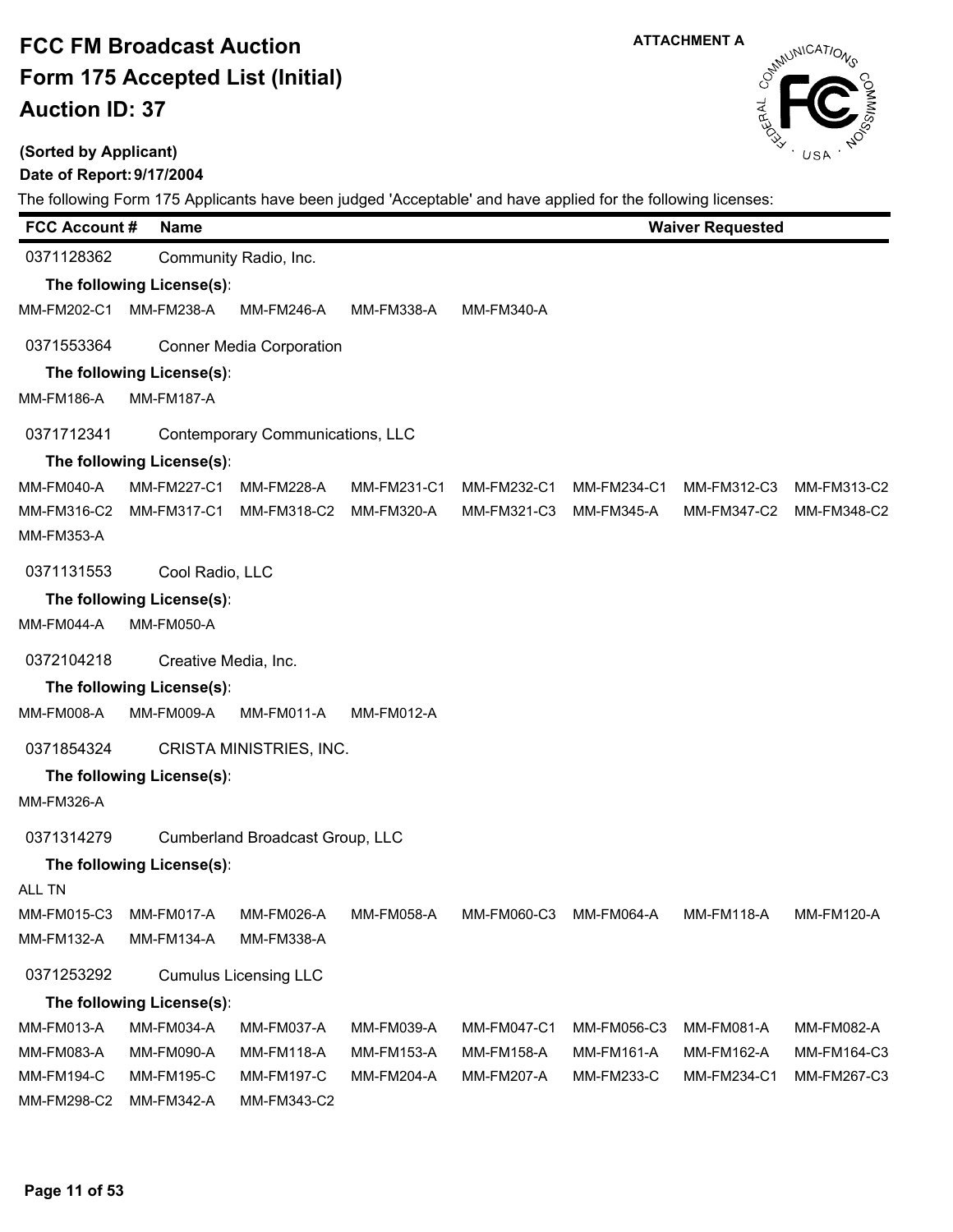**(Sorted by Applicant)**



#### **FCC Account # Name Waiver Requested Date of Report:9/17/2004** The following Form 175 Applicants have been judged 'Acceptable' and have applied for the following licenses: Dakota Communications, Ltd. **The following License(s):** 0371659268 MM-FM120-A Daniels media **The following License(s):** 0372356024 MM-FM008-A MM-FM017-A MM-FM153-A MM-FM259-C3 MM-FM288-A MM-FM327-C3 David A. Rose **The following License(s):** 0370122561 MM-FM018-A MM-FM020-A MM-FM023-A MM-FM024-A MM-FM027-A MM-FM028-A MM-FM030-A MM-FM034-A MM-FM035-C3 MM-FM037-A MM-FM038-C3 MM-FM039-A MM-FM040-A MM-FM042-A MM-FM044-A MM-FM045-A MM-FM046-A MM-FM048-C3 MM-FM050-A MM-FM051-A MM-FM052-A MM-FM053-A MM-FM054-A MM-FM055-A MM-FM057-A MM-FM058-A MM-FM059-C2 MM-FM060-C3 MM-FM061-A MM-FM062-A MM-FM077-C2 MM-FM167-A MM-FM168-A MM-FM170-C1 MM-FM171-C3 MM-FM174-C3 MM-FM175-C3 MM-FM177-A MM-FM179-C MM-FM180-C2 MM-FM182-A MM-FM219-C3 MM-FM220-C2 MM-FM223-C2 MM-FM224-A MM-FM227-C1 MM-FM228-A MM-FM229-C3 MM-FM231-C1 MM-FM232-C1 MM-FM234-C1 MM-FM235-C1 MM-FM312-C3 MM-FM316-C2 MM-FM317-C1 MM-FM318-C2 MM-FM320-A MM-FM321-C3 MM-FM329-A MM-FM331-A David H. Montgomery **The following License(s):** 0371236249 MM-FM342-A MM-FM343-C2 David L. Smith **The following License(s):** 0371547265 MM-FM148-C3 David M Radigan **The following License(s):** 0371540597 MM-FM242-A MM-FM244-A David Wilson **The following License(s):** 0371706497 ALL NC ALL VA DMC Broadcasting Inc. **The following License(s):** 0372133008 MM-FM221-C1 MM-FM224-A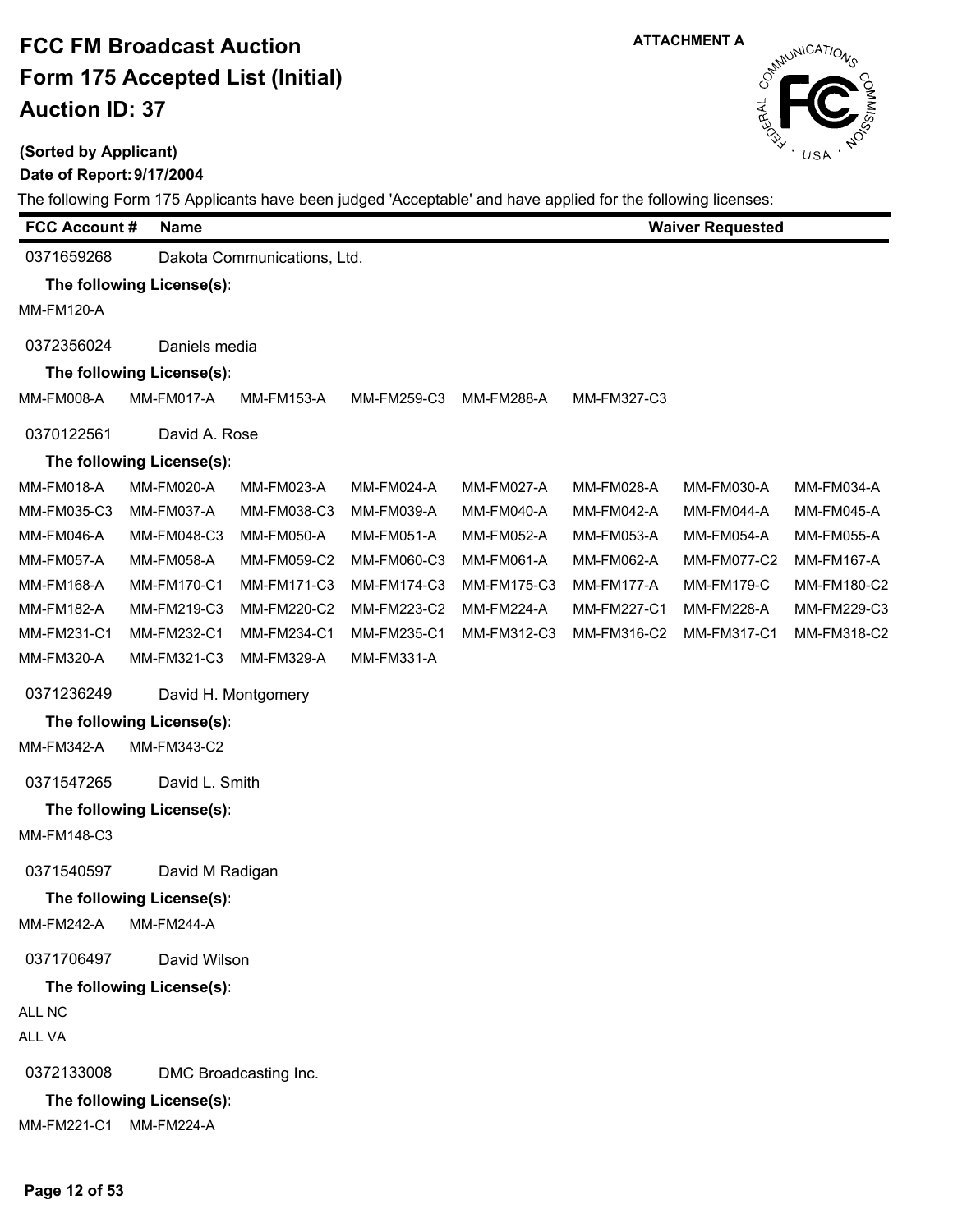#### **Date of Report:9/17/2004**

The following Form 175 Applicants have been judged 'Acceptable' and have applied for the following licenses:

| <b>FCC Account#</b> | <b>Waiver Requested</b><br><b>Name</b> |                                   |                   |                   |                   |                   |                   |
|---------------------|----------------------------------------|-----------------------------------|-------------------|-------------------|-------------------|-------------------|-------------------|
| 0371211053          |                                        | Dockins Communications, Inc.      |                   |                   |                   |                   |                   |
|                     | The following License(s):              |                                   |                   |                   |                   |                   |                   |
| <b>MM-FM155-A</b>   |                                        |                                   |                   |                   |                   |                   |                   |
| 0372036275          | Donaldson A. June                      |                                   |                   |                   |                   |                   |                   |
|                     | The following License(s):              |                                   |                   |                   |                   |                   |                   |
| MM-FM015-C3         | MM-FM017-A                             | MM-FM022-C1                       | MM-FM149-C3       | MM-FM229-C3       | MM-FM230-C1       | MM-FM326-A        | <b>MM-FM328-A</b> |
| 0372344114          |                                        | Donegal Enterprises Inc           |                   |                   |                   |                   |                   |
|                     | The following License(s):              |                                   |                   |                   |                   |                   |                   |
| MM-FM231-C1         |                                        |                                   |                   |                   |                   |                   |                   |
| 0371917023          |                                        | Double Diamond Broadcasting, Inc. |                   |                   |                   |                   |                   |
|                     | The following License(s):              |                                   |                   |                   |                   |                   |                   |
| ALL NC              |                                        |                                   |                   |                   |                   |                   |                   |
| ALL VA              |                                        |                                   |                   |                   |                   |                   |                   |
| MM-FM001-C3         | MM-FM002-A                             | MM-FM003-A                        | MM-FM004-A        | MM-FM008-A        | MM-FM009-A        | MM-FM010-A        | MM-FM013-A        |
| MM-FM020-A          | MM-FM023-A                             | MM-FM024-A                        | MM-FM027-A        | MM-FM040-A        | <b>MM-FM042-A</b> | MM-FM045-A        | MM-FM046-A        |
| MM-FM048-C3         | MM-FM049-C1                            | <b>MM-FM051-A</b>                 | <b>MM-FM053-A</b> | MM-FM054-A        | <b>MM-FM058-A</b> | MM-FM059-C2       | MM-FM060-C3       |
| <b>MM-FM061-A</b>   | <b>MM-FM062-A</b>                      | <b>MM-FM064-A</b>                 | MM-FM068-A        | MM-FM069-C3       | MM-FM097-C2       | <b>MM-FM098-A</b> | <b>MM-FM102-A</b> |
| <b>MM-FM119-A</b>   | <b>MM-FM120-A</b>                      | MM-FM124-C1                       | <b>MM-FM126-A</b> | <b>MM-FM127-A</b> | <b>MM-FM140-A</b> | <b>MM-FM155-A</b> | <b>MM-FM159-A</b> |
| MM-FM166-C2         | <b>MM-FM168-A</b>                      | MM-FM170-C1                       | MM-FM171-C3       | MM-FM174-C3       | MM-FM180-C2       | <b>MM-FM182-A</b> | MM-FM183-C1       |
| MM-FM219-C3         | MM-FM223-C2                            | <b>MM-FM224-A</b>                 | MM-FM227-C1       | <b>MM-FM228-A</b> | MM-FM229-C3       | MM-FM230-C1       | MM-FM231-C1       |
| MM-FM232-C1         | MM-FM234-C1                            | MM-FM235-C1                       | <b>MM-FM242-A</b> | <b>MM-FM244-A</b> | <b>MM-FM251-A</b> | <b>MM-FM255-A</b> | <b>MM-FM256-A</b> |
| <b>MM-FM258-A</b>   | MM-FM261-C3                            | <b>MM-FM266-A</b>                 | MM-FM269-A        | MM-FM270-C2       | <b>MM-FM272-A</b> | <b>MM-FM276-A</b> | MM-FM280-A        |
| MM-FM283-A          | MM-FM285-C3                            | <b>MM-FM286-A</b>                 | <b>MM-FM287-A</b> | MM-FM292-A        | <b>MM-FM296-A</b> | <b>MM-FM297-A</b> | MM-FM298-C2       |
| MM-FM299-A          | MM-FM302-C2                            | MM-FM304-A                        | MM-FM305-C2       | MM-FM308-C3       | MM-FM310-A        | MM-FM311-A        | MM-FM328-A        |
| <b>MM-FM329-A</b>   | <b>MM-FM335-A</b>                      | <b>MM-FM344-A</b>                 | MM-FM346-C1       | MM-FM347-C2       | <b>MM-FM349-A</b> | MM-FM352-C1       | <b>MM-FM356-A</b> |
| <b>MM-FM357-A</b>   |                                        |                                   |                   |                   |                   |                   |                   |

Double O Radio Corporation 0371714414

#### **The following License(s):**

- ALL HI
- ALL IA
- ALL IL
- ALL KY
- ALL MA
- ALL MS
- ALL NH

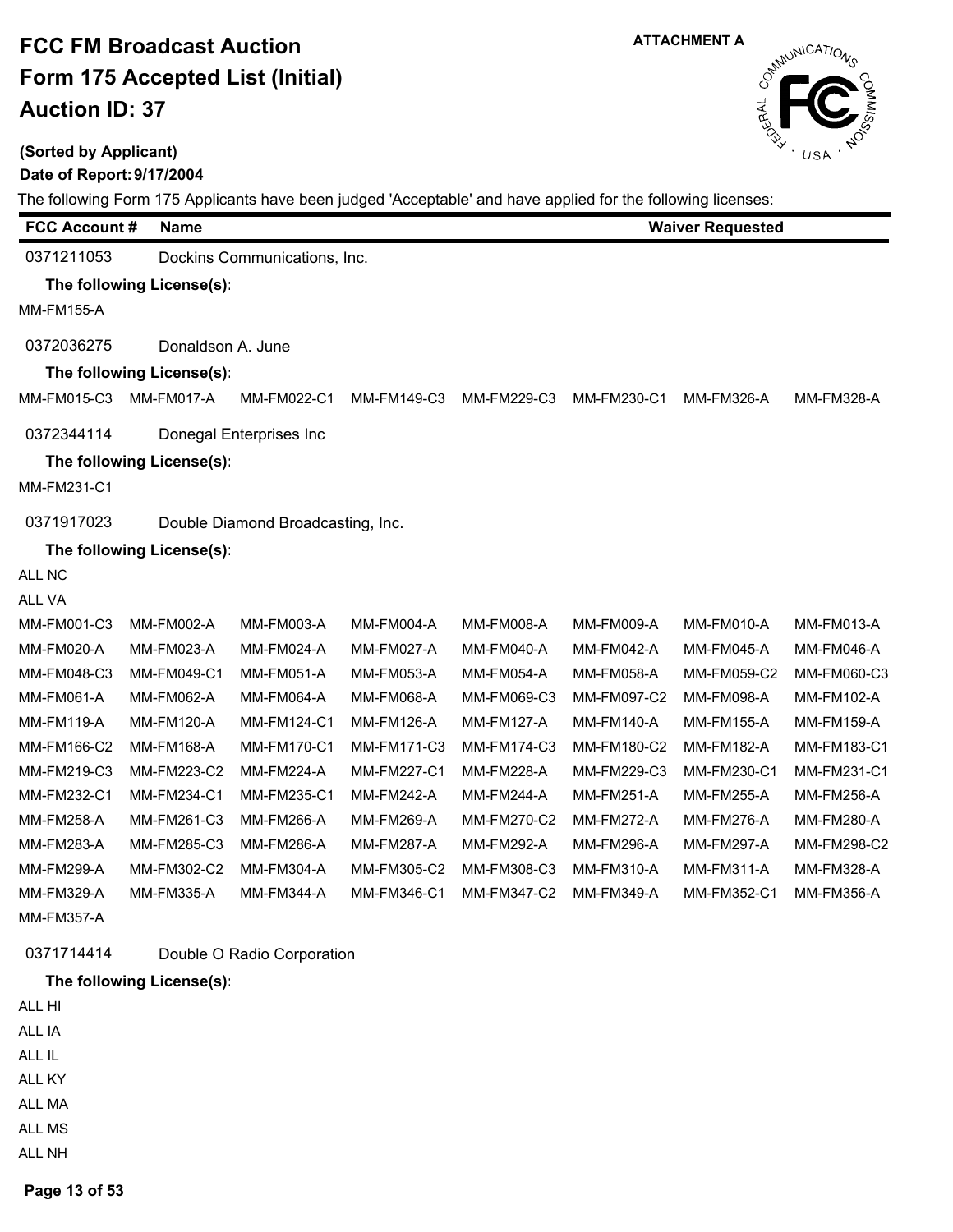

#### **(Sorted by Applicant)**

| Date of Report: 9/17/2004 |  |
|---------------------------|--|
|---------------------------|--|

| <b>FCC Account#</b><br><b>Waiver Requested</b><br><b>Name</b> |                           |                             |                   |                   |                    |                   |                   |
|---------------------------------------------------------------|---------------------------|-----------------------------|-------------------|-------------------|--------------------|-------------------|-------------------|
| 0371714414                                                    |                           | Double O Radio Corporation  |                   |                   |                    |                   |                   |
|                                                               | The following License(s): |                             |                   |                   |                    |                   |                   |
| ALL PA                                                        |                           |                             |                   |                   |                    |                   |                   |
| ALL VT                                                        |                           |                             |                   |                   |                    |                   |                   |
| MM-FM010-A                                                    | MM-FM011-A                | MM-FM012-A                  | MM-FM015-C3       | MM-FM017-A        | MM-FM022-C1        | MM-FM026-A        | MM-FM028-A        |
| MM-FM031-A                                                    | MM-FM034-A                | MM-FM037-A                  | MM-FM039-A        | MM-FM042-A        | MM-FM044-A         | MM-FM047-C1       | MM-FM050-A        |
| MM-FM056-C3                                                   | <b>MM-FM064-A</b>         | <b>MM-FM066-A</b>           | MM-FM068-A        | MM-FM069-C3       | MM-FM097-C2        | MM-FM100-C3       | <b>MM-FM105-A</b> |
| <b>MM-FM118-A</b>                                             | MM-FM122-C2               | <b>MM-FM123-A</b>           | MM-FM124-C1       | MM-FM125-C3       | <b>MM-FM140-A</b>  | MM-FM146-C3       | MM-FM149-C3       |
| MM-FM152-A                                                    | <b>MM-FM154-A</b>         | <b>MM-FM157-A</b>           | <b>MM-FM158-A</b> | MM-FM167-A        | <b>MM-FM170-C1</b> | MM-FM172-C2       | MM-FM173-A        |
| MM-FM175-C3                                                   | <b>MM-FM176-A</b>         | MM-FM177-A                  | <b>MM-FM178-A</b> | <b>MM-FM182-A</b> | <b>MM-FM184-A</b>  | MM-FM188-A        | MM-FM193-C1       |
| <b>MM-FM194-C</b>                                             | <b>MM-FM195-C</b>         | <b>MM-FM196-C</b>           | <b>MM-FM197-C</b> | <b>MM-FM198-C</b> | MM-FM199-C         | MM-FM200-C        | MM-FM202-C1       |
| MM-FM204-A                                                    | MM-FM206-C1               | MM-FM208-A                  | MM-FM209-A        | MM-FM210-C2       | MM-FM211-C1        | MM-FM212-C2       | MM-FM214-C1       |
| MM-FM218-C3                                                   | MM-FM220-C2               | <b>MM-FM225-A</b>           | MM-FM226-C3       | MM-FM229-C3       | MM-FM230-C1        | MM-FM233-C        | MM-FM234-C1       |
| MM-FM238-A                                                    | MM-FM239-A                | <b>MM-FM241-A</b>           | <b>MM-FM246-A</b> | MM-FM250-C1       | MM-FM259-C3        | MM-FM260-A        | MM-FM261-C3       |
| MM-FM265-A                                                    | MM-FM267-C3               | <b>MM-FM287-A</b>           | MM-FM288-A        | MM-FM290-A        | MM-FM293-C3        | <b>MM-FM294-A</b> | <b>MM-FM297-A</b> |
| MM-FM313-C2                                                   | MM-FM314-C3               | MM-FM321-C3                 | MM-FM326-A        | MM-FM328-A        | MM-FM329-A         | MM-FM330-A        | MM-FM335-A        |
| MM-FM338-A                                                    | MM-FM340-A                | MM-FM342-A                  | MM-FM343-C2       | MM-FM348-C2       | <b>MM-FM351-C</b>  | MM-FM354-A        | MM-FM358-C        |
| 0371749529                                                    | Dr. Mike Simons           |                             |                   |                   |                    |                   |                   |
|                                                               | The following License(s): |                             |                   |                   |                    |                   |                   |
| <b>MM-FM140-A</b>                                             | <b>MM-FM161-A</b>         | <b>MM-FM165-A</b>           | MM-FM280-A        | <b>MM-FM287-A</b> | MM-FM293-C3        | <b>MM-FM297-A</b> | MM-FM299-A        |
| MM-FM305-C2                                                   |                           |                             |                   |                   |                    |                   |                   |
| 0371048369                                                    |                           | E-String Wireless, Ltd.     |                   |                   |                    |                   |                   |
|                                                               | The following License(s): |                             |                   |                   |                    |                   |                   |
| ALL                                                           |                           |                             |                   |                   |                    |                   |                   |
| 0371503258                                                    |                           | Earnest R. Hopseker         |                   |                   |                    |                   |                   |
|                                                               | The following License(s): |                             |                   |                   |                    |                   |                   |
| <b>MM-FM256-A</b>                                             |                           |                             |                   |                   |                    |                   |                   |
| 0372029249                                                    |                           | EASTERN SIERRA BROADCASTING |                   |                   |                    |                   |                   |
|                                                               | The following License(s): |                             |                   |                   |                    |                   |                   |
| <b>MM-FM028-A</b>                                             | <b>MM-FM030-A</b>         | MM-FM034-A                  | MM-FM035-C3       | MM-FM037-A        | MM-FM038-C3        | MM-FM039-A        | MM-FM040-A        |
| MM-FM227-C1                                                   | <b>MM-FM228-A</b>         | MM-FM229-C3                 | MM-FM230-C1       | MM-FM231-C1       | MM-FM232-C1        | MM-FM234-C1       |                   |
| 0371427066                                                    | Ed Mann                   |                             |                   |                   |                    |                   |                   |
|                                                               | The following License(s): |                             |                   |                   |                    |                   |                   |
| MM-FM028-A                                                    |                           |                             |                   |                   |                    |                   |                   |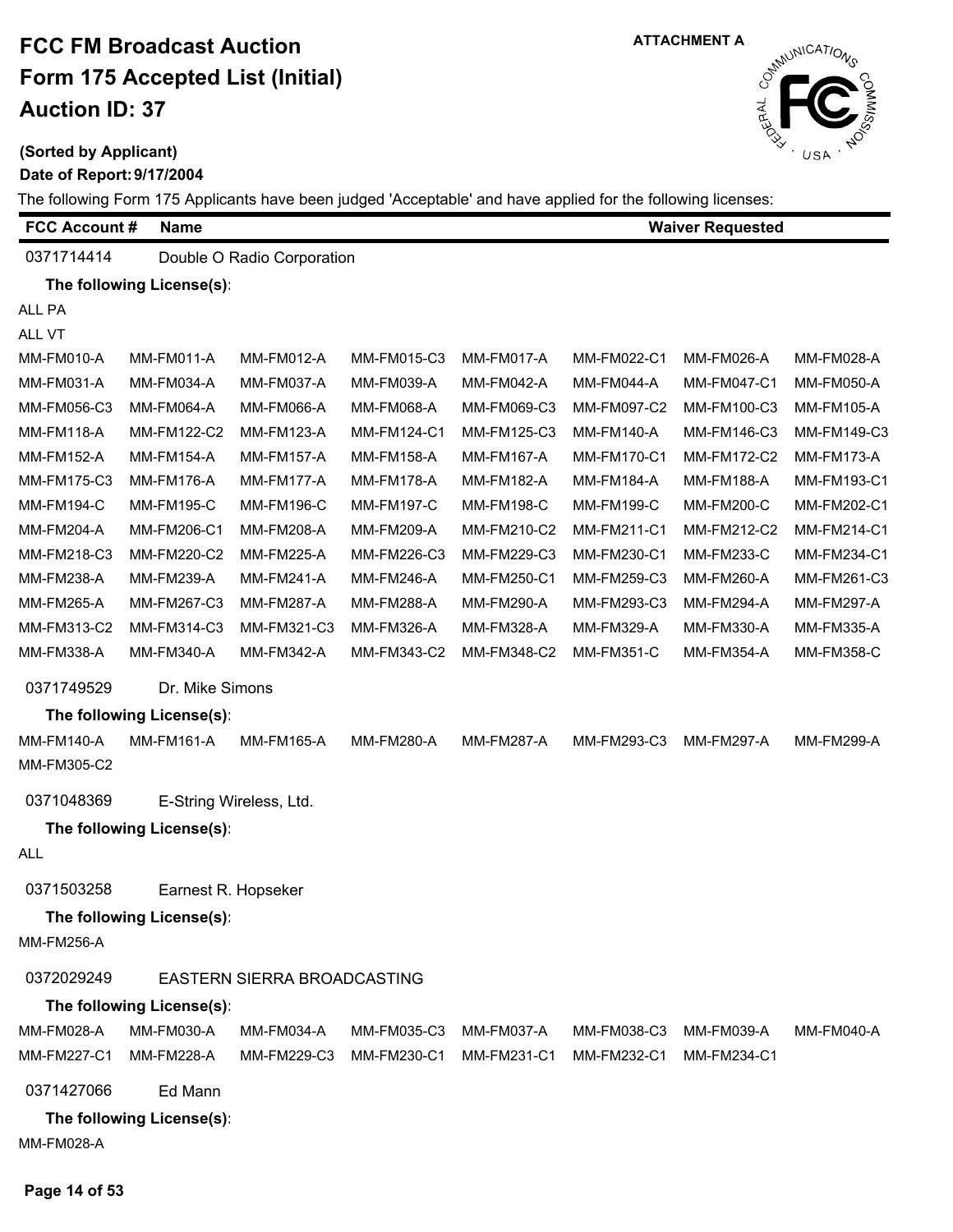

#### **(Sorted by Applicant)**

**Date of Report:9/17/2004**

|                     |                                        | The following Form 175 Applicants have been judged 'Acceptable' and have applied for the following licenses: |                   |                    |                   |                         |                   |  |  |  |
|---------------------|----------------------------------------|--------------------------------------------------------------------------------------------------------------|-------------------|--------------------|-------------------|-------------------------|-------------------|--|--|--|
| <b>FCC Account#</b> | <b>Name</b><br><b>Waiver Requested</b> |                                                                                                              |                   |                    |                   |                         |                   |  |  |  |
| 0371430123          | Edgar W. Eaton                         |                                                                                                              |                   |                    |                   |                         |                   |  |  |  |
|                     | The following License(s):              |                                                                                                              |                   |                    |                   |                         |                   |  |  |  |
| <b>ALL</b>          |                                        |                                                                                                              |                   |                    |                   |                         |                   |  |  |  |
| 0372249021          | <b>Edward Magnus</b>                   |                                                                                                              |                   |                    |                   |                         |                   |  |  |  |
|                     | The following License(s):              |                                                                                                              |                   |                    |                   |                         |                   |  |  |  |
| MM-FM038-C3         | MM-FM060-C3                            | MM-FM069-C3                                                                                                  | <b>MM-FM078-C</b> | <b>MM-FM124-C1</b> |                   | MM-FM125-C3 MM-FM164-C3 | MM-FM212-C2       |  |  |  |
| MM-FM220-C2         | MM-FM223-C2                            | <b>MM-FM233-C</b>                                                                                            | MM-FM234-C1       | MM-FM343-C2        |                   |                         |                   |  |  |  |
| 0371559118          | Edward S. Morgan                       |                                                                                                              |                   |                    |                   |                         |                   |  |  |  |
|                     | The following License(s):              |                                                                                                              |                   |                    |                   |                         |                   |  |  |  |
| <b>MM-FM243-A</b>   |                                        |                                                                                                              |                   |                    |                   |                         |                   |  |  |  |
| 0371437508          |                                        | Elko Broadcasting Company                                                                                    |                   |                    |                   |                         |                   |  |  |  |
|                     | The following License(s):              |                                                                                                              |                   |                    |                   |                         |                   |  |  |  |
| MM-FM229-C3         | MM-FM230-C1                            | MM-FM235-C1                                                                                                  |                   |                    |                   |                         |                   |  |  |  |
| 0371358243          |                                        | Embarcadero Broadcasting, LLC                                                                                |                   |                    |                   |                         |                   |  |  |  |
|                     | The following License(s):              |                                                                                                              |                   |                    |                   |                         |                   |  |  |  |
| <b>MM-FM027-A</b>   | <b>MM-FM028-A</b>                      | <b>MM-FM030-A</b>                                                                                            | MM-FM034-A        | MM-FM038-C3        | MM-FM039-A        |                         |                   |  |  |  |
| 0371153329          | <b>Endre Kovacs</b>                    |                                                                                                              |                   |                    |                   |                         |                   |  |  |  |
|                     | The following License(s):              |                                                                                                              |                   |                    |                   |                         |                   |  |  |  |
| <b>MM-FM063-A</b>   | <b>MM-FM066-A</b>                      |                                                                                                              |                   |                    |                   |                         |                   |  |  |  |
| 0371725272          |                                        | Entravision Holdings, LLC                                                                                    |                   |                    |                   |                         |                   |  |  |  |
|                     | The following License(s):              |                                                                                                              |                   |                    |                   |                         |                   |  |  |  |
| <b>MM-FM023-A</b>   | MM-FM044-A                             | <b>MM-FM050-A</b>                                                                                            | MM-FM055-A        | MM-FM056-C3        | <b>MM-FM118-A</b> | <b>MM-FM120-A</b>       | <b>MM-FM208-A</b> |  |  |  |
| <b>MM-FM209-A</b>   | MM-FM210-C2                            | MM-FM211-C1                                                                                                  | <b>MM-FM233-C</b> | MM-FM259-C3        | MM-FM261-C3       | <b>MM-FM279-A</b>       | <b>MM-FM283-A</b> |  |  |  |
| <b>MM-FM286-A</b>   | <b>MM-FM297-A</b>                      | MM-FM301-A                                                                                                   | MM-FM305-C2       | <b>MM-FM310-A</b>  | <b>MM-FM311-A</b> | <b>MM-FM329-A</b>       | MM-FM342-A        |  |  |  |
| MM-FM343-C2         |                                        |                                                                                                              |                   |                    |                   |                         |                   |  |  |  |
| 0371344325          | Eric P. Reier                          |                                                                                                              |                   |                    |                   |                         |                   |  |  |  |
|                     | The following License(s):              |                                                                                                              |                   |                    |                   |                         |                   |  |  |  |
| MM-FM168-A          | MM-FM177-A                             | <b>MM-FM185-A</b>                                                                                            |                   |                    |                   |                         |                   |  |  |  |
| 0371438437          |                                        | Eureka Broadcasting Co., Inc.                                                                                |                   |                    |                   |                         |                   |  |  |  |
|                     | The following License(s):              |                                                                                                              |                   |                    |                   |                         |                   |  |  |  |
| <b>MM-FM026-A</b>   |                                        |                                                                                                              |                   |                    |                   |                         |                   |  |  |  |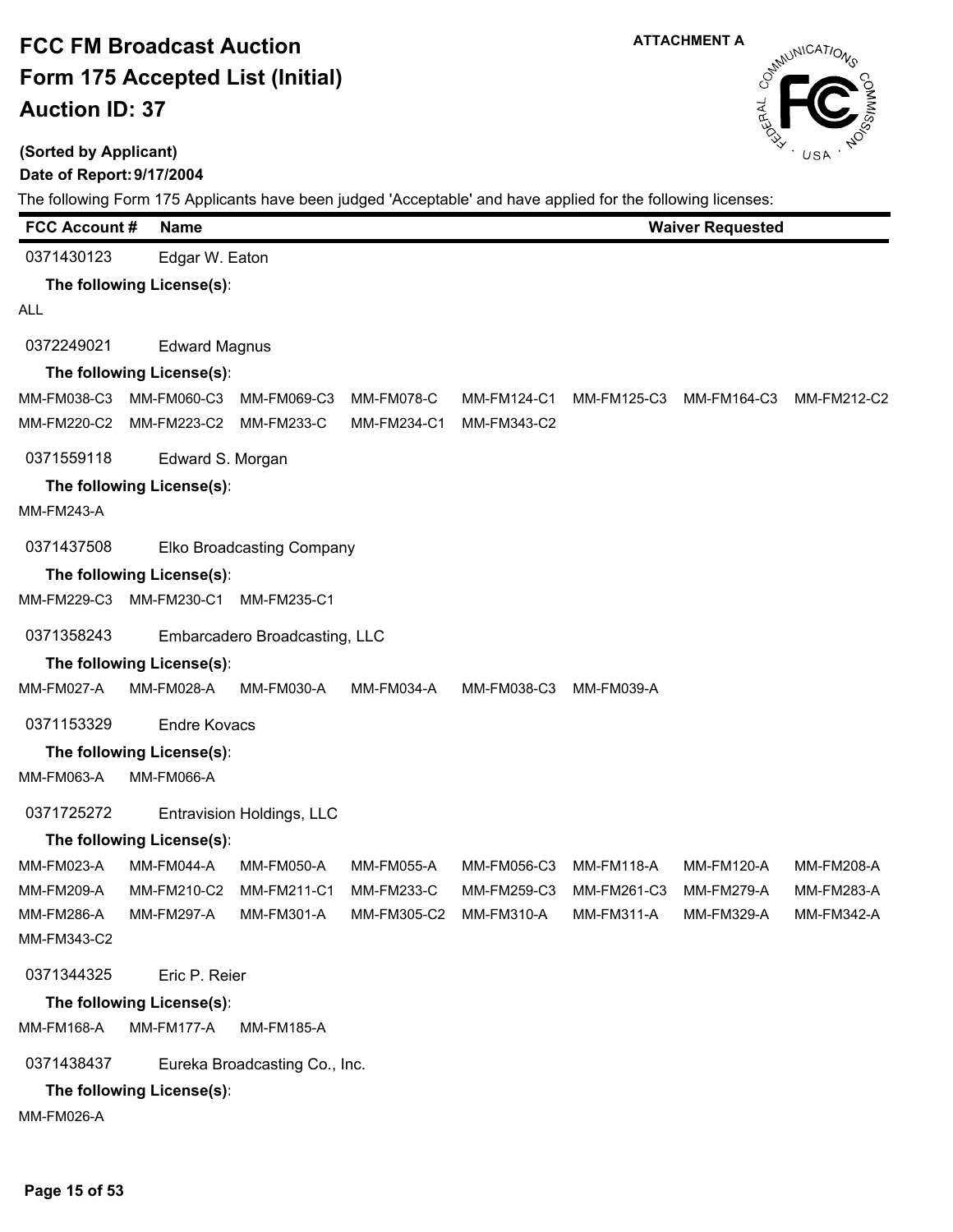

#### **(Sorted by Applicant)**

**Date of Report:9/17/2004**

| <b>FCC Account#</b><br><b>Name</b><br><b>Waiver Requested</b> |                                   |                                         |                   |                   |                   |                   |                   |  |
|---------------------------------------------------------------|-----------------------------------|-----------------------------------------|-------------------|-------------------|-------------------|-------------------|-------------------|--|
| 0371547232                                                    |                                   | Fifth Avenue Broadcasting Company, Inc. |                   |                   |                   |                   |                   |  |
|                                                               | The following License(s):         |                                         |                   |                   |                   |                   |                   |  |
| MM-FM338-A                                                    |                                   |                                         |                   |                   |                   |                   |                   |  |
| 0371541425                                                    |                                   | First Media Radio, LLC.                 |                   |                   |                   |                   |                   |  |
|                                                               | The following License(s):         |                                         |                   |                   |                   |                   |                   |  |
| <b>MM-FM188-A</b>                                             |                                   |                                         |                   |                   |                   |                   |                   |  |
| 0371053574                                                    |                                   | <b>First Yosemite Corporation</b>       |                   |                   |                   |                   |                   |  |
|                                                               | The following License(s):         |                                         |                   |                   |                   |                   |                   |  |
| MM-FM005-C2                                                   | MM-FM015-C3 MM-FM017-A            |                                         | MM-FM034-A        | MM-FM039-A        | MM-FM091-A        | MM-FM229-C3       |                   |  |
| 0371413597                                                    | Fisher Radio Regional Group, Inc. |                                         |                   |                   |                   |                   |                   |  |
|                                                               | The following License(s):         |                                         |                   |                   |                   |                   |                   |  |
| MM-FM097-C2                                                   | MM-FM166-C2                       | <b>MM-FM167-A</b>                       | MM-FM170-C1       | MM-FM172-C2       | <b>MM-FM173-A</b> | MM-FM175-C3       | <b>MM-FM176-A</b> |  |
| <b>MM-FM178-A</b>                                             | <b>MM-FM182-A</b>                 | <b>MM-FM185-A</b>                       | MM-FM260-A        | MM-FM326-A        | MM-FM327-C3       | MM-FM328-A        | <b>MM-FM329-A</b> |  |
| MM-FM330-A                                                    |                                   |                                         |                   |                   |                   |                   |                   |  |
| 0371546547                                                    |                                   | FLAGSHIP COMMUNICATIONS, INC.           |                   |                   |                   |                   |                   |  |
|                                                               | The following License(s):         |                                         |                   |                   |                   |                   |                   |  |
| ALL FL                                                        |                                   |                                         |                   |                   |                   |                   |                   |  |
| 0371617547                                                    | FM Idaho Co., LLC                 |                                         |                   |                   |                   |                   |                   |  |
|                                                               | The following License(s):         |                                         |                   |                   |                   |                   |                   |  |
| MM-FM100-C3                                                   | MM-FM105-A                        |                                         |                   |                   |                   |                   |                   |  |
| 0370503422                                                    | FM Incorporated                   |                                         |                   |                   |                   |                   |                   |  |
|                                                               | The following License(s):         |                                         |                   |                   |                   |                   |                   |  |
| MM-FM015-C3                                                   | MM-FM016-A                        | MM-FM017-A                              | MM-FM022-C1       | <b>MM-FM023-A</b> | <b>MM-FM276-A</b> | <b>MM-FM277-A</b> | <b>MM-FM292-A</b> |  |
| MM-FM302-C2 MM-FM320-A                                        |                                   |                                         |                   |                   |                   |                   |                   |  |
| 0371134285                                                    |                                   | Frantic Communications, Inc.            |                   |                   |                   |                   |                   |  |
|                                                               | The following License(s):         |                                         |                   |                   |                   |                   |                   |  |
| ALL MA                                                        |                                   |                                         |                   |                   |                   |                   |                   |  |
| 0370948255                                                    | Frightmare, LLC                   |                                         |                   |                   |                   |                   |                   |  |
|                                                               | The following License(s):         |                                         |                   |                   |                   |                   |                   |  |
| MM-FM006-C2                                                   | MM-FM015-C3                       | MM-FM016-A                              | MM-FM017-A        | MM-FM022-C1       | MM-FM026-A        | MM-FM031-A        | MM-FM034-A        |  |
| MM-FM037-A                                                    | MM-FM039-A                        | MM-FM074-C                              | MM-FM078-C        | MM-FM079-C2       | MM-FM081-A        | MM-FM082-A        | MM-FM097-C2       |  |
| MM-FM100-C3                                                   | MM-FM105-A                        | <b>MM-FM111-A</b>                       | <b>MM-FM112-A</b> | MM-FM172-C2       | MM-FM173-A        | MM-FM175-C3       | MM-FM176-A        |  |
| <b>MM-FM178-A</b>                                             | <b>MM-FM194-C</b>                 | <b>MM-FM195-C</b>                       | <b>MM-FM197-C</b> | MM-FM218-C3       | MM-FM220-C2       | MM-FM223-C2       | <b>MM-FM224-A</b> |  |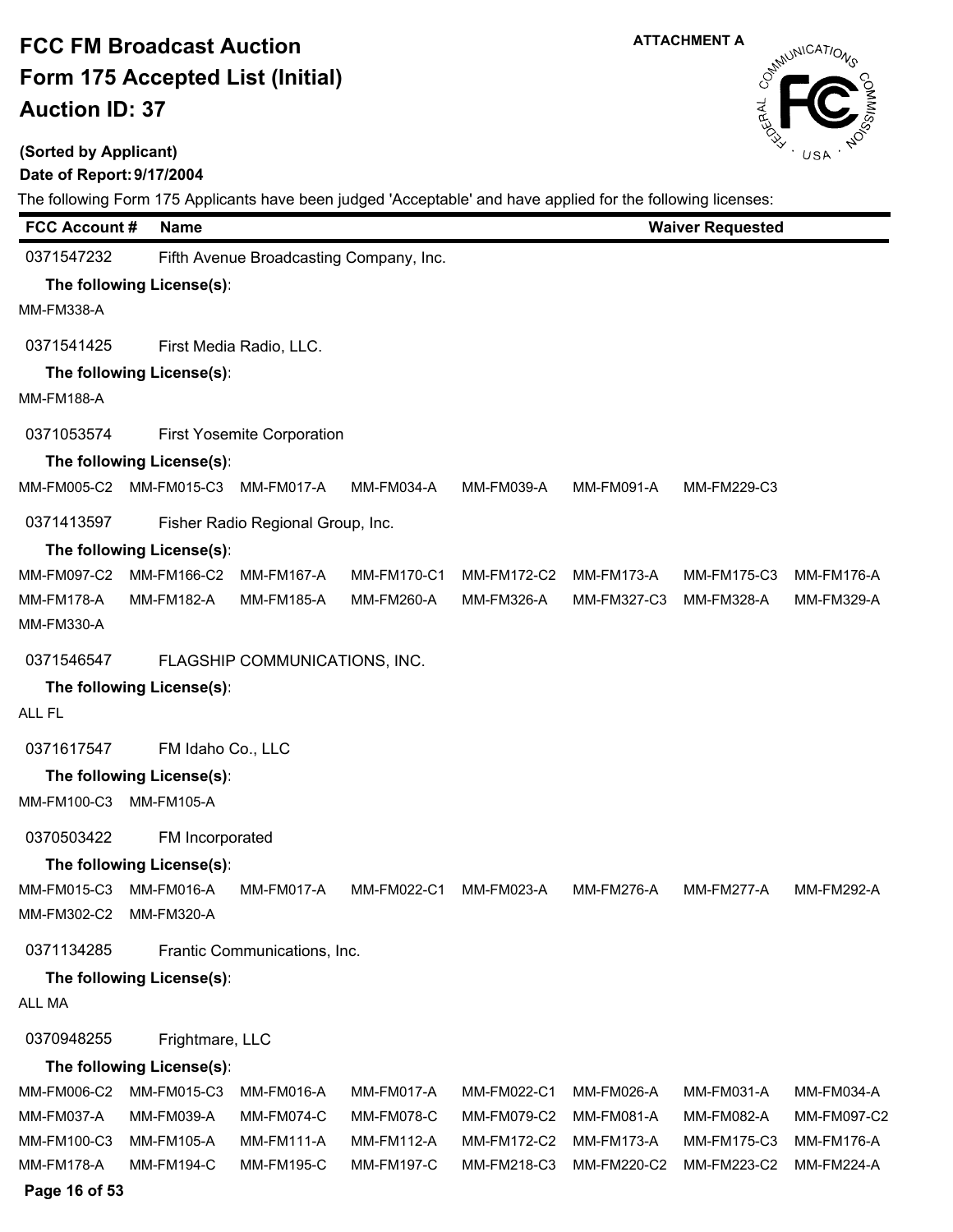

#### **(Sorted by Applicant)**

| Date of Report: 9/17/2004                      |                                                                                                                             |                   |                         |  |
|------------------------------------------------|-----------------------------------------------------------------------------------------------------------------------------|-------------------|-------------------------|--|
| <b>FCC Account#</b>                            | The following Form 175 Applicants have been judged 'Acceptable' and have applied for the following licenses:<br><b>Name</b> |                   | <b>Waiver Requested</b> |  |
| 0370948255                                     | Frightmare, LLC                                                                                                             |                   |                         |  |
| The following License(s):                      |                                                                                                                             |                   |                         |  |
| <b>MM-FM225-A</b>                              | MM-FM226-C3<br>MM-FM229-C3<br>MM-FM230-C1                                                                                   | <b>MM-FM233-C</b> | MM-FM234-C1             |  |
|                                                |                                                                                                                             |                   |                         |  |
| 0371631224<br>The following License(s):        | FUN-TAN PROMOTIONS, Inc.                                                                                                    |                   |                         |  |
| ALL FL                                         |                                                                                                                             |                   |                         |  |
| 0371652514                                     |                                                                                                                             |                   |                         |  |
| The following License(s):                      | FWJR Communications, Inc.                                                                                                   |                   |                         |  |
| MM-FM063-A                                     | MM-FM068-A<br>MM-FM069-C3                                                                                                   |                   |                         |  |
| 0371604386                                     |                                                                                                                             |                   |                         |  |
|                                                | Galen O. Gilbert                                                                                                            |                   |                         |  |
| The following License(s):<br><b>MM-FM008-A</b> |                                                                                                                             |                   |                         |  |
| 0371038102                                     | Gary P. Savoie                                                                                                              |                   |                         |  |
| The following License(s):                      |                                                                                                                             |                   |                         |  |
| ALL NH                                         |                                                                                                                             |                   |                         |  |
| 0371807328                                     | Gatoradio Media Group LLC                                                                                                   |                   |                         |  |
| The following License(s):                      |                                                                                                                             |                   |                         |  |
| MM-FM122-C2                                    |                                                                                                                             |                   |                         |  |
| 0371829543                                     | GBH Telecommunications, Inc.                                                                                                |                   |                         |  |
| The following License(s):                      |                                                                                                                             |                   |                         |  |
| ALL MA                                         |                                                                                                                             |                   |                         |  |
| 0371134491                                     | GCC Bend, LLC                                                                                                               |                   |                         |  |
| The following License(s):                      |                                                                                                                             |                   |                         |  |
| MM-FM259-C3                                    |                                                                                                                             |                   |                         |  |
| 0371648083                                     | George Hochman                                                                                                              |                   |                         |  |
| The following License(s):                      |                                                                                                                             |                   |                         |  |
| ALL HI                                         |                                                                                                                             |                   |                         |  |
| 0371949167                                     | George S. Flinn, Jr.                                                                                                        |                   |                         |  |
| The following License(s):                      |                                                                                                                             |                   |                         |  |
| ALL AR                                         |                                                                                                                             |                   |                         |  |
| ALL FL                                         |                                                                                                                             |                   |                         |  |
| ALL ID                                         |                                                                                                                             |                   |                         |  |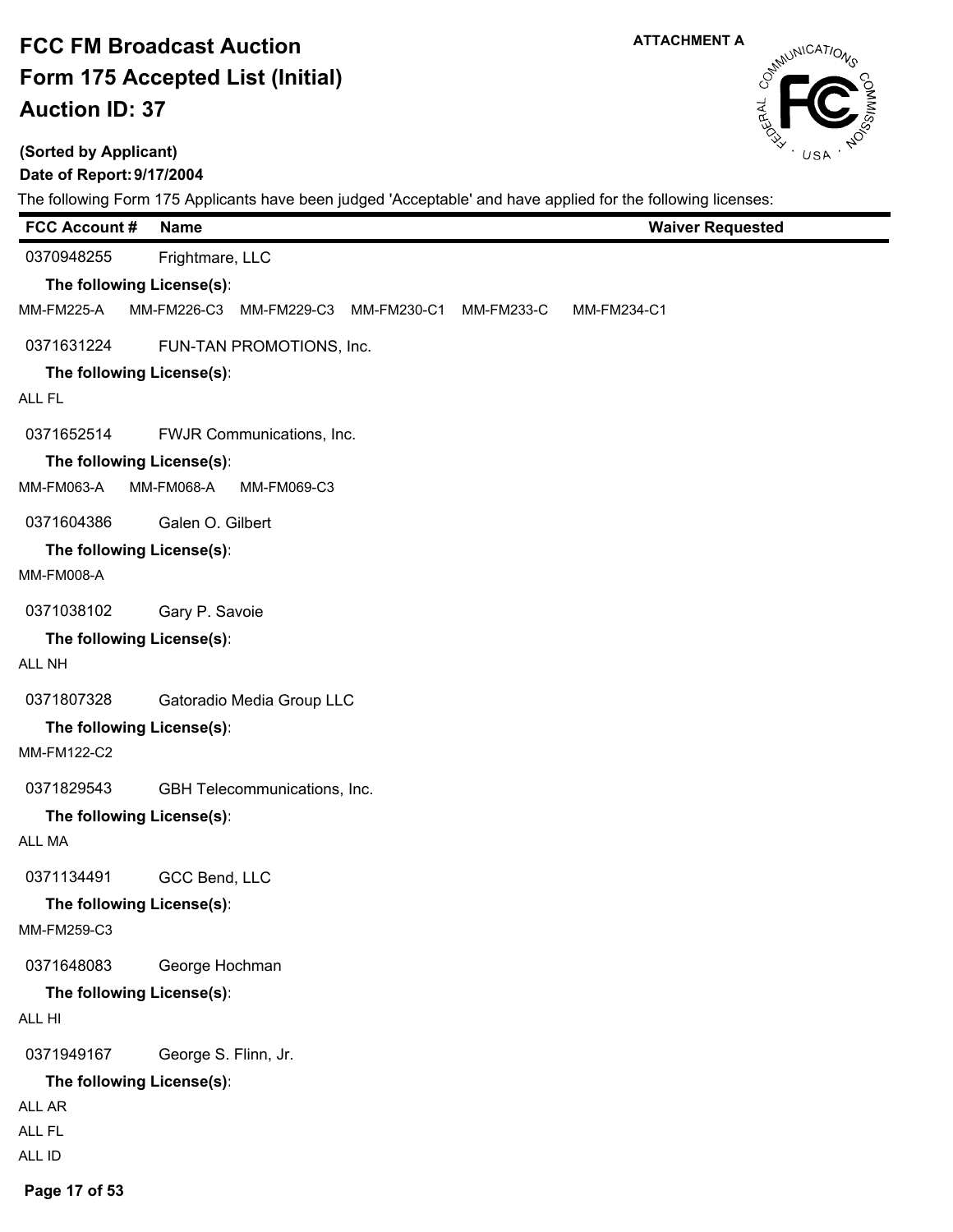

# **Date of Report:9/17/2004** The following Form 175 Applicants have been judged 'Acceptable' and have applied for the following licenses:

| <b>FCC Account#</b> | <b>Name</b>               |                   | <b>Waiver Requested</b> |                   |                   |                   |                   |
|---------------------|---------------------------|-------------------|-------------------------|-------------------|-------------------|-------------------|-------------------|
| 0371949167          | George S. Flinn, Jr.      |                   |                         |                   |                   |                   |                   |
|                     | The following License(s): |                   |                         |                   |                   |                   |                   |
| ALL IL              |                           |                   |                         |                   |                   |                   |                   |
| ALL LA              |                           |                   |                         |                   |                   |                   |                   |
| ALL MA              |                           |                   |                         |                   |                   |                   |                   |
| ALL MS              |                           |                   |                         |                   |                   |                   |                   |
| ALL NC              |                           |                   |                         |                   |                   |                   |                   |
| ALL VA              |                           |                   |                         |                   |                   |                   |                   |
| MM-FM002-A          | MM-FM006-C2               | MM-FM015-C3       | MM-FM016-A              | MM-FM017-A        | MM-FM018-A        | MM-FM022-C1       | MM-FM023-A        |
| <b>MM-FM024-A</b>   | MM-FM026-A                | MM-FM027-A        | MM-FM028-A              | MM-FM030-A        | MM-FM031-A        | MM-FM034-A        | MM-FM035-C3       |
| MM-FM038-C3         | MM-FM039-A                | MM-FM040-A        | MM-FM044-A              | MM-FM045-A        | MM-FM047-C1       | MM-FM048-C3       | MM-FM050-A        |
| MM-FM056-C3         | <b>MM-FM058-A</b>         | MM-FM061-A        | <b>MM-FM078-C</b>       | MM-FM081-A        | MM-FM082-A        | MM-FM083-A        | MM-FM090-A        |
| MM-FM091-A          | MM-FM092-A                | MM-FM096-A        | <b>MM-FM118-A</b>       | MM-FM123-A        | MM-FM124-C1       | <b>MM-FM131-A</b> | <b>MM-FM134-A</b> |
| MM-FM153-A          | <b>MM-FM154-A</b>         | <b>MM-FM157-A</b> | MM-FM167-A              | MM-FM168-A        | MM-FM170-C1       | MM-FM171-C3       | MM-FM172-C2       |
| MM-FM173-A          | MM-FM175-C3               | MM-FM176-A        | MM-FM177-A              | MM-FM178-A        | MM-FM182-A        | MM-FM184-A        | <b>MM-FM194-C</b> |
| <b>MM-FM195-C</b>   | <b>MM-FM197-C</b>         | MM-FM218-C3       | MM-FM220-C2             | MM-FM221-C1       | MM-FM223-C2       | <b>MM-FM224-A</b> | <b>MM-FM225-A</b> |
| MM-FM226-C3         | MM-FM227-C1               | MM-FM229-C3       | MM-FM230-C1             | MM-FM231-C1       | MM-FM232-C1       | <b>MM-FM233-C</b> | MM-FM234-C1       |
| MM-FM235-C1         | MM-FM238-A                | MM-FM239-A        | MM-FM241-A              | MM-FM243-A        | MM-FM246-A        | MM-FM255-A        | MM-FM260-A        |
| MM-FM265-A          | MM-FM266-A                | MM-FM267-C3       | MM-FM269-A              | <b>MM-FM272-A</b> | <b>MM-FM273-A</b> | <b>MM-FM276-A</b> | <b>MM-FM286-A</b> |
| MM-FM288-A          | MM-FM290-A                | <b>MM-FM294-A</b> | MM-FM297-A              | MM-FM298-C2       | <b>MM-FM299-A</b> | MM-FM301-A        | MM-FM309-A        |
| MM-FM313-C2         | MM-FM314-C3               | MM-FM318-C2       | MM-FM321-C3             | MM-FM326-A        | MM-FM335-A        | MM-FM338-A        | MM-FM340-A        |
| MM-FM342-A          | MM-FM343-C2               | MM-FM345-A        | MM-FM346-C1             | MM-FM347-C2       | MM-FM348-C2       | <b>MM-FM351-C</b> | MM-FM354-A        |
| MM-FM355-A          | MM-FM357-A                | <b>MM-FM358-C</b> | MM-FM359-C1             |                   |                   |                   |                   |
| 0371535494          | George Warren             |                   |                         |                   |                   |                   |                   |
|                     | The following License(s): |                   |                         |                   |                   |                   |                   |
| MM-FM339-A          |                           |                   |                         |                   |                   |                   |                   |
| 0371004437          | <b>Gerald Benavides</b>   |                   |                         |                   |                   |                   |                   |
|                     | The following License(s): |                   |                         |                   |                   |                   |                   |
| ALL FL              |                           |                   |                         |                   |                   |                   |                   |
| MM-FM015-C3         | MM-FM016-A                | MM-FM023-A        | MM-FM028-A              | MM-FM034-A        | MM-FM037-A        | MM-FM039-A        | MM-FM040-A        |
| MM-FM218-C3         | MM-FM220-C2               | MM-FM223-C2       | MM-FM226-C3             | MM-FM227-C1       | <b>MM-FM228-A</b> | MM-FM229-C3       | MM-FM230-C1       |
| MM-FM233-C          | MM-FM234-C1               | <b>MM-FM249-A</b> | <b>MM-FM251-A</b>       | MM-FM276-A        | <b>MM-FM279-A</b> | MM-FM283-A        | MM-FM285-C3       |
| MM-FM286-A          | MM-FM288-A                | MM-FM290-A        | MM-FM292-A              | <b>MM-FM296-A</b> | <b>MM-FM297-A</b> | MM-FM298-C2       | MM-FM299-A        |

MM-FM301-A MM-FM302-C2 MM-FM305-C2 MM-FM309-A MM-FM310-A MM-FM311-A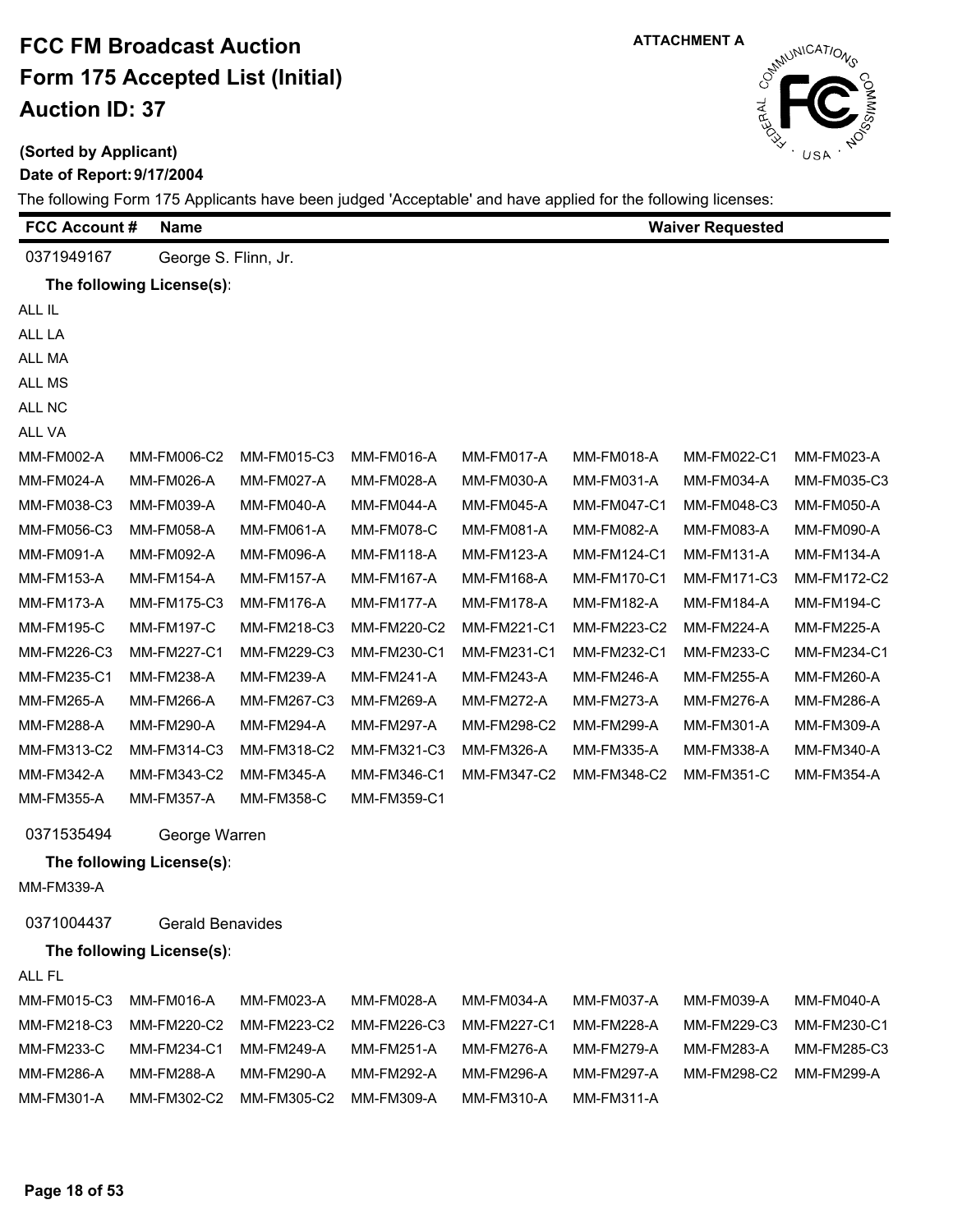#### **Date of Report:9/17/2004**

The following Form 175 Applicants have been judged 'Acceptable' and have applied for the following licenses:

| <b>FCC Account#</b> | <b>Name</b>               |                                               |                   | <b>Waiver Requested</b> |             |  |  |  |
|---------------------|---------------------------|-----------------------------------------------|-------------------|-------------------------|-------------|--|--|--|
| 0371105176          | Gerald M. Vigil           |                                               |                   |                         |             |  |  |  |
|                     | The following License(s): |                                               |                   |                         |             |  |  |  |
| <b>MM-FM045-A</b>   | MM-FM046-A                | <b>MM-FM052-A</b>                             |                   |                         |             |  |  |  |
| 0371340210          |                           | Glory Communications, Inc.                    |                   |                         |             |  |  |  |
|                     | The following License(s): |                                               |                   |                         |             |  |  |  |
| ALL FL              |                           |                                               |                   |                         |             |  |  |  |
| ALL LA              |                           |                                               |                   |                         |             |  |  |  |
| ALL MS              |                           |                                               |                   |                         |             |  |  |  |
| <b>MM-FM188-A</b>   | <b>MM-FM294-A</b>         |                                               |                   |                         |             |  |  |  |
| 0371520383          |                           | Grace Broadcasting Services, Inc.             |                   |                         |             |  |  |  |
|                     | The following License(s): |                                               |                   |                         |             |  |  |  |
| MM-FM130-A          | <b>MM-FM131-A</b>         | <b>MM-FM134-A</b>                             | <b>MM-FM157-A</b> | MM-FM161-A              | MM-FM164-C3 |  |  |  |
| 0371104025          |                           | Great Northern Broadcasting System            |                   |                         |             |  |  |  |
|                     | The following License(s): |                                               |                   |                         |             |  |  |  |
| <b>MM-FM145-A</b>   |                           | MM-FM146-C3 MM-FM148-C3 MM-FM151-A            |                   |                         |             |  |  |  |
| 0371125413          |                           | Guam Broadcast Services, Inc.                 |                   |                         |             |  |  |  |
|                     | The following License(s): |                                               |                   |                         |             |  |  |  |
| <b>ALL</b>          |                           |                                               |                   |                         |             |  |  |  |
| 0371435518          |                           | Guaranty Broadcasting Company of Baton Rouge, |                   |                         |             |  |  |  |
|                     | The following License(s): |                                               |                   |                         |             |  |  |  |
| <b>MM-FM139-A</b>   |                           |                                               |                   |                         |             |  |  |  |
| 0370226383          |                           | Gulf Shores Broadcasting, Inc.                |                   |                         |             |  |  |  |
|                     | The following License(s): |                                               |                   |                         |             |  |  |  |
| <b>MM-FM064-A</b>   |                           |                                               |                   |                         |             |  |  |  |
| 0371357466          | Guyann Corp               |                                               |                   |                         |             |  |  |  |
|                     | The following License(s): |                                               |                   |                         |             |  |  |  |
| MM-FM015-C3         | <b>MM-FM017-A</b>         | <b>MM-FM018-A</b>                             | MM-FM024-A        |                         |             |  |  |  |
| 0370612492          |                           | Hall Communications, Inc.                     |                   |                         |             |  |  |  |
|                     | The following License(s): |                                               |                   |                         |             |  |  |  |
| <b>MM-FM238-A</b>   |                           |                                               |                   |                         |             |  |  |  |





٠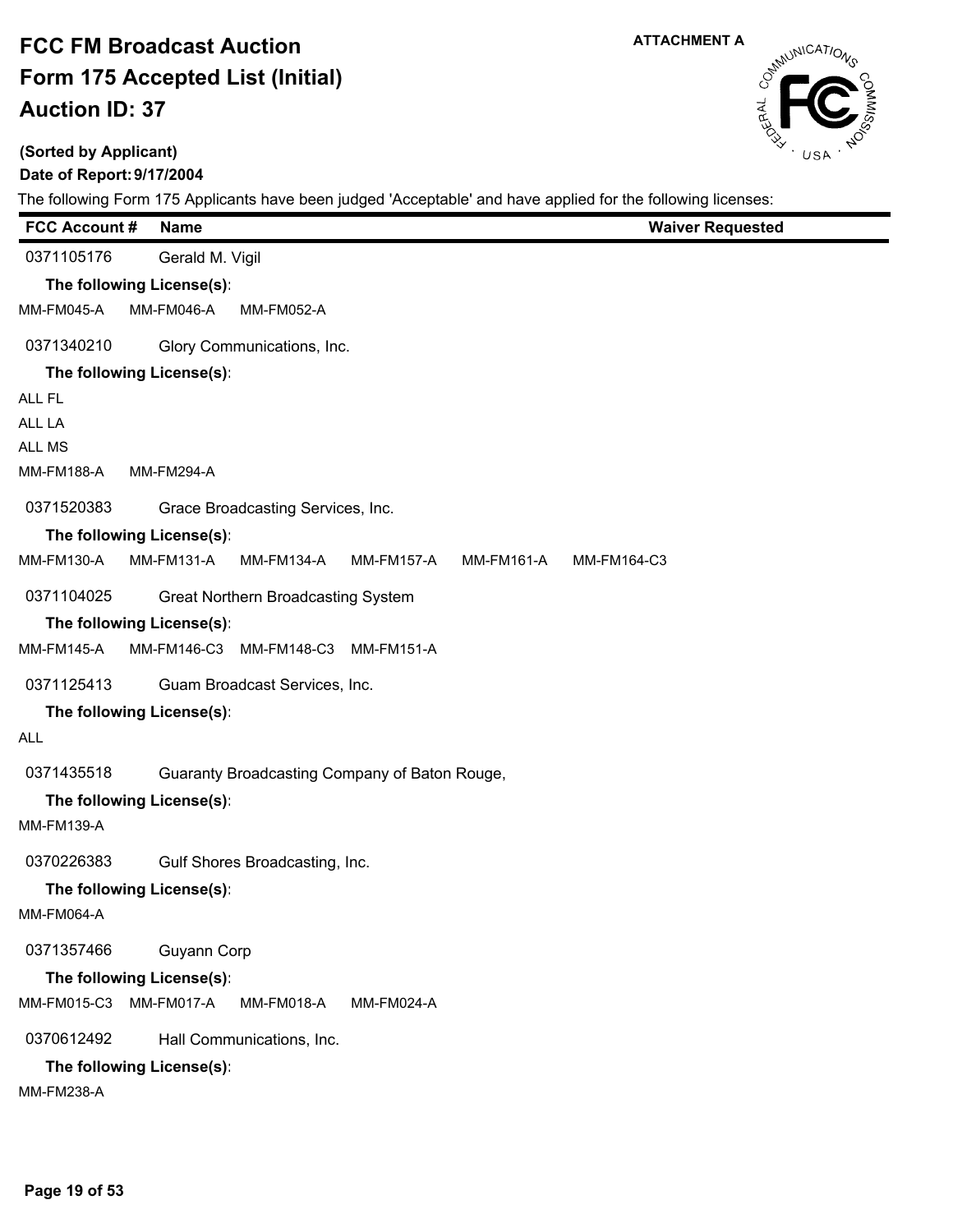

#### **(Sorted by Applicant)**

| Date of Report: 9/17/2004 |  |  |  |
|---------------------------|--|--|--|
|                           |  |  |  |

| <b>FCC Account#</b><br><b>Name</b> |                           |                                                   |                   |                   | <b>Waiver Requested</b> |                   |                   |  |
|------------------------------------|---------------------------|---------------------------------------------------|-------------------|-------------------|-------------------------|-------------------|-------------------|--|
| 0371229126                         |                           | Heidi A. Olivares d/b/a/ La Nina Education Assoc. |                   |                   |                         |                   |                   |  |
|                                    | The following License(s): |                                                   |                   |                   |                         |                   |                   |  |
| <b>MM-FM265-A</b>                  |                           |                                                   |                   |                   |                         |                   |                   |  |
| 0371823476                         |                           | Henson Media, Inc.                                |                   |                   |                         |                   |                   |  |
|                                    | The following License(s): |                                                   |                   |                   |                         |                   |                   |  |
| ALL WV                             |                           |                                                   |                   |                   |                         |                   |                   |  |
| <b>MM-FM111-A</b>                  | <b>MM-FM112-A</b>         | <b>MM-FM131-A</b>                                 | <b>MM-FM134-A</b> | <b>MM-FM161-A</b> | MM-FM164-C3             |                   |                   |  |
| 0371257584                         |                           | Herman J. Elenbaas                                |                   |                   |                         |                   |                   |  |
|                                    | The following License(s): |                                                   |                   |                   |                         |                   |                   |  |
| MM-FM175-C3                        | MM-FM176-A                |                                                   |                   |                   |                         |                   |                   |  |
| 0371532041                         | Hilda Weigle Berry        |                                                   |                   |                   |                         |                   |                   |  |
|                                    | The following License(s): |                                                   |                   |                   |                         |                   |                   |  |
| MM-FM056-C3                        | MM-FM063-A                | <b>MM-FM066-A</b>                                 | <b>MM-FM068-A</b> | <b>MM-FM187-A</b> | MM-FM223-C2             | MM-FM338-A        | <b>MM-FM340-A</b> |  |
| 0372018153                         |                           | Hispanic Target Media, Inc.                       |                   |                   |                         |                   |                   |  |
|                                    | The following License(s): |                                                   |                   |                   |                         |                   |                   |  |
| ALL NM                             |                           |                                                   |                   |                   |                         |                   |                   |  |
| <b>ALL VA</b>                      |                           |                                                   |                   |                   |                         |                   |                   |  |
| MM-FM016-A                         | <b>MM-FM018-A</b>         | MM-FM023-A                                        | MM-FM024-A        | MM-FM028-A        | <b>MM-FM030-A</b>       | MM-FM031-A        | MM-FM034-A        |  |
| MM-FM037-A                         | MM-FM039-A                | MM-FM040-A                                        | <b>MM-FM058-A</b> | MM-FM064-A        | MM-FM066-A              | <b>MM-FM068-A</b> | MM-FM069-C3       |  |
| MM-FM077-C2                        | MM-FM090-A                | MM-FM092-A                                        | MM-FM168-A        | <b>MM-FM185-A</b> | <b>MM-FM188-A</b>       | <b>MM-FM228-A</b> | MM-FM232-C1       |  |
| MM-FM234-C1                        | <b>MM-FM241-A</b>         | <b>MM-FM242-A</b>                                 | <b>MM-FM243-A</b> | <b>MM-FM244-A</b> | <b>MM-FM276-A</b>       | <b>MM-FM278-A</b> | MM-FM283-A        |  |
| MM-FM285-C3                        | <b>MM-FM295-A</b>         | <b>MM-FM297-A</b>                                 | <b>MM-FM299-A</b> | MM-FM301-A        | MM-FM310-A              | MM-FM311-A        |                   |  |
| 0370735306                         |                           | <b>Hodson Broadcasting</b>                        |                   |                   |                         | $^\star$          |                   |  |
|                                    | The following License(s): |                                                   |                   |                   |                         |                   |                   |  |
| ALL CA                             |                           |                                                   |                   |                   |                         |                   |                   |  |
| ALL NV                             |                           |                                                   |                   |                   |                         |                   |                   |  |
| ALL UT                             |                           |                                                   |                   |                   |                         |                   |                   |  |
| MM-FM015-C3                        | MM-FM016-A                | MM-FM017-A                                        | <b>MM-FM018-A</b> | <b>MM-FM020-A</b> | MM-FM023-A              | MM-FM024-A        |                   |  |
| 0371656107                         |                           | HOMETOWN BROADCASTING, INC.                       |                   |                   |                         |                   |                   |  |
|                                    | The following License(s): |                                                   |                   |                   |                         |                   |                   |  |
| ALL MN                             |                           |                                                   |                   |                   |                         |                   |                   |  |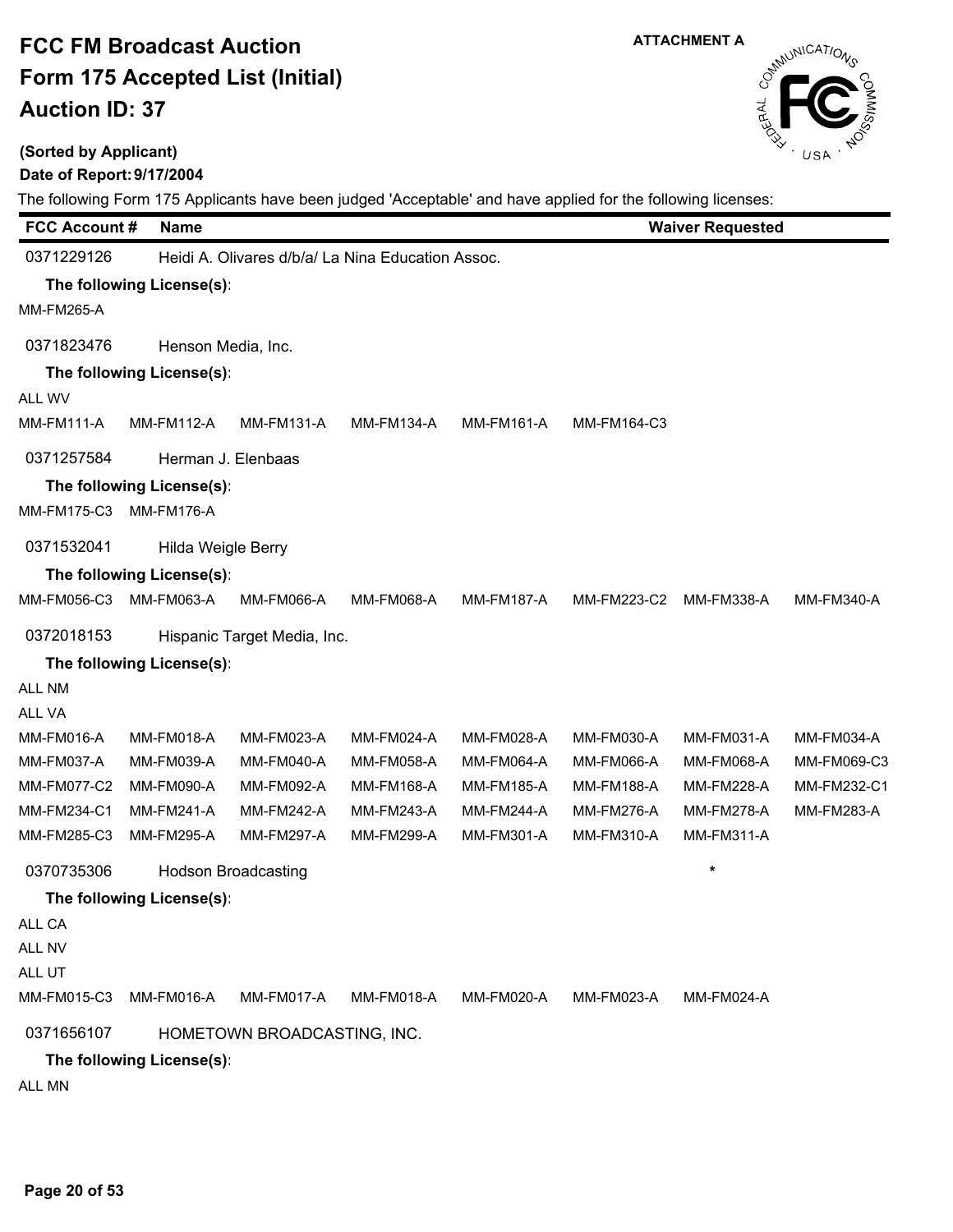

#### **(Sorted by Applicant)**

#### **FCC Account # Name Waiver Requested Date of Report:9/17/2004** The following Form 175 Applicants have been judged 'Acceptable' and have applied for the following licenses: Horizon Broadcasting Group LLC **The following License(s):** 0371735068 MM-FM255-A Hour of Harvest, Inc. **The following License(s):** 0371537434 MM-FM128-A MM-FM129-A MM-FM132-A Howard G. Bill **The following License(s):** 0371356112 MM-FM109-A MM-FM111-A MM-FM112-A MM-FM152-A MM-FM154-A MM-FM335-A Illinois Lotus Corp. **The following License(s):** 0371657464 MM-FM034-A MM-FM039-A Intermountain Media, LLC **The following License(s):** 0372146057 MM-FM097-C2 MM-FM098-A MM-FM105-A MM-FM227-C1 MM-FM233-C MM-FM234-C1 MM-FM312-C3 MM-FM313-C2 MM-FM314-C3 MM-FM316-C2 MM-FM318-C2 MM-FM320-A MM-FM321-C3 MM-FM347-C2 Iroquois County Broadcasting Company **The following License(s):** 0370808121 MM-FM114-A J and R Enterprises **The following License(s):** 0371326232 ALL FL ALL LA ALL MS ALL NC ALL VA MM-FM008-A MM-FM012-A MM-FM013-A MM-FM034-A MM-FM077-C2 J. & J. Fritz Media, Ltd. **The following License(s):** 0371618116 MM-FM283-A MM-FM296-A James B. Benns **The following License(s):** 0371502432 ALL VA **Page 21 of 53**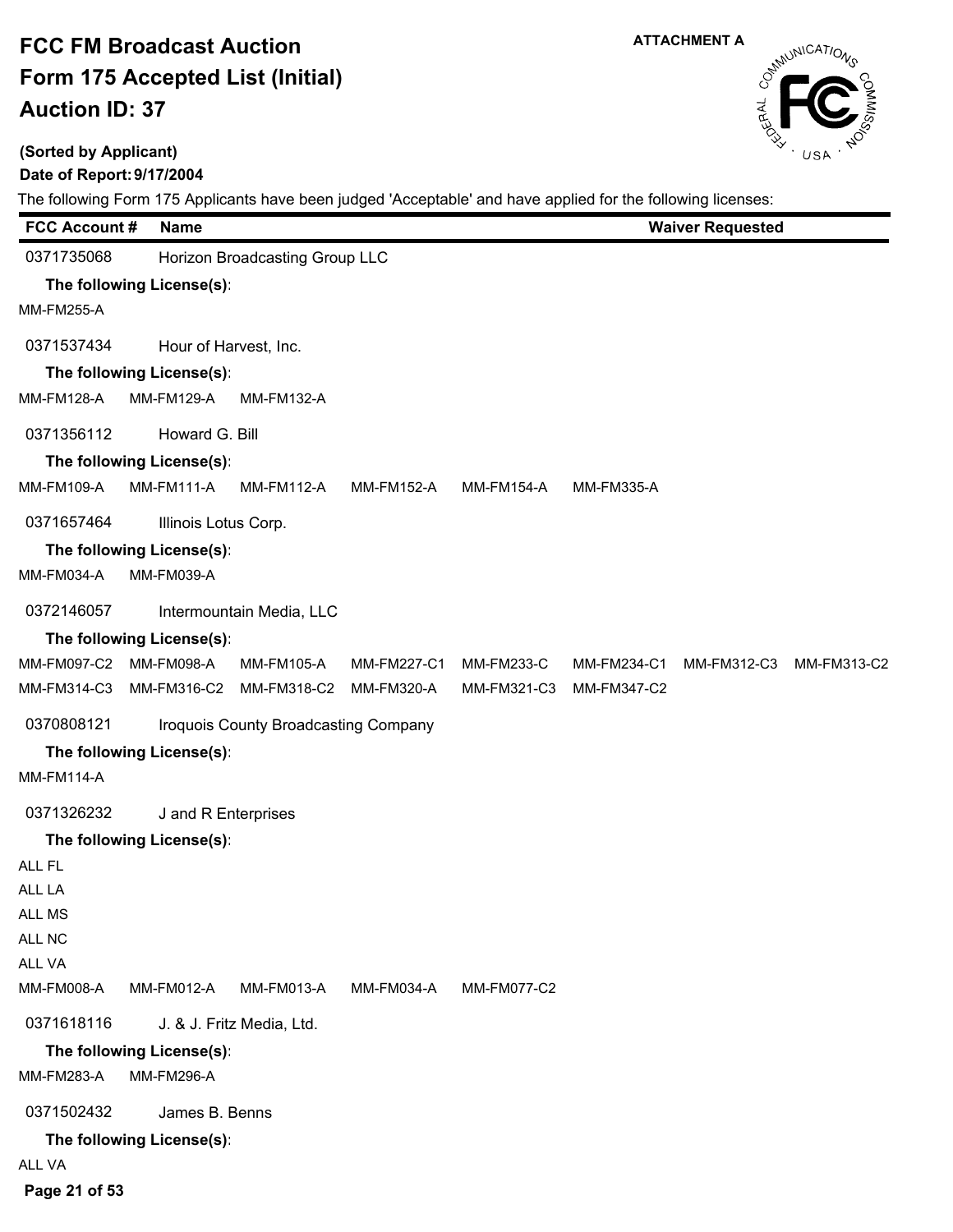

#### **(Sorted by Applicant)**

| Date of Report: 9/17/2004 |  |  |  |
|---------------------------|--|--|--|
|                           |  |  |  |

| <b>FCC Account#</b> | <b>Name</b>               |                      | <b>Waiver Requested</b> |                   |                   |                   |                   |
|---------------------|---------------------------|----------------------|-------------------------|-------------------|-------------------|-------------------|-------------------|
| 0371502432          | James B. Benns            |                      |                         |                   |                   |                   |                   |
|                     | The following License(s): |                      |                         |                   |                   |                   |                   |
| MM-FM015-C3         | <b>MM-FM064-A</b>         | MM-FM069-C3          | <b>MM-FM131-A</b>       | <b>MM-FM186-A</b> | <b>MM-FM188-A</b> | MM-FM220-C2       |                   |
| 0371018509          | James Coloff              |                      |                         |                   |                   |                   |                   |
|                     | The following License(s): |                      |                         |                   |                   |                   |                   |
| MM-FM083-A          | MM-FM092-A                | MM-FM093-A           |                         |                   |                   |                   |                   |
| 0371720043          |                           | James D. Glassman    |                         |                   |                   |                   |                   |
|                     | The following License(s): |                      |                         |                   |                   |                   |                   |
| MM-FM335-A          |                           |                      |                         |                   |                   |                   |                   |
| 0371524459          |                           | James David McDaniel |                         |                   |                   |                   |                   |
|                     | The following License(s): |                      |                         |                   |                   |                   |                   |
| ALL                 |                           |                      |                         |                   |                   |                   |                   |
| 0371750559          | James Falcon              |                      |                         |                   |                   |                   |                   |
|                     | The following License(s): |                      |                         |                   |                   |                   |                   |
| ALL TX              |                           |                      |                         |                   |                   |                   |                   |
| MM-FM001-C3         | <b>MM-FM016-A</b>         | <b>MM-FM018-A</b>    | <b>MM-FM027-A</b>       | <b>MM-FM028-A</b> | <b>MM-FM037-A</b> | MM-FM038-C3       | MM-FM048-C3       |
| MM-FM062-A          | MM-FM063-A                | MM-FM068-A           | MM-FM069-C3             | MM-FM090-A        | MM-FM091-A        | MM-FM193-C1       | <b>MM-FM199-C</b> |
| <b>MM-FM200-C</b>   | <b>MM-FM224-A</b>         | <b>MM-FM225-A</b>    | MM-FM233-C              | MM-FM234-C1       | <b>MM-FM249-A</b> | MM-FM255-A        | MM-FM268-A        |
| <b>MM-FM271-A</b>   | <b>MM-FM272-A</b>         | MM-FM316-C2          | MM-FM317-C1             | MM-FM329-A        | MM-FM330-A        | MM-FM342-A        | MM-FM343-C2       |
| MM-FM345-A          | MM-FM346-C1               | <b>MM-FM351-C</b>    | MM-FM355-A              | MM-FM356-A        | <b>MM-FM357-A</b> | <b>MM-FM358-C</b> |                   |
| 0371104319          | James K. Davis            |                      |                         |                   |                   |                   |                   |
|                     | The following License(s): |                      |                         |                   |                   |                   |                   |
| MM-FM063-A          |                           |                      |                         |                   |                   |                   |                   |
| 0371208358          | James L. Oyster           |                      |                         |                   |                   |                   |                   |
|                     | The following License(s): |                      |                         |                   |                   |                   |                   |
| ALL VA              |                           |                      |                         |                   |                   |                   |                   |
| 0372232507          | James P. Gray             |                      |                         |                   |                   |                   |                   |
|                     | The following License(s): |                      |                         |                   |                   |                   |                   |
| ALL KY              |                           |                      |                         |                   |                   |                   |                   |
| ALL TN              |                           |                      |                         |                   |                   |                   |                   |
| MM-FM020-A          | MM-FM051-A                | <b>MM-FM058-A</b>    | MM-FM061-A              | MM-FM063-A        | <b>MM-FM119-A</b> | MM-FM186-A        | <b>MM-FM187-A</b> |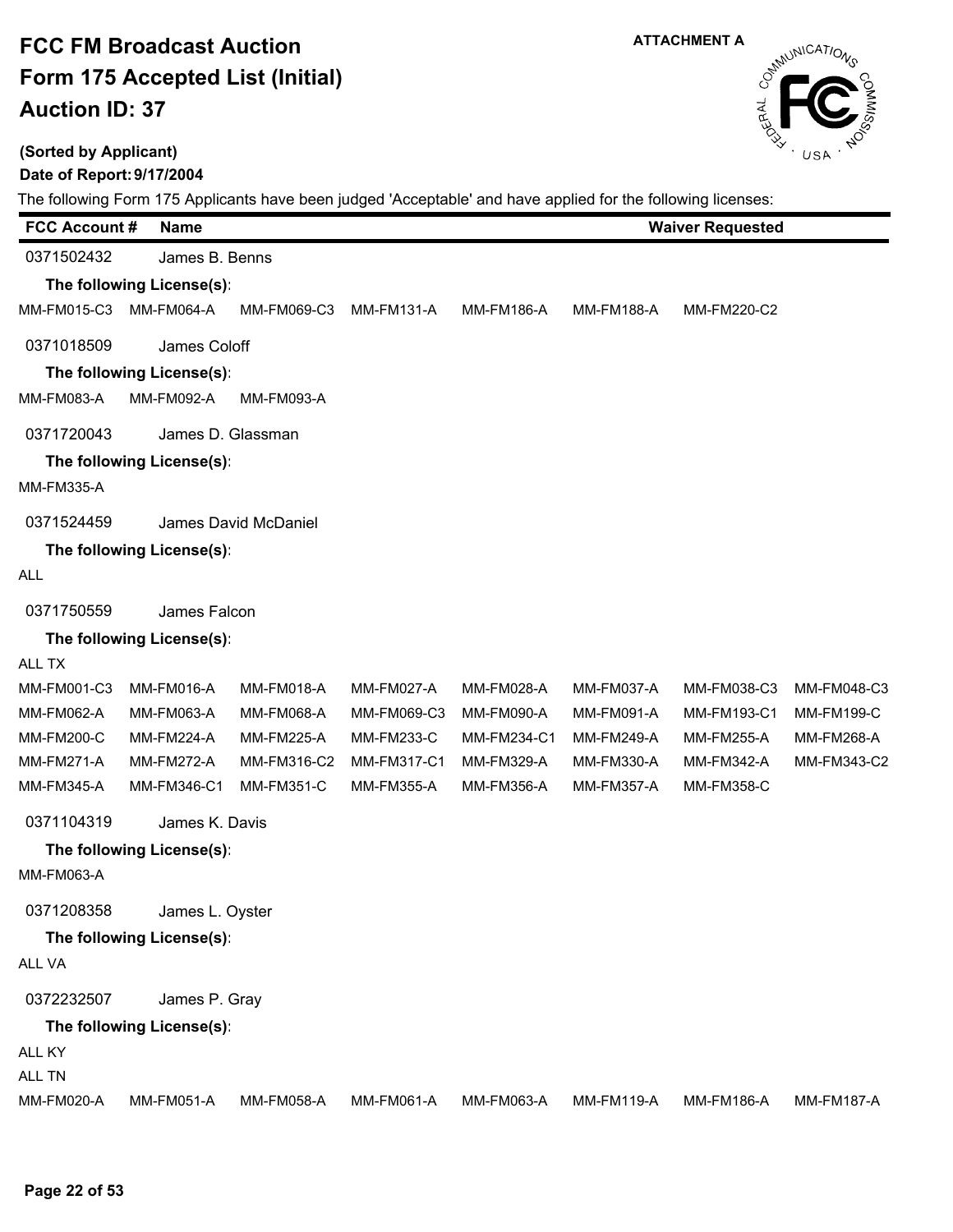| <b>FCC Account #</b><br><b>Waiver Requested</b><br><b>Name</b> |                           |                                |                                          |                   |             |             |                   |
|----------------------------------------------------------------|---------------------------|--------------------------------|------------------------------------------|-------------------|-------------|-------------|-------------------|
| 0371927453                                                     | James Primm               |                                |                                          |                   |             |             |                   |
|                                                                | The following License(s): |                                |                                          |                   |             |             |                   |
| MM-FM075-C1                                                    |                           |                                |                                          |                   |             |             |                   |
| 0371321508                                                     | James R. Lambley          |                                |                                          |                   |             |             |                   |
|                                                                | The following License(s): |                                |                                          |                   |             |             |                   |
| <b>MM-FM265-A</b>                                              |                           |                                |                                          |                   |             |             |                   |
| 0371559104                                                     | James R. Walker           |                                |                                          |                   |             |             |                   |
|                                                                | The following License(s): |                                |                                          |                   |             |             |                   |
| ALL FL                                                         |                           |                                |                                          |                   |             |             |                   |
| MM-FM074-C                                                     | MM-FM079-C2 MM-FM162-A    |                                | MM-FM340-A                               |                   |             |             |                   |
| 0371517523                                                     |                           | James River Broadcasting, Inc. |                                          |                   |             |             |                   |
|                                                                | The following License(s): |                                |                                          |                   |             |             |                   |
| <b>MM-FM120-A</b>                                              | <b>MM-FM196-C</b>         | <b>MM-FM198-C</b>              | MM-FM203-C1                              | MM-FM250-C1       | MM-FM266-A  | MM-FM269-A  | <b>MM-FM272-A</b> |
| <b>MM-FM273-A</b>                                              |                           |                                |                                          |                   |             |             |                   |
| 0371213425                                                     |                           |                                | James S. Bumpous d/b/a/ Yellow Dog radio |                   |             |             |                   |
|                                                                | The following License(s): |                                |                                          |                   |             |             |                   |
| <b>MM-FM046-A</b>                                              | MM-FM048-C3               | MM-FM058-A                     | MM-FM097-C2                              | MM-FM126-A        | MM-FM168-A  | MM-FM174-C3 | MM-FM204-A        |
| MM-FM219-C3                                                    | <b>MM-FM295-A</b>         | <b>MM-FM296-A</b>              | <b>MM-FM299-A</b>                        |                   |             |             |                   |
| 0372156146                                                     | Janet E. Laytham          |                                |                                          |                   |             |             |                   |
|                                                                | The following License(s): |                                |                                          |                   |             |             |                   |
| <b>MM-FM239-A</b>                                              |                           |                                |                                          |                   |             |             |                   |
| 0371339248                                                     | JER Licenses, LLC         |                                |                                          |                   |             |             |                   |
|                                                                | The following License(s): |                                |                                          |                   |             |             |                   |
| ALL MA                                                         |                           |                                |                                          |                   |             |             |                   |
| ALL MI                                                         |                           |                                |                                          |                   |             |             |                   |
| ALL MO                                                         |                           |                                |                                          |                   |             |             |                   |
| MM-FM005-C2                                                    | MM-FM009-A                | MM-FM011-A                     | MM-FM016-A                               | MM-FM023-A        | MM-FM027-A  | MM-FM030-A  | MM-FM039-A        |
| MM-FM045-A                                                     | MM-FM046-A                | <b>MM-FM054-A</b>              | MM-FM057-A                               | MM-FM064-A        | MM-FM068-A  | MM-FM091-A  | MM-FM102-A        |
| MM-FM105-A                                                     | MM-FM122-C2               | MM-FM128-A                     | MM-FM132-A                               | MM-FM140-A        | MM-FM152-A  | MM-FM154-A  | MM-FM159-A        |
| MM-FM161-A                                                     | MM-FM162-A                | MM-FM163-A                     | <b>MM-FM165-A</b>                        | MM-FM188-A        | MM-FM223-C2 | MM-FM232-C1 | MM-FM235-C1       |
| MM-FM239-A                                                     | <b>MM-FM241-A</b>         | <b>MM-FM247-A</b>              | MM-FM249-A                               | <b>MM-FM256-A</b> | MM-FM259-C3 | MM-FM260-A  | MM-FM261-C3       |
| MM-FM267-C3                                                    | MM-FM270-C2               | MM-FM273-A                     | MM-FM280-A                               | MM-FM287-A        | MM-FM292-A  | MM-FM293-C3 | MM-FM311-A        |
| MM-FM326-A                                                     | MM-FM328-A                | MM-FM338-A                     | MM-FM339-A                               | MM-FM342-A        | MM-FM343-C2 |             |                   |

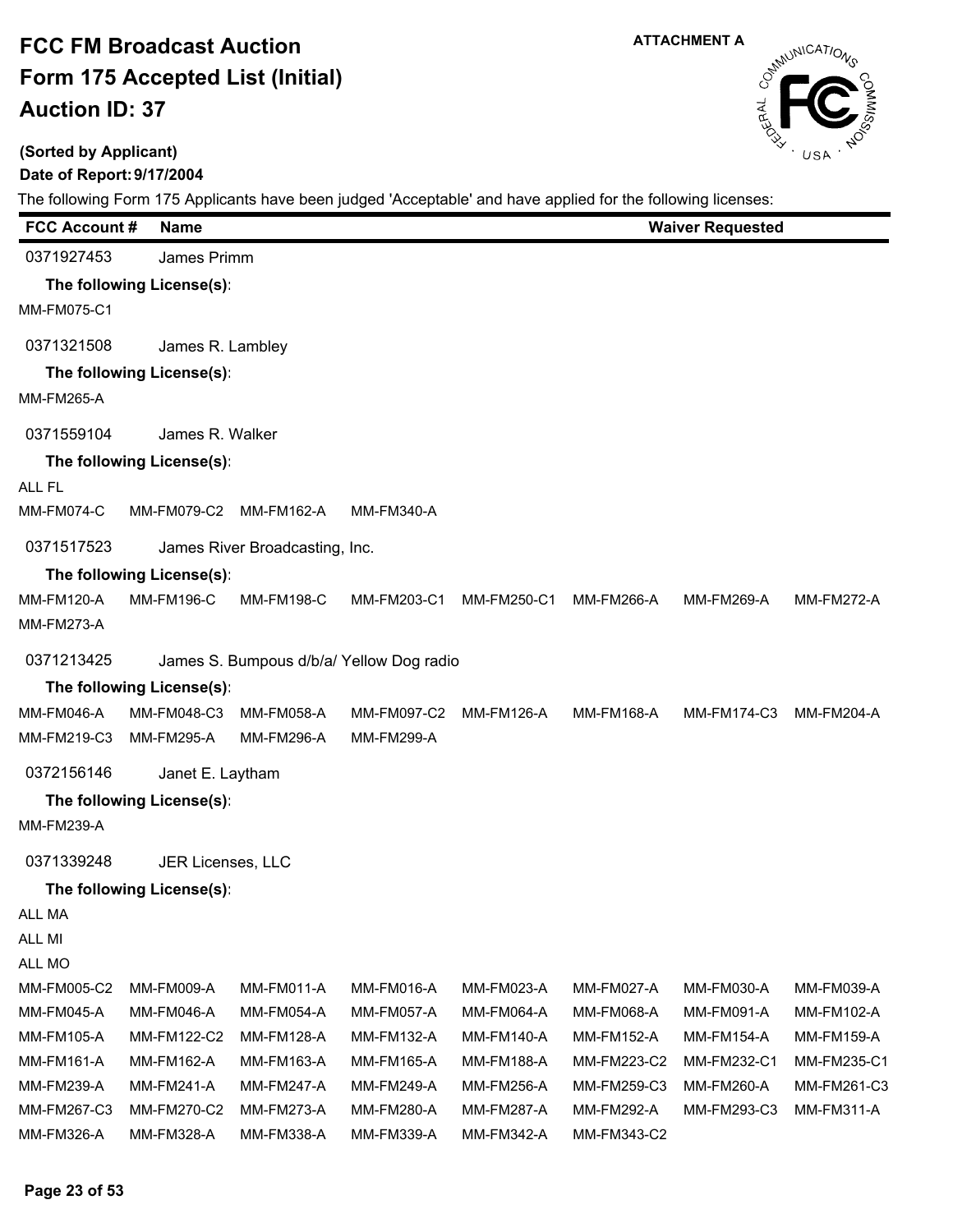**Date of Report:9/17/2004**

| <b>FCC Account#</b> | <b>Name</b>               |                   |                                             | <b>Waiver Requested</b> |                   |                   |                   |  |
|---------------------|---------------------------|-------------------|---------------------------------------------|-------------------------|-------------------|-------------------|-------------------|--|
| 0370859543          | Jerry V. Papenfuss        |                   |                                             |                         |                   |                   |                   |  |
|                     | The following License(s): |                   |                                             |                         |                   |                   |                   |  |
| ALL MN              |                           |                   |                                             |                         |                   |                   |                   |  |
| 0371229292          |                           |                   | Jessie Portillo d/b/a Big Radio Productions |                         |                   |                   |                   |  |
|                     | The following License(s): |                   |                                             |                         |                   |                   |                   |  |
| <b>MM-FM034-A</b>   | <b>MM-FM039-A</b>         |                   |                                             |                         |                   |                   |                   |  |
| 0371949595          | Joan E. Primm             |                   |                                             |                         |                   |                   |                   |  |
|                     | The following License(s): |                   |                                             |                         |                   |                   |                   |  |
| MM-FM028-A          |                           |                   |                                             |                         |                   |                   |                   |  |
| 0371224504          | Joel J. Kinlow            |                   |                                             |                         |                   |                   |                   |  |
|                     | The following License(s): |                   |                                             |                         |                   |                   |                   |  |
| MM-FM009-A          | MM-FM010-A                | <b>MM-FM011-A</b> | MM-FM012-A                                  | MM-FM013-A              | <b>MM-FM034-A</b> | MM-FM039-A        | <b>MM-FM140-A</b> |  |
| MM-FM161-A          | MM-FM163-A                | <b>MM-FM326-A</b> |                                             |                         |                   |                   |                   |  |
| 0371548293          | Joel W. Hanson            |                   |                                             |                         |                   |                   |                   |  |
|                     | The following License(s): |                   |                                             |                         |                   |                   |                   |  |
| MM-FM260-A          |                           |                   |                                             |                         |                   |                   |                   |  |
| 0371643091          | John H. King              |                   |                                             |                         |                   |                   |                   |  |
|                     | The following License(s): |                   |                                             |                         |                   |                   |                   |  |
| MM-FM218-C3         |                           |                   |                                             |                         |                   |                   |                   |  |
| 0370942223          | John J. Fuller            |                   |                                             |                         |                   |                   |                   |  |
|                     | The following License(s): |                   |                                             |                         |                   |                   |                   |  |
| ALL MA              |                           |                   |                                             |                         |                   |                   |                   |  |
| 0371718372          | John McSorley             |                   |                                             |                         |                   |                   |                   |  |
|                     | The following License(s): |                   |                                             |                         |                   |                   |                   |  |
| MM-FM326-A          |                           |                   |                                             |                         |                   |                   |                   |  |
| 0371453094          | Johnny C. Bryant          |                   |                                             |                         |                   |                   |                   |  |
|                     | The following License(s): |                   |                                             |                         |                   |                   |                   |  |
| <b>MM-FM186-A</b>   | <b>MM-FM187-A</b>         |                   |                                             |                         |                   |                   |                   |  |
| 0370054324          | Jon Nida                  |                   |                                             |                         |                   |                   |                   |  |
|                     | The following License(s): |                   |                                             |                         |                   |                   |                   |  |
| ALL MN              |                           |                   |                                             |                         |                   |                   |                   |  |
| MM-FM034-A          | MM-FM039-A                | MM-FM058-A        | MM-FM073-C1                                 | MM-FM076-C2             | MM-FM077-C2       | <b>MM-FM080-A</b> | MM-FM091-A        |  |

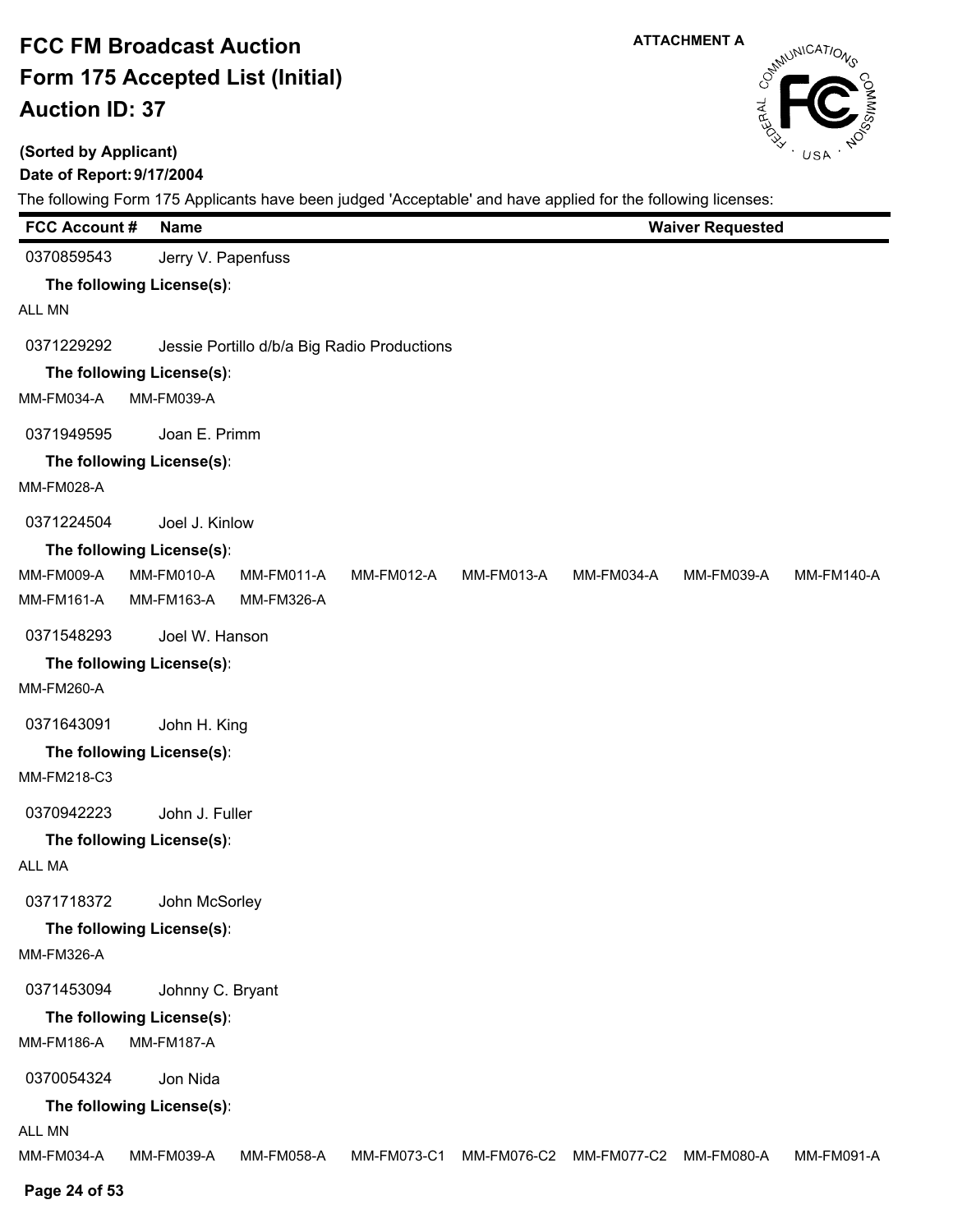**Date of Report:9/17/2004**

| <b>FCC Account#</b> | <b>Name</b>               |                                |                   |             |                   | <b>Waiver Requested</b> |                   |
|---------------------|---------------------------|--------------------------------|-------------------|-------------|-------------------|-------------------------|-------------------|
| 0370054324          | Jon Nida                  |                                |                   |             |                   |                         |                   |
|                     | The following License(s): |                                |                   |             |                   |                         |                   |
| <b>MM-FM092-A</b>   |                           | MM-FM234-C1 MM-FM335-A         |                   |             |                   |                         |                   |
| 0371230459          | Jordan E. Zeller          |                                |                   |             |                   |                         |                   |
|                     | The following License(s): |                                |                   |             |                   |                         |                   |
| <b>MM-FM266-A</b>   | MM-FM269-A                | <b>MM-FM272-A</b>              |                   |             |                   |                         |                   |
| 0371249585          |                           | Jose Cardoza Vasquez           |                   |             |                   |                         |                   |
|                     | The following License(s): |                                |                   |             |                   |                         |                   |
| MM-FM023-A          |                           |                                |                   |             |                   |                         |                   |
| 0371708378          | Joseph E. Hart            |                                |                   |             |                   |                         |                   |
|                     | The following License(s): |                                |                   |             |                   |                         |                   |
| MM-FM016-A          | MM-FM017-A                | <b>MM-FM233-C</b>              | MM-FM234-C1       |             |                   |                         |                   |
| 0371541298          | JPI Radio, Inc.           |                                |                   |             |                   |                         |                   |
|                     | The following License(s): |                                |                   |             |                   |                         |                   |
| <b>MM-FM228-A</b>   |                           |                                |                   |             |                   |                         |                   |
| 0371659516          | <b>JPR Foundation</b>     |                                |                   |             |                   |                         |                   |
|                     | The following License(s): |                                |                   |             |                   |                         |                   |
| MM-FM035-C3         |                           |                                |                   |             |                   |                         |                   |
| 0371442205          |                           | JTL Communications Corporation |                   |             |                   |                         |                   |
|                     | The following License(s): |                                |                   |             |                   |                         |                   |
| <b>MM-FM013-A</b>   | MM-FM349-A                | <b>MM-FM357-A</b>              |                   |             |                   |                         |                   |
| 0370958398          | Julie Epperson            |                                |                   |             |                   |                         |                   |
|                     | The following License(s): |                                |                   |             |                   |                         |                   |
| ALL NC              |                           |                                |                   |             |                   |                         |                   |
| ALL VA              |                           |                                |                   |             |                   |                         |                   |
| <b>MM-FM026-A</b>   | MM-FM034-A                | MM-FM039-A                     | MM-FM075-C1       | MM-FM077-C2 | <b>MM-FM080-A</b> | <b>MM-FM081-A</b>       | <b>MM-FM082-A</b> |
| MM-FM090-A          | MM-FM091-A                | MM-FM122-C2                    | <b>MM-FM123-A</b> | MM-FM338-A  |                   |                         |                   |
| 0371810314          | K & D Group, Inc.         |                                |                   |             |                   |                         |                   |
|                     | The following License(s): |                                |                   |             |                   |                         |                   |
| MM-FM329-A          | <b>MM-FM331-A</b>         |                                |                   |             |                   |                         |                   |

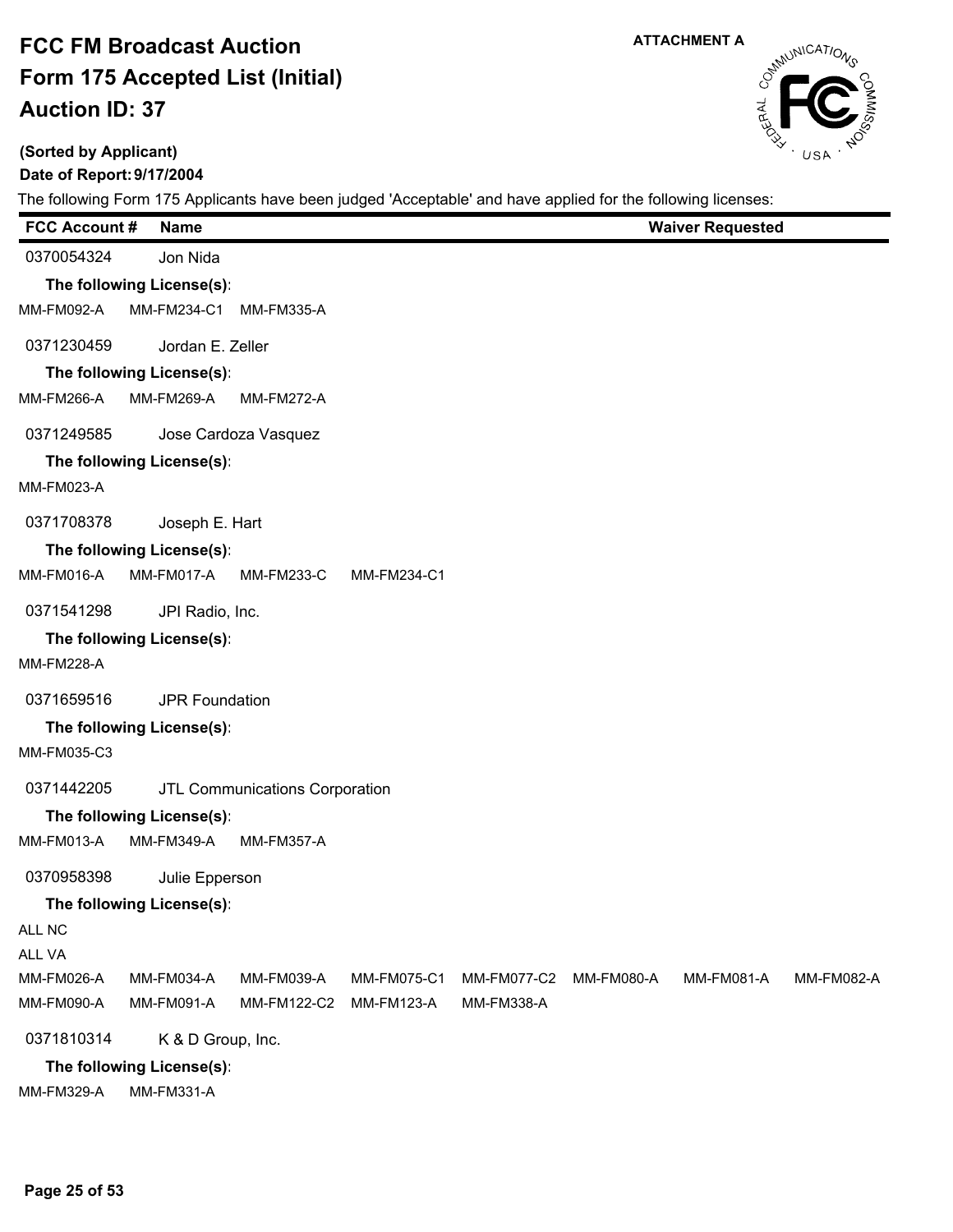

| (Sorted by Applicant)<br>Date of Report: 9/17/2004 |                           |                                                                                                              |                   |                   |                   |                         | $\vee$ USA $\cdot$<br>$4\sigma$ |
|----------------------------------------------------|---------------------------|--------------------------------------------------------------------------------------------------------------|-------------------|-------------------|-------------------|-------------------------|---------------------------------|
|                                                    |                           | The following Form 175 Applicants have been judged 'Acceptable' and have applied for the following licenses: |                   |                   |                   |                         |                                 |
| <b>FCC Account#</b>                                | <b>Name</b>               |                                                                                                              |                   |                   |                   | <b>Waiver Requested</b> |                                 |
| 0371214061                                         | Katherine Pyeatt          |                                                                                                              |                   |                   |                   |                         |                                 |
|                                                    | The following License(s): |                                                                                                              |                   |                   |                   |                         |                                 |
| MM-FM063-A                                         | <b>MM-FM064-A</b>         | MM-FM068-A                                                                                                   | <b>MM-FM140-A</b> | MM-FM250-C1       | MM-FM285-C3       | MM-FM286-A              | <b>MM-FM290-A</b>               |
| MM-FM293-C3                                        | <b>MM-FM295-A</b>         |                                                                                                              |                   |                   |                   |                         |                                 |
| 0370913261                                         |                           | Kemp Communications, Inc.                                                                                    |                   |                   |                   |                         |                                 |
|                                                    | The following License(s): |                                                                                                              |                   |                   |                   |                         |                                 |
| MM-FM015-C3                                        | MM-FM016-A                | <b>MM-FM017-A</b>                                                                                            | MM-FM018-A        | MM-FM020-A        | MM-FM024-A        | <b>MM-FM078-C</b>       | <b>MM-FM081-A</b>               |
| MM-FM082-A                                         | MM-FM219-C3               | <b>MM-FM227-C1</b>                                                                                           | <b>MM-FM228-A</b> | <b>MM-FM233-C</b> | MM-FM234-C1       | MM-FM314-C3             | MM-FM318-C2                     |
| 0371541375                                         | Kenneth L. Mann           |                                                                                                              |                   |                   |                   |                         |                                 |
|                                                    | The following License(s): |                                                                                                              |                   |                   |                   |                         |                                 |
| ALL VA                                             |                           |                                                                                                              |                   |                   |                   |                         |                                 |
| <b>MM-FM186-A</b>                                  | <b>MM-FM187-A</b>         |                                                                                                              |                   |                   |                   |                         |                                 |
| 0371632546                                         | Kenneth W. Kuenzie        |                                                                                                              |                   |                   |                   |                         |                                 |
|                                                    | The following License(s): |                                                                                                              |                   |                   |                   |                         |                                 |
| <b>MM-FM064-A</b>                                  |                           |                                                                                                              |                   |                   |                   |                         |                                 |
| 0371932056                                         | <b>Kevin Terry</b>        |                                                                                                              |                   |                   |                   |                         |                                 |
|                                                    | The following License(s): |                                                                                                              |                   |                   |                   |                         |                                 |
| <b>MM-FM173-A</b>                                  | <b>MM-FM177-A</b>         | <b>MM-FM178-A</b>                                                                                            | <b>MM-FM182-A</b> | <b>MM-FM184-A</b> |                   |                         |                                 |
| 0371641383                                         |                           | Keystone Broadcasting Corporation                                                                            |                   |                   |                   |                         |                                 |
|                                                    | The following License(s): |                                                                                                              |                   |                   |                   |                         |                                 |
| <b>MM-FM247-A</b>                                  |                           |                                                                                                              |                   |                   |                   |                         |                                 |
| 0371607539                                         |                           | KM Communications, Inc.                                                                                      |                   |                   |                   |                         |                                 |
|                                                    | The following License(s): |                                                                                                              |                   |                   |                   |                         |                                 |
| MM-FM015-C3                                        | MM-FM023-A                | MM-FM024-A                                                                                                   | MM-FM028-A        | <b>MM-FM030-A</b> | MM-FM034-A        | MM-FM037-A              | MM-FM083-A                      |
| <b>MM-FM092-A</b>                                  | MM-FM097-C2               | <b>MM-FM111-A</b>                                                                                            | <b>MM-FM113-A</b> | <b>MM-FM114-A</b> | <b>MM-FM140-A</b> | MM-FM234-C1             | <b>MM-FM276-A</b>               |
| <b>MM-FM280-A</b>                                  | <b>MM-FM286-A</b>         | <b>MM-FM287-A</b>                                                                                            | MM-FM293-C3       | <b>MM-FM299-A</b> |                   |                         |                                 |
| 0371755139                                         |                           | KMB Broadcasting, Inc.                                                                                       |                   |                   |                   |                         |                                 |
|                                                    | The following License(s): |                                                                                                              |                   |                   |                   |                         |                                 |
| <b>MM-FM145-A</b>                                  | MM-FM146-C3               |                                                                                                              |                   |                   |                   |                         |                                 |
| 0371057177                                         | <b>KMBQ Corporation</b>   |                                                                                                              |                   |                   |                   |                         |                                 |
|                                                    | The following License(s): |                                                                                                              |                   |                   |                   |                         |                                 |
| MM-FM006-C2                                        |                           |                                                                                                              |                   |                   |                   |                         |                                 |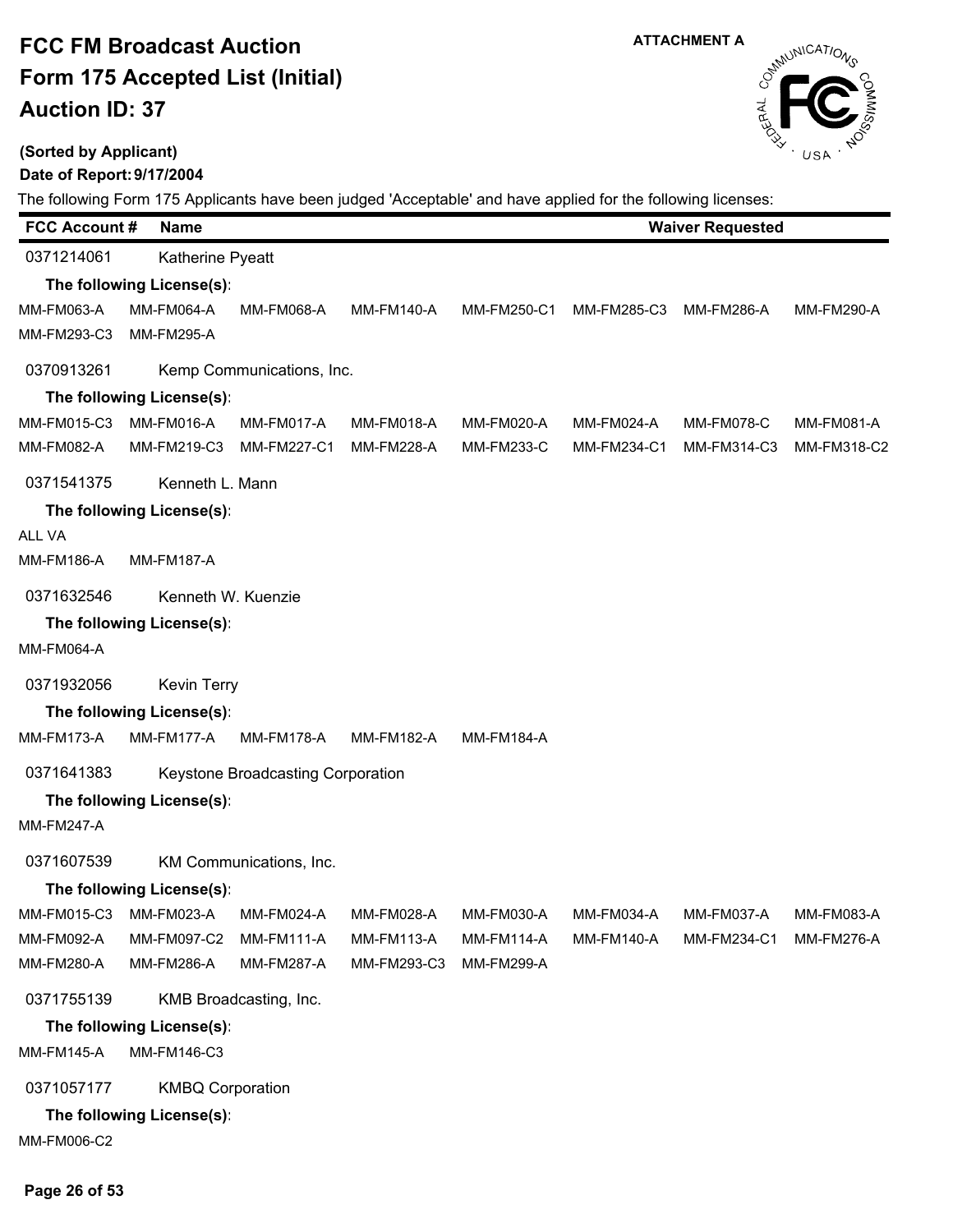

#### **(Sorted by Applicant)**

|  | Date of Report: 9/17/2004 |  |
|--|---------------------------|--|
|  |                           |  |

| <b>FCC Account#</b>       | <b>Name</b>                      |                                |                                      |             |                   | <b>Waiver Requested</b> |                   |
|---------------------------|----------------------------------|--------------------------------|--------------------------------------|-------------|-------------------|-------------------------|-------------------|
| 0371427515                | KNZA, Inc.                       |                                |                                      |             |                   |                         |                   |
|                           | The following License(s):        |                                |                                      |             |                   |                         |                   |
| MM-FM207-A                |                                  |                                |                                      |             |                   |                         |                   |
| 0371106162                |                                  | Kona Coast Radio, LLC          |                                      |             |                   |                         |                   |
|                           | The following License(s):        |                                |                                      |             |                   |                         |                   |
| ALL HI                    |                                  |                                |                                      |             |                   |                         |                   |
| MM-FM015-C3               | MM-FM017-A                       | MM-FM044-A                     | <b>MM-FM050-A</b>                    | MM-FM125-C3 | <b>MM-FM127-A</b> | MM-FM180-C2             | <b>MM-FM216-A</b> |
| MM-FM221-C1<br>MM-FM356-A | <b>MM-FM224-A</b>                | <b>MM-FM279-A</b>              | <b>MM-FM297-A</b>                    | MM-FM344-A  | MM-FM345-A        | MM-FM346-C1             | <b>MM-FM349-A</b> |
| 0371202329                | Kristina M. Trent                |                                |                                      |             |                   |                         |                   |
|                           | The following License(s):        |                                |                                      |             |                   |                         |                   |
| MM-FM168-A                |                                  |                                |                                      |             |                   |                         |                   |
| 0371430405                | KRJG, Inc.                       |                                |                                      |             |                   |                         |                   |
|                           | The following License(s):        |                                |                                      |             |                   |                         |                   |
| MM-FM015-C3               | MM-FM022-C1                      | MM-FM042-A                     | MM-FM048-C3                          | MM-FM317-C1 |                   |                         |                   |
| 0371127024                | KSRM, Inc.                       |                                |                                      |             |                   |                         |                   |
|                           | The following License(s):        |                                |                                      |             |                   |                         |                   |
| MM-FM005-C2               |                                  |                                |                                      |             |                   |                         |                   |
| 0372029285                |                                  | La Favorita Broadcasting, Inc. |                                      |             |                   |                         |                   |
|                           | The following License(s):        |                                |                                      |             |                   |                         |                   |
| MM-FM030-A                | <b>MM-FM034-A</b>                | <b>MM-FM039-A</b>              |                                      |             |                   |                         |                   |
| 0371256077                |                                  | La Isla Radio Group, Inc.      |                                      |             |                   |                         |                   |
|                           | The following License(s):        |                                |                                      |             |                   |                         |                   |
|                           | MM-FM034-A MM-FM037-A MM-FM039-A |                                |                                      |             |                   |                         |                   |
| 0371434146                |                                  | La Voz Broadcasting Co., Inc.  |                                      |             |                   |                         |                   |
|                           | The following License(s):        |                                |                                      |             |                   |                         |                   |
| <b>MM-FM224-A</b>         |                                  |                                |                                      |             |                   |                         |                   |
| 0371601501                |                                  |                                | LEGEND COMMUNICATIONS OF WEST VIRGIN |             |                   |                         |                   |
|                           | The following License(s):        |                                |                                      |             |                   |                         |                   |
| MM-FM122-C2               |                                  |                                |                                      |             |                   |                         |                   |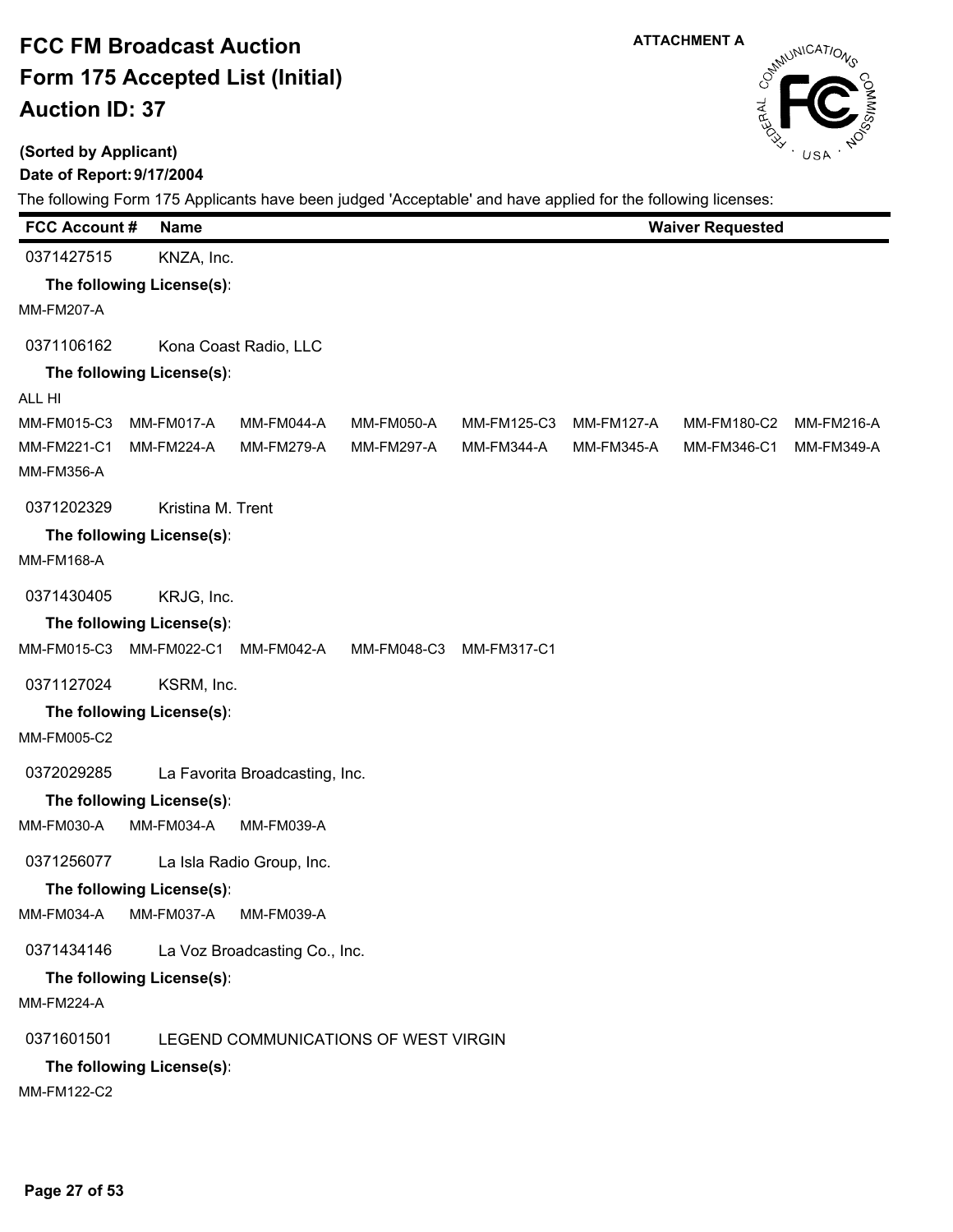#### **(Sorted by Applicant)**

**Date of Report:9/17/2004**

| <b>FCC Account #</b> | <b>Name</b>                 |                                       |            |                   |                   | <b>Waiver Requested</b> |                   |  |
|----------------------|-----------------------------|---------------------------------------|------------|-------------------|-------------------|-------------------------|-------------------|--|
| 0371605453           |                             | Legend Communications of Wyoming, LLC |            |                   |                   |                         |                   |  |
|                      | The following License(s):   |                                       |            |                   |                   |                         |                   |  |
| <b>MM-FM351-C</b>    | <b>MM-FM355-A</b>           |                                       |            |                   |                   |                         |                   |  |
| 0371517068           |                             | <b>LEO ASHCRAFT</b>                   |            |                   |                   |                         |                   |  |
|                      | The following License(s):   |                                       |            |                   |                   |                         |                   |  |
| <b>MM-FM276-A</b>    | <b>MM-FM283-A</b>           |                                       |            |                   |                   |                         |                   |  |
| 0371250412           | <b>LEON HUNT</b>            |                                       |            |                   |                   |                         |                   |  |
|                      | The following License(s):   |                                       |            |                   |                   |                         |                   |  |
| MM-FM293-C3          |                             |                                       |            |                   |                   |                         |                   |  |
| 0370957069           |                             | Linda J. McCormick                    |            |                   |                   |                         |                   |  |
|                      | The following License(s):   |                                       |            |                   |                   |                         |                   |  |
| <b>MM-FM104-A</b>    | MM-FM259-C3                 |                                       |            |                   |                   |                         |                   |  |
| 0372044097           | Longfoot Communications LLC |                                       |            |                   |                   |                         |                   |  |
|                      | The following License(s):   |                                       |            |                   |                   |                         |                   |  |
| MM-FM016-A           | <b>MM-FM020-A</b>           | MM-FM024-A                            |            |                   |                   |                         |                   |  |
| 0371249325           | Lorenz Proietti             |                                       |            |                   |                   |                         |                   |  |
|                      | The following License(s):   |                                       |            |                   |                   |                         |                   |  |
| <b>MM-FM342-A</b>    | MM-FM343-C2                 |                                       |            |                   |                   |                         |                   |  |
| 0371405534           | Lou Silverstein             |                                       |            |                   |                   |                         |                   |  |
|                      | The following License(s):   |                                       |            |                   |                   |                         |                   |  |
| MM-FM015-C3          | MM-FM018-A                  | MM-FM024-A                            |            |                   |                   |                         |                   |  |
| 0371314579           |                             | LP Broadcasting Partnership           |            |                   |                   |                         |                   |  |
|                      | The following License(s):   |                                       |            |                   |                   |                         |                   |  |
| MM-FM015-C3          | <b>MM-FM016-A</b>           | MM-FM017-A                            | MM-FM023-A | MM-FM028-A        | MM-FM034-A        | MM-FM037-A              | MM-FM039-A        |  |
| MM-FM044-A           | <b>MM-FM050-A</b>           | MM-FM056-C3                           | MM-FM068-A | MM-FM069-C3       | MM-FM074-C        | <b>MM-FM078-C</b>       | <b>MM-FM118-A</b> |  |
| <b>MM-FM119-A</b>    | <b>MM-FM120-A</b>           | <b>MM-FM127-A</b>                     | MM-FM132-A | <b>MM-FM215-A</b> | <b>MM-FM228-A</b> | MM-FM238-A              | MM-FM239-A        |  |
| MM-FM243-A           | MM-FM338-A                  |                                       |            |                   |                   |                         |                   |  |
| 0371211109           |                             | LUK Broadcasting, LLC                 |            |                   |                   |                         |                   |  |
|                      | The following License(s):   |                                       |            |                   |                   |                         |                   |  |
| ALL AK               |                             |                                       |            |                   |                   |                         |                   |  |
| ALL AR               |                             |                                       |            |                   |                   |                         |                   |  |
| ALL AZ               |                             |                                       |            |                   |                   |                         |                   |  |
| ALL CA               |                             |                                       |            |                   |                   |                         |                   |  |

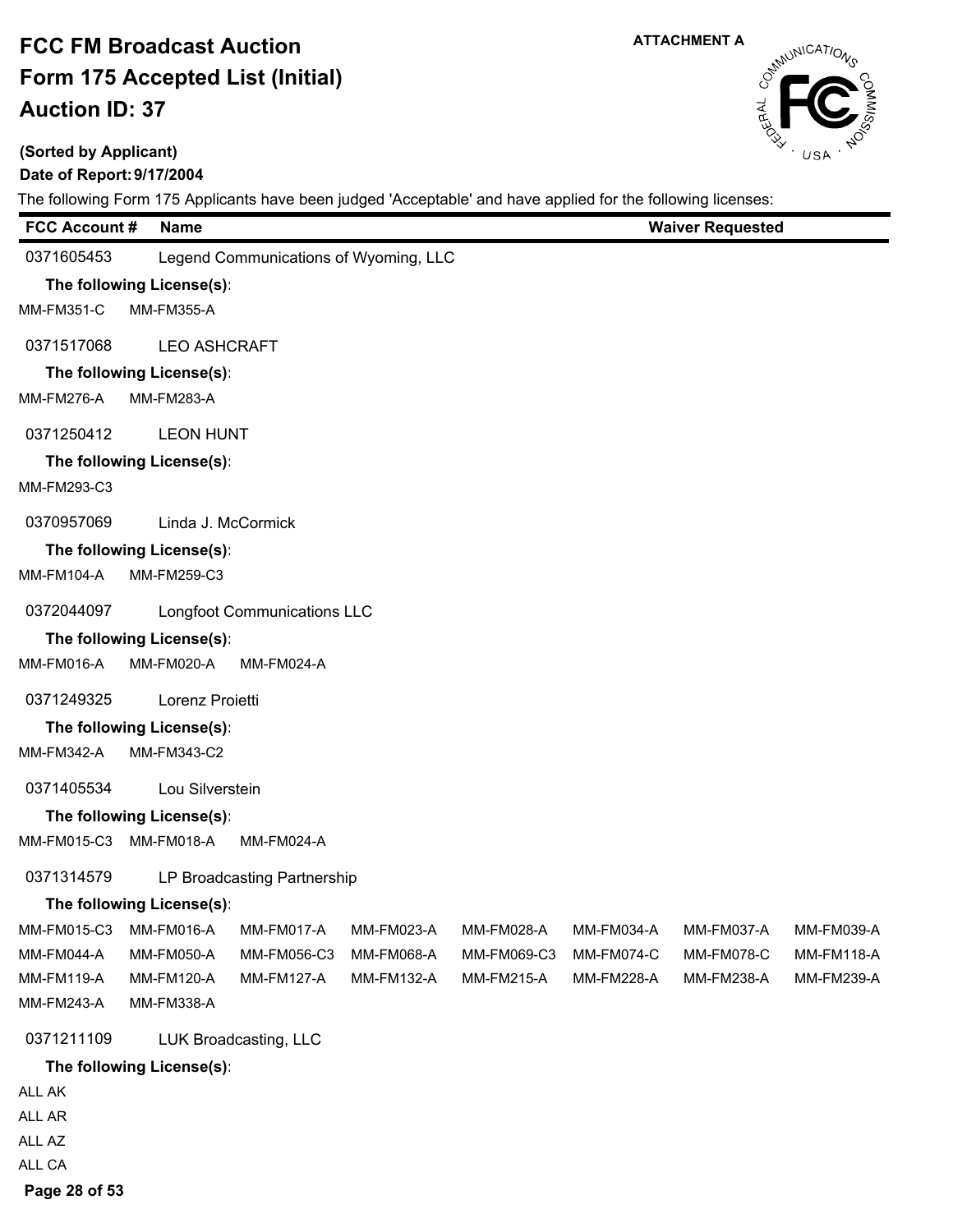#### **(Sorted by Applicant)**

**Date of Report:9/17/2004**

| FCC Account #             | <b>Name</b>           | <b>Waiver Requested</b> |
|---------------------------|-----------------------|-------------------------|
| 0371211109                | LUK Broadcasting, LLC |                         |
| The following License(s): |                       |                         |
| ALL CO                    |                       |                         |
| ALL FL                    |                       |                         |
| ALL HI                    |                       |                         |
| ALL IA                    |                       |                         |
| ALL ID                    |                       |                         |
| $\sf ALL\; IL$            |                       |                         |
| ALL KS                    |                       |                         |
| ALL KY                    |                       |                         |
| ALL LA                    |                       |                         |
| ALL MA                    |                       |                         |
| ALL MI                    |                       |                         |
| ALL MN                    |                       |                         |
| ALL MO                    |                       |                         |
| ALL MS                    |                       |                         |
| ALL MT                    |                       |                         |
| ALL NC                    |                       |                         |
| ALL ND                    |                       |                         |
| ALL NE                    |                       |                         |
| ALL NH                    |                       |                         |
| ALL NM                    |                       |                         |
| ALL NV                    |                       |                         |
| ALL NY                    |                       |                         |
| $\mathsf{ALL}$ OK         |                       |                         |
| ALL OR                    |                       |                         |
| ALL PA                    |                       |                         |
| ALL SD                    |                       |                         |
| ALL TN                    |                       |                         |
| ALL TX                    |                       |                         |
| ALL UT                    |                       |                         |
| ALL VA                    |                       |                         |
| ALL VT                    |                       |                         |
| ALL WA                    |                       |                         |
| ALL WI                    |                       |                         |
| ALL WV                    |                       |                         |
| ALL WY                    |                       |                         |



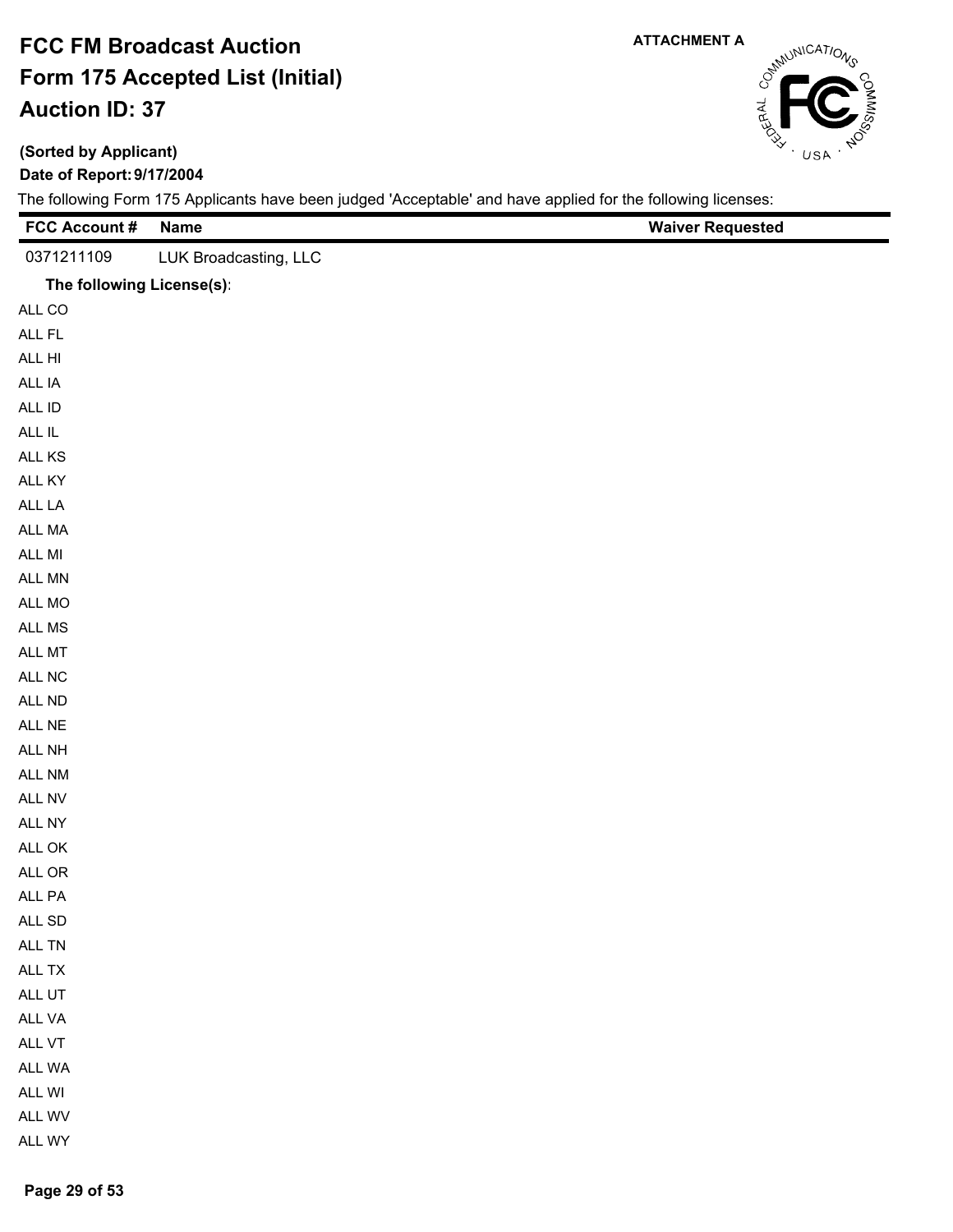

#### **(Sorted by Applicant)**

**Date of Report:9/17/2004**

| <b>FCC Account#</b> | <b>Name</b>               |                                          |                    |                    |                   | <b>Waiver Requested</b> |             |
|---------------------|---------------------------|------------------------------------------|--------------------|--------------------|-------------------|-------------------------|-------------|
| 0371021391          |                           | M&M Broadcasters, Ltd.                   |                    |                    |                   |                         |             |
|                     | The following License(s): |                                          |                    |                    |                   |                         |             |
| <b>MM-FM297-A</b>   |                           |                                          |                    |                    |                   |                         |             |
| 0371003467          |                           | Magnum Broadcasting, Inc.                |                    |                    |                   |                         |             |
|                     | The following License(s): |                                          |                    |                    |                   |                         |             |
| ALL PA              |                           |                                          |                    |                    |                   |                         |             |
| 0371621101          |                           | Mainstreet Broadcasting Company, Inc.    |                    |                    |                   |                         |             |
|                     | The following License(s): |                                          |                    |                    |                   |                         |             |
| MM-FM015-C3         | MM-FM038-C3               | <b>MM-FM045-A</b>                        | MM-FM046-A         | <b>MM-FM050-A</b>  | MM-FM051-A        | MM-FM052-A              | MM-FM053-A  |
| <b>MM-FM054-A</b>   | MM-FM057-A                | MM-FM058-A                               | MM-FM060-C3        | <b>MM-FM061-A</b>  | MM-FM063-A        | MM-FM066-A              | MM-FM068-A  |
| MM-FM069-C3         | MM-FM073-C1               | MM-FM074-C                               | <b>MM-FM075-C1</b> | MM-FM076-C2        | <b>MM-FM078-C</b> | MM-FM079-C2             | MM-FM080-A  |
| MM-FM081-A          | <b>MM-FM082-A</b>         | MM-FM097-C2                              | <b>MM-FM098-A</b>  | <b>MM-FM122-C2</b> | <b>MM-FM176-A</b> | <b>MM-FM178-A</b>       | MM-FM221-C1 |
| MM-FM250-C1         | <b>MM-FM301-A</b>         | MM-FM310-A                               | <b>MM-FM311-A</b>  | <b>MM-FM342-A</b>  | MM-FM343-C2       | <b>MM-FM354-A</b>       |             |
| 0370024288          |                           | <b>Malvern Entertainment Corporation</b> |                    |                    |                   |                         |             |
|                     | The following License(s): |                                          |                    |                    |                   |                         |             |
| ALL AR              |                           |                                          |                    |                    |                   |                         |             |
| MM-FM044-A          | <b>MM-FM050-A</b>         | <b>MM-FM055-A</b>                        | <b>MM-FM159-A</b>  | MM-FM163-A         | <b>MM-FM277-A</b> | MM-FM304-A              |             |
| 0371038139          |                           | Marcos Rodriguez c/o Cohn and Marks LLP  |                    |                    |                   |                         |             |
|                     | The following License(s): |                                          |                    |                    |                   |                         |             |
| MM-FM044-A          | MM-FM050-A                |                                          |                    |                    |                   |                         |             |
| 0371127173          | <b>Marlene Diaz</b>       |                                          |                    |                    |                   |                         |             |
|                     | The following License(s): |                                          |                    |                    |                   |                         |             |
| ALL FL              |                           |                                          |                    |                    |                   |                         |             |
| 0371447187          | Martin L. Gibbs           |                                          |                    |                    |                   |                         |             |
|                     | The following License(s): |                                          |                    |                    |                   |                         |             |
| <b>MM-FM329-A</b>   |                           |                                          |                    |                    |                   |                         |             |
| 0371043243          | Massmedia, Inc.           |                                          |                    |                    |                   |                         |             |
|                     | The following License(s): |                                          |                    |                    |                   |                         |             |
| ALL FL              |                           |                                          |                    |                    |                   |                         |             |
| ALL NH              |                           |                                          |                    |                    |                   |                         |             |
| <b>MM-FM016-A</b>   | <b>MM-FM042-A</b>         | MM-FM050-A                               | <b>MM-FM055-A</b>  | <b>MM-FM057-A</b>  | MM-FM058-A        | MM-FM060-C3             | MM-FM097-C2 |
| <b>MM-FM167-A</b>   | <b>MM-FM168-A</b>         | MM-FM186-A                               | <b>MM-FM187-A</b>  | MM-FM223-C2        | <b>MM-FM276-A</b> | <b>MM-FM277-A</b>       | MM-FM279-A  |
| MM-FM285-C3         | <b>MM-FM299-A</b>         | MM-FM347-C2                              | <b>MM-FM356-A</b>  | <b>MM-FM357-A</b>  |                   |                         |             |
|                     |                           |                                          |                    |                    |                   |                         |             |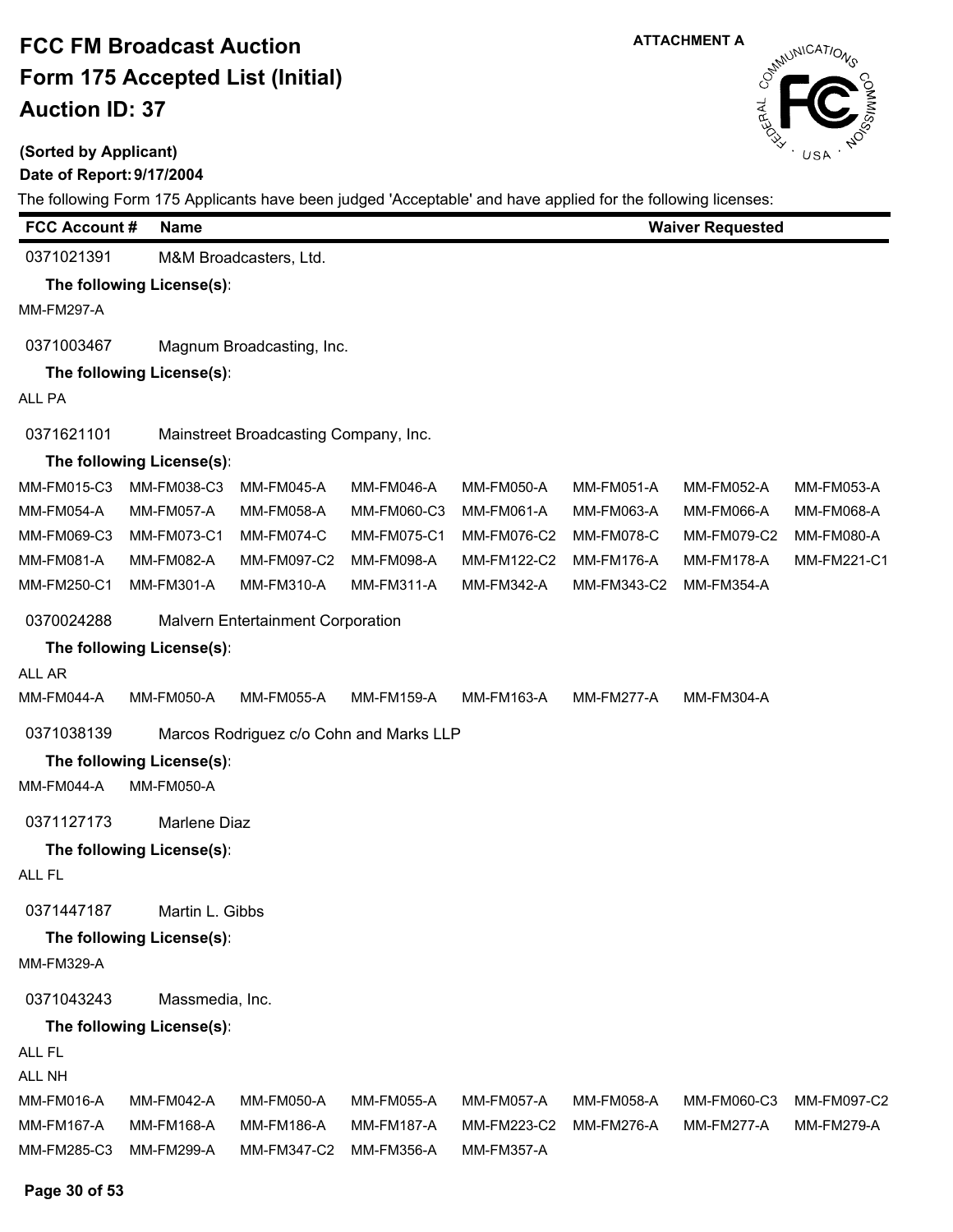**Date of Report:9/17/2004**

| <b>FCC Account#</b>    | <b>Name</b>                              | <b>Waiver Requested</b> |
|------------------------|------------------------------------------|-------------------------|
| 0371636101             | Matthew Provenzano                       |                         |
|                        | The following License(s):                |                         |
| <b>MM-FM280-A</b>      | <b>MM-FM287-A</b>                        |                         |
| 0371503306             | MBC Grand Broadcasting, Inc.             |                         |
|                        | The following License(s):                |                         |
| MM-FM044-A             | <b>MM-FM050-A</b><br><b>MM-FM055-A</b>   |                         |
| 0371857161             | MCC Radio, LLC                           |                         |
|                        | The following License(s):                |                         |
| MM-FM006-C2 MM-FM118-A | MM-FM122-C2                              |                         |
| 0371412417             | McL/McM-Inc.                             |                         |
|                        | The following License(s):                |                         |
| <b>MM-FM161-A</b>      | MM-FM164-C3                              |                         |
| 0371453367             | Metro Broadcasters - Texas, Inc.         |                         |
|                        | The following License(s):                |                         |
| <b>MM-FM297-A</b>      |                                          |                         |
| 0372017305             | Michael B. Glinter                       |                         |
|                        | The following License(s):                |                         |
| MM-FM063-A             |                                          |                         |
| 0371410132             | Michael W. Dettmer                       |                         |
|                        | The following License(s):                |                         |
| ALL                    |                                          |                         |
| 0370929583             | Midcontinent Radio of South Dakota, Inc. |                         |
|                        | The following License(s):                |                         |
| MM-FM267-C3            |                                          |                         |
| 0372154026             | Mighty Rock Broadcasting, Inc.           |                         |
|                        | The following License(s):                |                         |
| <b>MM-FM238-A</b>      |                                          |                         |
| 0371646548             | Minnesota Public Radio                   |                         |
|                        | The following License(s):                |                         |
| <b>MM-FM153-A</b>      |                                          |                         |
|                        |                                          |                         |

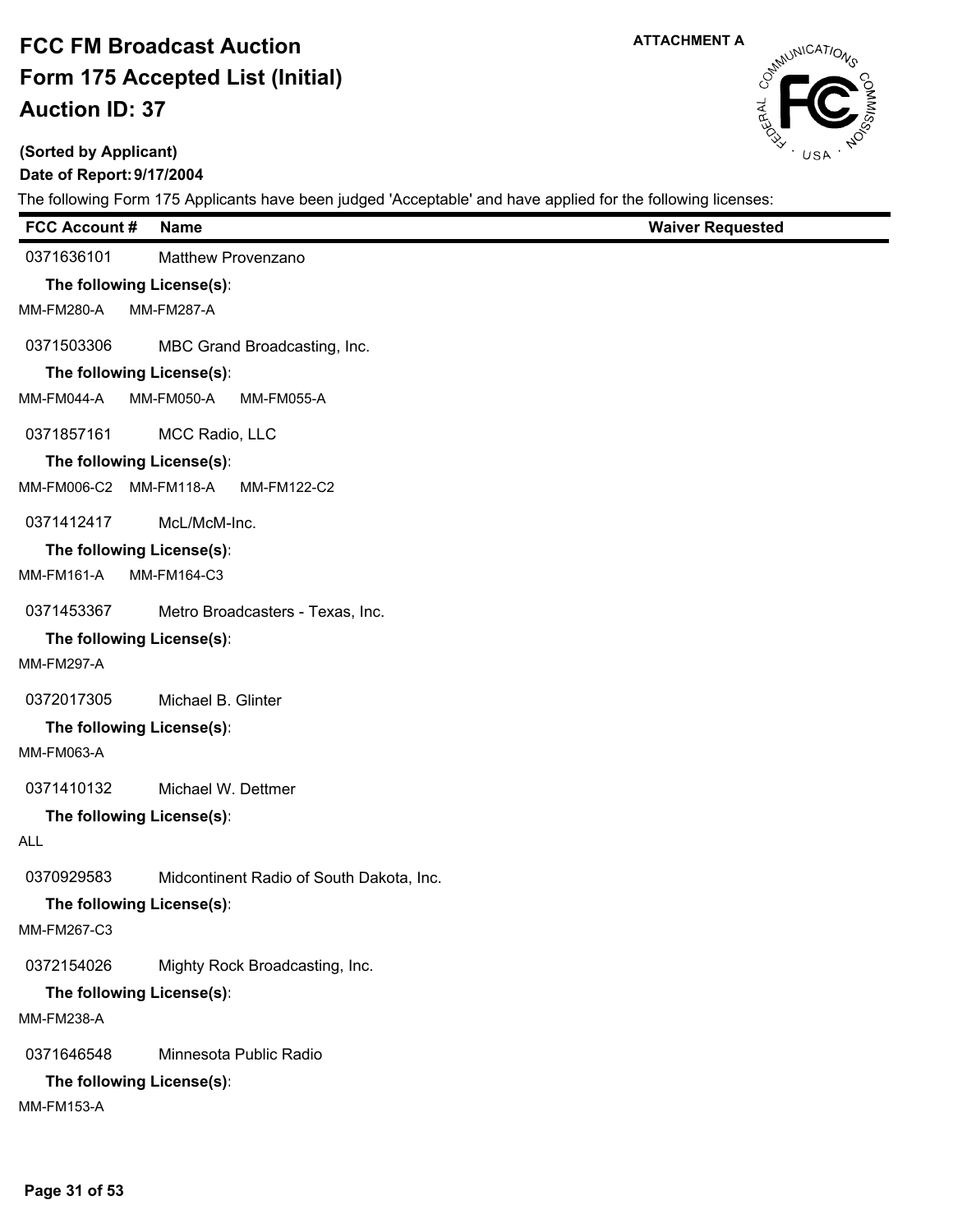

#### **(Sorted by Applicant)**

|  | Date of Report: 9/17/2004 |  |
|--|---------------------------|--|
|  |                           |  |

The following Form 175 Applicants have been judged 'Acceptable' and have applied for the following licenses:

| <b>FCC Account#</b>       | <b>Name</b>       |                          |                                    |                                                |                   | <b>Waiver Requested</b> |                   |            |  |
|---------------------------|-------------------|--------------------------|------------------------------------|------------------------------------------------|-------------------|-------------------------|-------------------|------------|--|
| 0371125507                |                   |                          | Miriam Media, Inc.                 |                                                |                   |                         |                   |            |  |
| The following License(s): |                   |                          |                                    |                                                |                   |                         |                   |            |  |
| <b>MM-FM064-A</b>         | <b>MM-FM083-A</b> |                          | <b>MM-FM089-A</b>                  | MM-FM091-A                                     | MM-FM095-A        | <b>MM-FM255-A</b>       | MM-FM267-C3       |            |  |
| 0371650198                |                   |                          | Monterey Licenses, LLC             |                                                |                   |                         |                   |            |  |
| The following License(s): |                   |                          |                                    |                                                |                   |                         |                   |            |  |
| MM-FM270-C2               |                   |                          |                                    |                                                |                   |                         |                   |            |  |
| 0372216182                |                   | Moy Communications, Inc. |                                    |                                                |                   |                         |                   |            |  |
| The following License(s): |                   |                          |                                    |                                                |                   |                         |                   |            |  |
| ALL GU                    |                   |                          |                                    |                                                |                   |                         |                   |            |  |
| 0371622026                |                   |                          | Mr. Alejandro Alvarez              |                                                |                   |                         |                   |            |  |
| The following License(s): |                   |                          |                                    |                                                |                   |                         |                   |            |  |
| <b>MM-FM233-C</b>         |                   |                          |                                    |                                                |                   |                         |                   |            |  |
| 0371411466                |                   | Mr. Don L. Cook          |                                    |                                                |                   |                         |                   |            |  |
| The following License(s): |                   |                          |                                    |                                                |                   |                         |                   |            |  |
| <b>MM-FM286-A</b>         |                   |                          |                                    |                                                |                   |                         |                   |            |  |
| 0371308484                |                   |                          |                                    | Mt. Washington Radio and Gramophone, L.L.C.    |                   |                         |                   |            |  |
| The following License(s): |                   |                          |                                    |                                                |                   |                         |                   |            |  |
| <b>MM-FM216-A</b>         |                   |                          |                                    |                                                |                   |                         |                   |            |  |
| 0371250105                |                   |                          |                                    | Multicultural Radio Broadcasting Licensee, LLC |                   |                         |                   |            |  |
| The following License(s): |                   |                          |                                    |                                                |                   |                         |                   |            |  |
| <b>MM-FM030-A</b>         | MM-FM034-A        |                          | <b>MM-FM037-A</b>                  | MM-FM039-A                                     | <b>MM-FM233-C</b> | MM-FM234-C1             |                   |            |  |
| 0371030065                |                   |                          | Multimedia Holdings Corporation    |                                                |                   |                         |                   |            |  |
| The following License(s): |                   |                          |                                    |                                                |                   |                         |                   |            |  |
| MM-FM267-C3               |                   |                          |                                    |                                                |                   |                         |                   |            |  |
| 0371633387                |                   |                          | Nampa Leasing Co., LLC             |                                                |                   |                         |                   |            |  |
| The following License(s): |                   |                          |                                    |                                                |                   |                         |                   |            |  |
| MM-FM097-C2               | <b>MM-FM103-A</b> |                          | <b>MM-FM168-A</b>                  | <b>MM-FM228-A</b>                              | MM-FM231-C1       | MM-FM232-C1             | MM-FM234-C1       | MM-FM269-A |  |
| <b>MM-FM272-A</b>         | <b>MM-FM276-A</b> |                          | MM-FM283-A                         | <b>MM-FM292-A</b>                              | MM-FM296-A        | MM-FM302-C2             | <b>MM-FM344-A</b> | MM-FM349-A |  |
| MM-FM355-A                | MM-FM356-A        |                          | <b>MM-FM357-A</b>                  |                                                |                   |                         |                   |            |  |
| 0371553002                |                   |                          | Nassau Broadcasting Holdings, Inc. |                                                |                   |                         |                   |            |  |
| The following License(s): |                   |                          |                                    |                                                |                   |                         |                   |            |  |

ALL NH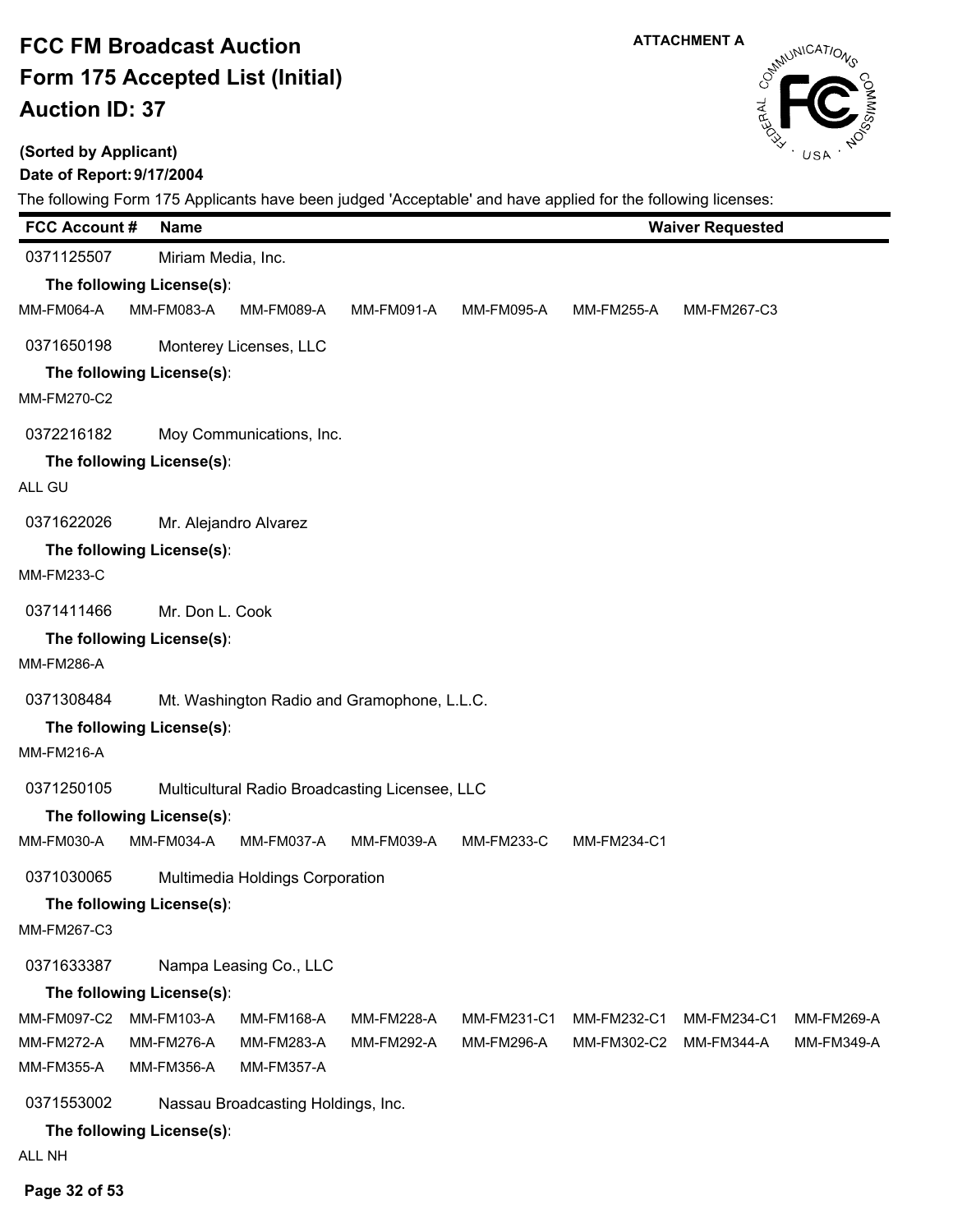**Date of Report:9/17/2004**

| <b>FCC Account#</b> | <b>Name</b>               |                                     |                   |                         | <b>Waiver Requested</b> |  |
|---------------------|---------------------------|-------------------------------------|-------------------|-------------------------|-------------------------|--|
| 0371553002          |                           | Nassau Broadcasting Holdings, Inc.  |                   |                         |                         |  |
|                     | The following License(s): |                                     |                   |                         |                         |  |
| ALL VT              |                           |                                     |                   |                         |                         |  |
| <b>MM-FM238-A</b>   | <b>MM-FM242-A</b>         | <b>MM-FM243-A</b>                   | <b>MM-FM244-A</b> |                         |                         |  |
| 0371621218          |                           | Natural Broadcast Systems, Inc.     |                   |                         |                         |  |
|                     | The following License(s): |                                     |                   |                         |                         |  |
| <b>MM-FM283-A</b>   | <b>MM-FM288-A</b>         | MM-FM290-A                          | MM-FM299-A        | <b>MM-FM309-A</b>       |                         |  |
| 0371929307          |                           | Nevada Public Radio                 |                   |                         |                         |  |
|                     | The following License(s): |                                     |                   |                         |                         |  |
| ALL NV              |                           |                                     |                   |                         |                         |  |
| <b>MM-FM016-A</b>   | MM-FM037-A                | MM-FM040-A                          |                   | MM-FM314-C3 MM-FM318-C2 |                         |  |
| 0371351531          |                           | New Hampshire Public Radio          |                   |                         |                         |  |
|                     | The following License(s): |                                     |                   |                         |                         |  |
| MM-FM216-A          | <b>MM-FM217-A</b>         |                                     |                   |                         |                         |  |
| 0371225541          |                           | New Media Broadcasters, Inc.        |                   |                         |                         |  |
|                     | The following License(s): |                                     |                   |                         |                         |  |
| <b>MM-FM178-A</b>   | <b>MM-FM184-A</b>         |                                     |                   |                         |                         |  |
| 0372140408          |                           | North Country Christian Radio, Inc. |                   |                         |                         |  |
|                     | The following License(s): |                                     |                   |                         |                         |  |
| <b>MM-FM243-A</b>   |                           |                                     |                   |                         |                         |  |
| 0371442551          | NT Radio, LLC             |                                     |                   |                         |                         |  |
|                     | The following License(s): |                                     |                   |                         |                         |  |
| <b>ALL</b>          |                           |                                     |                   |                         |                         |  |
| 0371626468          | Olvie E. Sisk             |                                     |                   |                         |                         |  |
|                     | The following License(s): |                                     |                   |                         |                         |  |
| MM-FM161-A          | MM-FM164-C3               |                                     |                   |                         |                         |  |
| 0370117235          | Ortega Media              |                                     |                   |                         |                         |  |
|                     | The following License(s): |                                     |                   |                         |                         |  |
| MM-FM083-A          |                           |                                     |                   |                         |                         |  |
| 0370816166          |                           | Outlook Communications, Inc.        |                   |                         |                         |  |
|                     | The following License(s): |                                     |                   |                         |                         |  |
| ALL MA              |                           |                                     |                   |                         |                         |  |

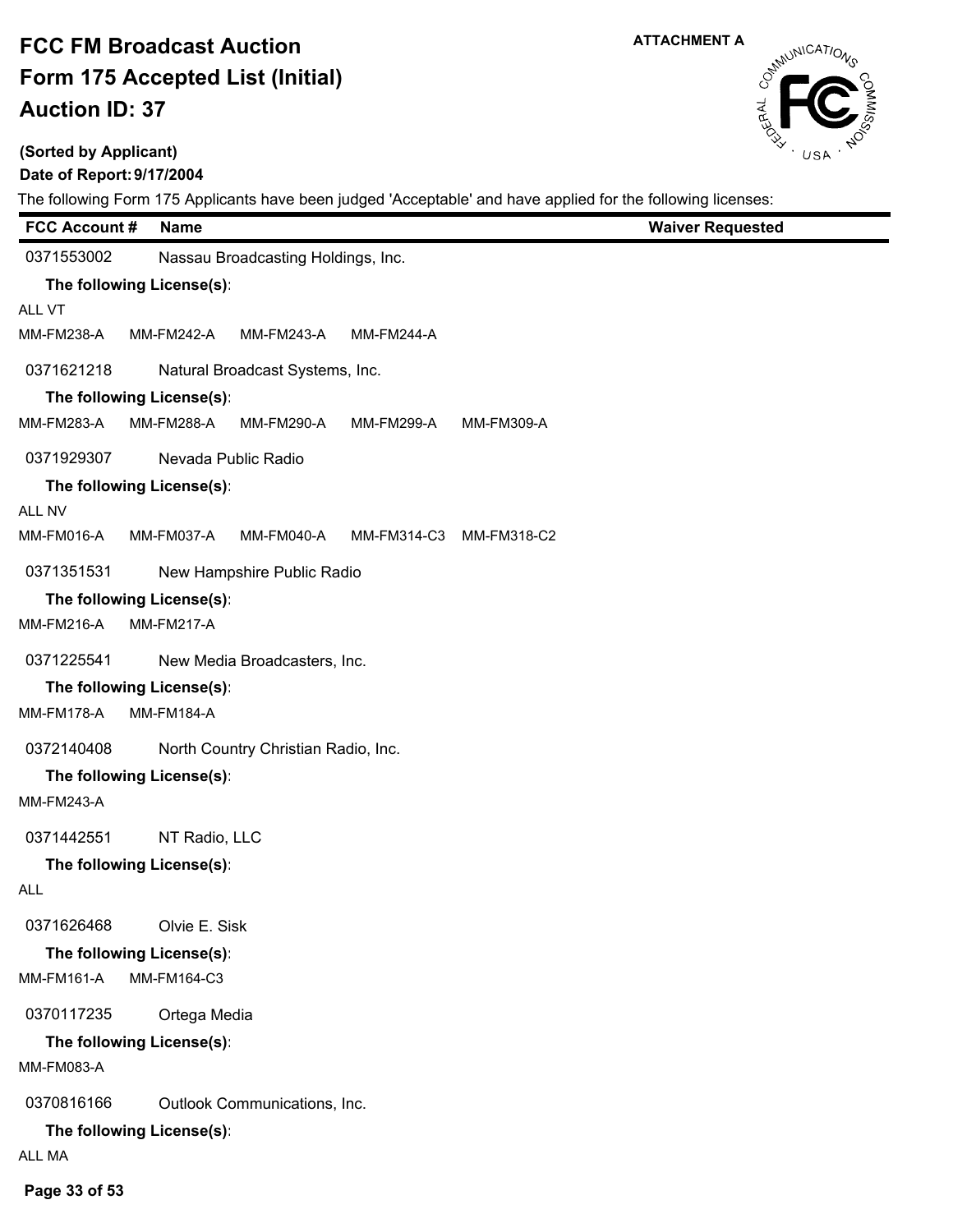

#### **(Sorted by Applicant) Date of Report:9/17/2004**

#### **FCC Account # Name Waiver Requested** The following Form 175 Applicants have been judged 'Acceptable' and have applied for the following licenses: Outlook Communications, Inc. **The following License(s):** 0370816166 ALL VA MM-FM005-C2 MM-FM009-A MM-FM011-A MM-FM012-A MM-FM015-C3 MM-FM017-A MM-FM024-A MM-FM028-A MM-FM034-A MM-FM037-A MM-FM044-A MM-FM056-C3 MM-FM064-A MM-FM069-C3 MM-FM074-C MM-FM081-A MM-FM082-A MM-FM083-A MM-FM090-A MM-FM091-A MM-FM092-A MM-FM111-A MM-FM112-A MM-FM118-A MM-FM132-A MM-FM152-A MM-FM154-A MM-FM164-C3 MM-FM175-C3 MM-FM194-C MM-FM197-C MM-FM198-C MM-FM200-C MM-FM203-C1 MM-FM223-C2 MM-FM224-A MM-FM234-C1 MM-FM246-A MM-FM338-A Palomas Broadcasting LLC **The following License(s):** 0370243438 MM-FM220-C2 MM-FM221-C1 MM-FM223-C2 MM-FM224-A PATRICIA VAN ZANDT **The following License(s):** 0372207546 ALL FL ALL MO MM-FM091-A MM-FM092-A MM-FM109-A MM-FM111-A MM-FM112-A MM-FM130-A MM-FM131-A MM-FM145-A MM-FM148-C3 MM-FM186-A MM-FM187-A MM-FM255-A MM-FM299-A MM-FM335-A Pattison Christensen and Cathleen B. Christensen **The following License(s):** 0371822425 MM-FM026-A Paul Gergen **The following License(s):** 0371638312 ALL AZ ALL FL ALL IA ALL LA ALL MA ALL MI ALL MO ALL MS ALL NH ALL NY ALL VT ALL WI ALL WV

**Page 34 of 53**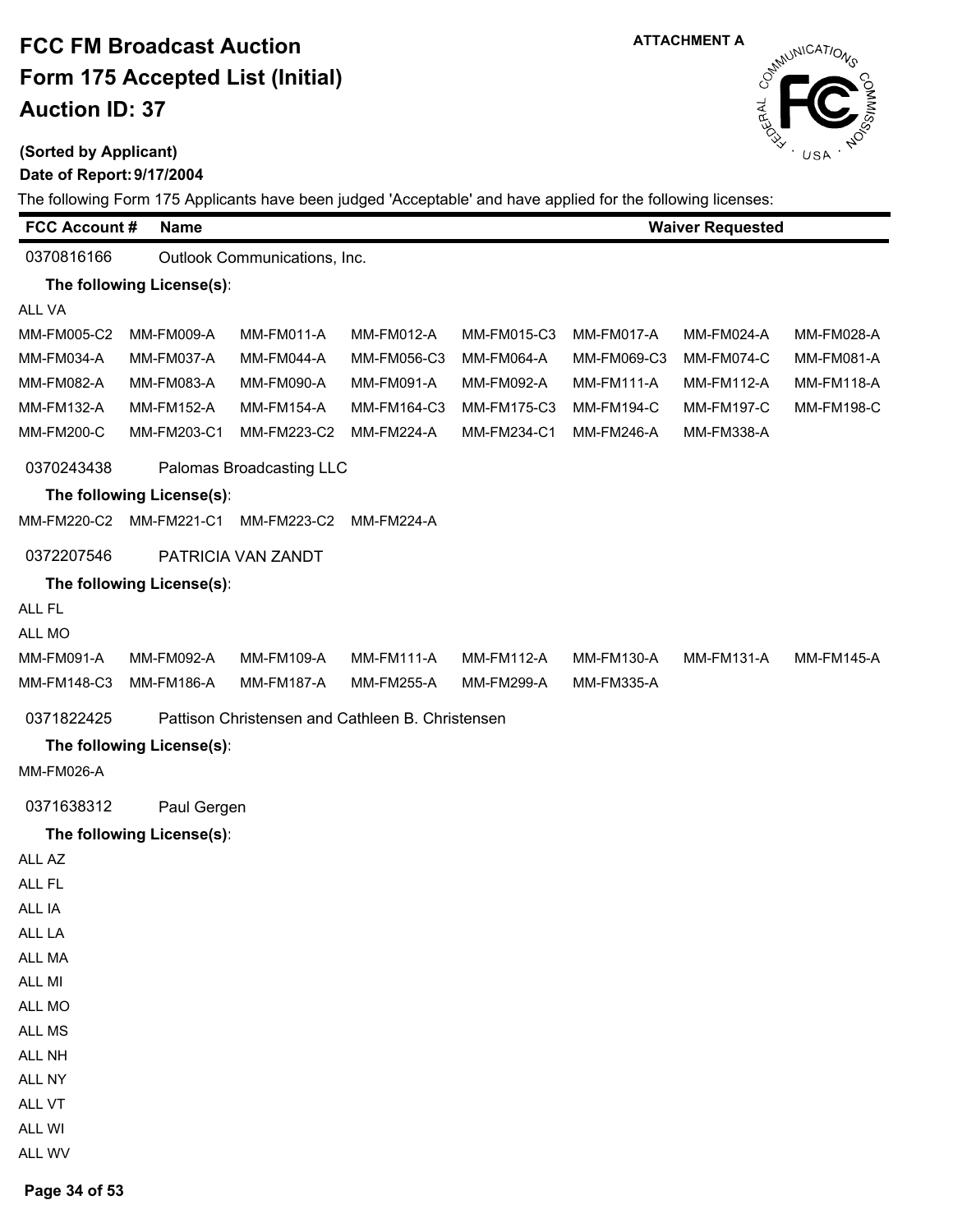

#### **(Sorted by Applicant)**

#### **Date of Report:9/17/2004**

| <b>FCC Account #</b> | <b>Name</b>               |                                 |                   |                   |                   | <b>Waiver Requested</b> |                   |
|----------------------|---------------------------|---------------------------------|-------------------|-------------------|-------------------|-------------------------|-------------------|
| 0371638312           | Paul Gergen               |                                 |                   |                   |                   |                         |                   |
|                      | The following License(s): |                                 |                   |                   |                   |                         |                   |
| <b>MM-FM008-A</b>    | MM-FM009-A                | MM-FM010-A                      | MM-FM011-A        | MM-FM012-A        | MM-FM026-A        | <b>MM-FM027-A</b>       | MM-FM042-A        |
| MM-FM044-A           | MM-FM046-A                | MM-FM047-C1                     | MM-FM048-C3       | <b>MM-FM052-A</b> | <b>MM-FM053-A</b> | <b>MM-FM054-A</b>       | <b>MM-FM055-A</b> |
| MM-FM056-C3          | <b>MM-FM057-A</b>         | <b>MM-FM058-A</b>               | MM-FM059-C2       | MM-FM060-C3       | <b>MM-FM061-A</b> | MM-FM097-C2             | MM-FM098-A        |
| MM-FM100-C3          | <b>MM-FM101-A</b>         | MM-FM102-A                      | <b>MM-FM104-A</b> | <b>MM-FM105-A</b> | MM-FM111-A        | <b>MM-FM112-A</b>       | MM-FM113-A        |
| <b>MM-FM114-A</b>    | <b>MM-FM128-A</b>         | <b>MM-FM129-A</b>               | MM-FM130-A        | <b>MM-FM132-A</b> | <b>MM-FM134-A</b> | MM-FM166-C2             | MM-FM168-A        |
| MM-FM171-C3          | <b>MM-FM173-A</b>         | MM-FM175-C3                     | <b>MM-FM176-A</b> | <b>MM-FM177-A</b> | <b>MM-FM178-A</b> | <b>MM-FM184-A</b>       | MM-FM218-C3       |
| MM-FM219-C3          | MM-FM220-C2               | <b>MM-FM221-C1</b>              | MM-FM223-C2       | <b>MM-FM224-A</b> | MM-FM228-A        | MM-FM229-C3             | MM-FM230-C1       |
| MM-FM231-C1          | MM-FM232-C1               | MM-FM233-C                      | MM-FM234-C1       | MM-FM235-C1       | <b>MM-FM247-A</b> | <b>MM-FM255-A</b>       | MM-FM259-C3       |
| <b>MM-FM260-A</b>    | MM-FM261-C3               | MM-FM267-C3                     | <b>MM-FM288-A</b> | MM-FM290-A        | MM-FM299-A        | MM-FM301-A              | MM-FM342-A        |
| MM-FM343-C2          | MM-FM347-C2               |                                 |                   |                   |                   |                         |                   |
| 0371425393           | Paula J. Teegardin        |                                 |                   |                   |                   |                         |                   |
|                      | The following License(s): |                                 |                   |                   |                   |                         |                   |
| <b>MM-FM279-A</b>    |                           |                                 |                   |                   |                   |                         |                   |
| 0371135275           | PFRE LLC                  |                                 |                   |                   |                   |                         |                   |
|                      | The following License(s): |                                 |                   |                   |                   |                         |                   |
| <b>ALL VA</b>        |                           |                                 |                   |                   |                   |                         |                   |
| MM-FM028-A           | <b>MM-FM050-A</b>         | MM-FM063-A                      | MM-FM069-C3       | <b>MM-FM168-A</b> | <b>MM-FM224-A</b> | <b>MM-FM243-A</b>       | <b>MM-FM244-A</b> |
| MM-FM325-A           |                           |                                 |                   |                   |                   |                         |                   |
| 0371145007           | Philip K. Moore           |                                 |                   |                   |                   |                         |                   |
|                      | The following License(s): |                                 |                   |                   |                   |                         |                   |
| MM-FM027-A           | <b>MM-FM228-A</b>         |                                 |                   |                   |                   |                         |                   |
| 0371518074           |                           | <b>Pilot Communications</b>     |                   |                   |                   |                         |                   |
|                      | The following License(s): |                                 |                   |                   |                   |                         |                   |
| MM-FM015-C3          | MM-FM016-A                | <b>MM-FM027-A</b>               | MM-FM028-A        | MM-FM030-A        | MM-FM191-C1       | <b>MM-FM200-C</b>       | <b>MM-FM228-A</b> |
| MM-FM229-C3          | MM-FM230-C1               | MM-FM231-C1                     | MM-FM232-C1       |                   |                   |                         |                   |
| 0371453085           |                           | <b>Powell Broadcast Capital</b> |                   |                   |                   |                         |                   |
|                      | The following License(s): |                                 |                   |                   |                   |                         |                   |
| ALL AS               |                           |                                 |                   |                   |                   |                         |                   |
| ALL GU               |                           |                                 |                   |                   |                   |                         |                   |
| ALL HI               |                           |                                 |                   |                   |                   |                         |                   |
| ALL MA               |                           |                                 |                   |                   |                   |                         |                   |
| ALL ND               |                           |                                 |                   |                   |                   |                         |                   |
|                      |                           |                                 |                   |                   |                   |                         |                   |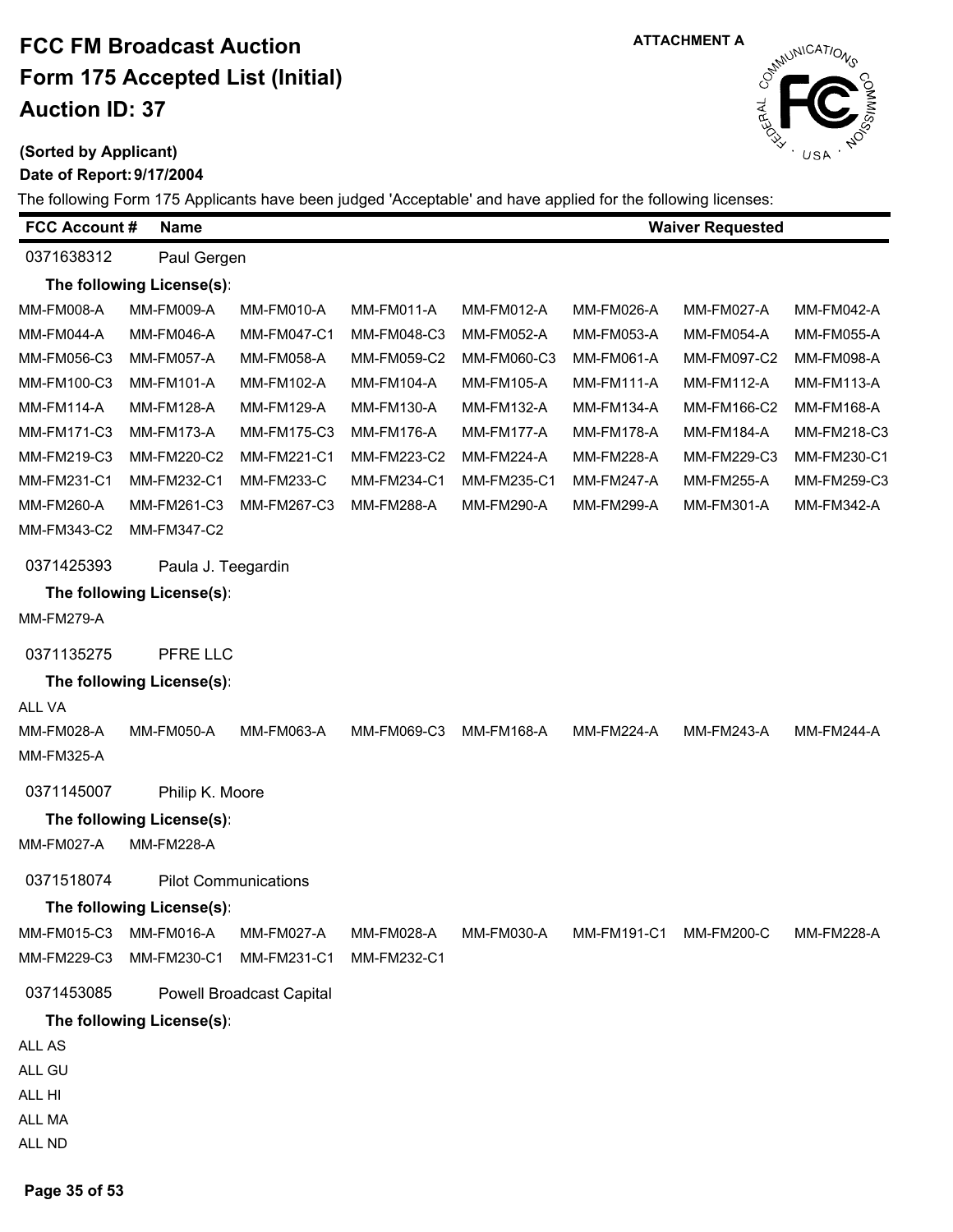#### **(Sorted by Applicant)**

**Date of Report:9/17/2004**

| <b>FCC Account#</b> | <b>Name</b>               |                                         |                   |                    |                   | <b>Waiver Requested</b> |                   |
|---------------------|---------------------------|-----------------------------------------|-------------------|--------------------|-------------------|-------------------------|-------------------|
| 0371453085          |                           | <b>Powell Broadcast Capital</b>         |                   |                    |                   |                         |                   |
|                     | The following License(s): |                                         |                   |                    |                   |                         |                   |
| MM-FM056-C3         | <b>MM-FM083-A</b>         | <b>MM-FM090-A</b>                       | <b>MM-FM111-A</b> | <b>MM-FM112-A</b>  | <b>MM-FM118-A</b> | <b>MM-FM123-A</b>       | <b>MM-FM131-A</b> |
| MM-FM146-C3         | <b>MM-FM154-A</b>         | <b>MM-FM224-A</b>                       | MM-FM238-A        | <b>MM-FM243-A</b>  | MM-FM250-C1       | MM-FM260-A              | MM-FM267-C3       |
| MM-FM335-A          | <b>MM-FM342-A</b>         | MM-FM343-C2                             |                   |                    |                   |                         |                   |
| 0372036327          |                           | Premier Broadcasters, Inc.              |                   |                    |                   |                         |                   |
|                     | The following License(s): |                                         |                   |                    |                   |                         |                   |
| MM-FM326-A          |                           |                                         |                   |                    |                   |                         |                   |
| 0371807238          |                           | Qantum of Cape Cod License Company, LLC |                   |                    |                   |                         |                   |
|                     | The following License(s): |                                         |                   |                    |                   |                         |                   |
| <b>ALL MA</b>       |                           |                                         |                   |                    |                   |                         |                   |
| 0371340127          |                           | R-S BROADCASTING COMPANY                |                   |                    |                   |                         |                   |
|                     | The following License(s): |                                         |                   |                    |                   |                         |                   |
| MM-FM339-A          |                           |                                         |                   |                    |                   |                         |                   |
| 0371600315          |                           | Radick Construction, Inc.               |                   |                    |                   |                         |                   |
|                     | The following License(s): |                                         |                   |                    |                   |                         |                   |
| MM-FM003-A          | MM-FM013-A                | MM-FM018-A                              | MM-FM023-A        | MM-FM027-A         | MM-FM042-A        | MM-FM044-A              | MM-FM048-C3       |
| MM-FM053-A          | <b>MM-FM054-A</b>         | <b>MM-FM055-A</b>                       | <b>MM-FM057-A</b> | <b>MM-FM058-A</b>  | MM-FM059-C2       | MM-FM077-C2             | MM-FM097-C2       |
| MM-FM098-A          | MM-FM102-A                | MM-FM103-A                              | MM-FM109-A        | <b>MM-FM111-A</b>  | <b>MM-FM112-A</b> | <b>MM-FM114-A</b>       | <b>MM-FM150-A</b> |
| <b>MM-FM155-A</b>   | <b>MM-FM156-A</b>         | MM-FM166-C2                             | MM-FM168-A        | <b>MM-FM170-C1</b> | MM-FM171-C3       | MM-FM175-C3             | MM-FM177-A        |
| <b>MM-FM178-A</b>   | <b>MM-FM179-C</b>         | MM-FM180-C2                             | MM-FM182-A        | <b>MM-FM184-A</b>  | <b>MM-FM185-A</b> | <b>MM-FM224-A</b>       | <b>MM-FM228-A</b> |
| MM-FM229-C3         | MM-FM231-C1               | MM-FM232-C1                             | <b>MM-FM255-A</b> | <b>MM-FM256-A</b>  | <b>MM-FM258-A</b> | <b>MM-FM266-A</b>       | MM-FM327-C3       |
| MM-FM329-A          | MM-FM331-A                | MM-FM345-A                              | MM-FM346-C1       | MM-FM347-C2        | MM-FM356-A        |                         |                   |
| 0371722118          | Radio Bilingüe, Inc.      |                                         |                   |                    |                   |                         |                   |
|                     | The following License(s): |                                         |                   |                    |                   |                         |                   |
| <b>MM-FM023-A</b>   | <b>MM-FM027-A</b>         | MM-FM219-C3                             | MM-FM230-C1       | MM-FM261-C3        | <b>MM-FM278-A</b> | <b>MM-FM295-A</b>       | <b>MM-FM301-A</b> |
| MM-FM310-A          |                           |                                         |                   |                    |                   |                         |                   |
| 0371640083          | Radio Catskill            |                                         |                   |                    |                   |                         |                   |
|                     | The following License(s): |                                         |                   |                    |                   |                         |                   |
| <b>MM-FM239-A</b>   | <b>MM-FM241-A</b>         |                                         |                   |                    |                   |                         |                   |
| 0371945352          | Radio Layne, LLC          |                                         |                   |                    |                   |                         |                   |
|                     | The following License(s): |                                         |                   |                    |                   |                         |                   |
| MM-FM002-A          | MM-FM003-A                | MM-FM020-A                              | MM-FM024-A        | MM-FM040-A         | MM-FM048-C3       | MM-FM051-A              | <b>MM-FM058-A</b> |

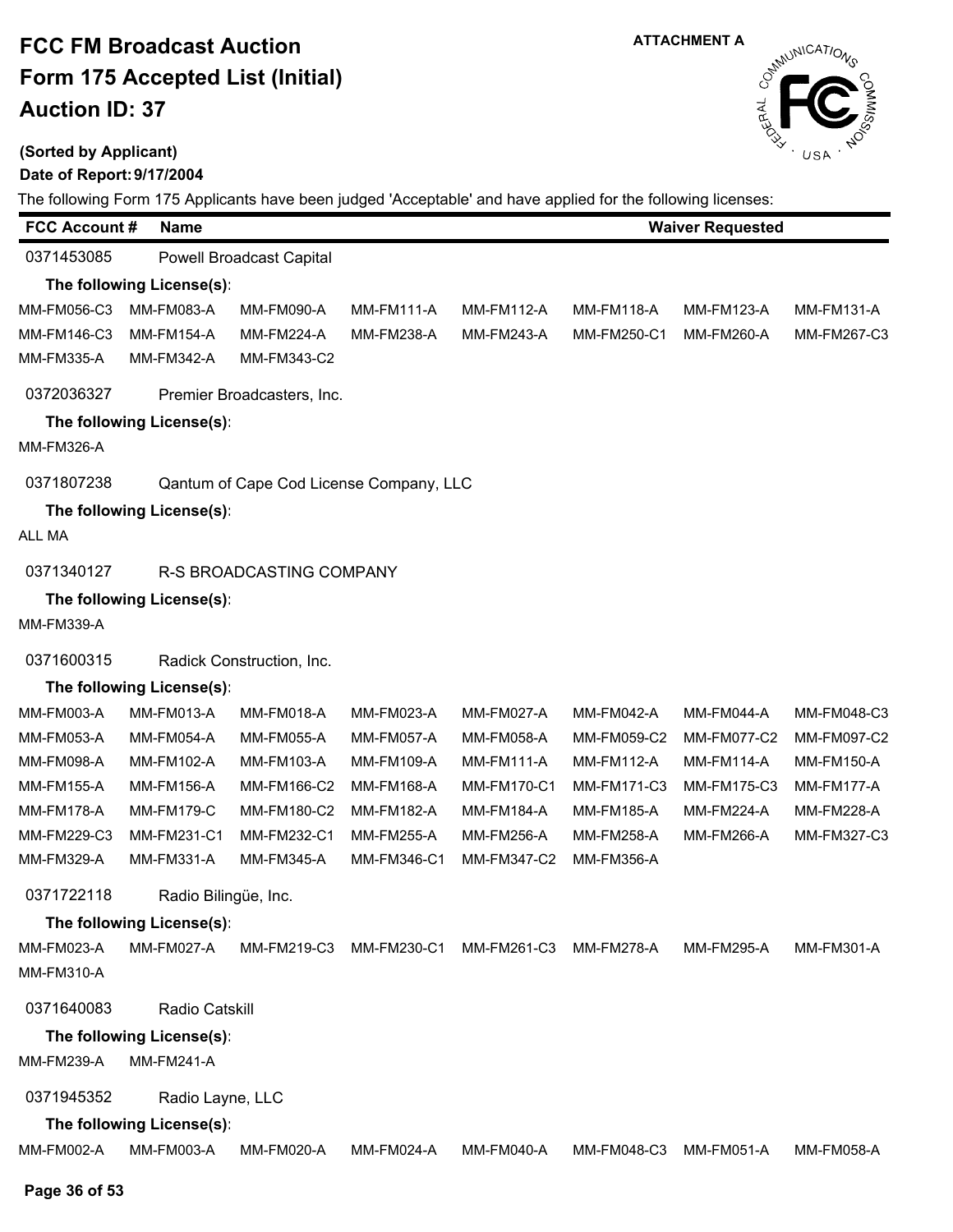

#### **(Sorted by Applicant)**

#### **Date of Report:9/17/2004**

| <b>FCC Account#</b> | <b>Name</b>               |                   |                   |                   | <b>Waiver Requested</b> |                   |                         |  |
|---------------------|---------------------------|-------------------|-------------------|-------------------|-------------------------|-------------------|-------------------------|--|
| 0371945352          | Radio Layne, LLC          |                   |                   |                   |                         |                   |                         |  |
|                     | The following License(s): |                   |                   |                   |                         |                   |                         |  |
| <b>MM-FM061-A</b>   | <b>MM-FM063-A</b>         | MM-FM097-C2       | MM-FM102-A        | <b>MM-FM168-A</b> | <b>MM-FM186-A</b>       | <b>MM-FM187-A</b> | MM-FM227-C1             |  |
| <b>MM-FM228-A</b>   | MM-FM231-C1               | MM-FM232-C1       | MM-FM234-C1       | <b>MM-FM242-A</b> | <b>MM-FM244-A</b>       | <b>MM-FM256-A</b> | MM-FM266-A              |  |
| <b>MM-FM269-A</b>   | <b>MM-FM272-A</b>         | <b>MM-FM273-A</b> | <b>MM-FM292-A</b> | MM-FM302-C2       | <b>MM-FM320-A</b>       | MM-FM331-A        | MM-FM344-A              |  |
| MM-FM349-A          | MM-FM353-A                | <b>MM-FM355-A</b> | MM-FM356-A        | <b>MM-FM357-A</b> |                         |                   |                         |  |
| 0371513013          | Radio One, Inc.           |                   |                   |                   |                         |                   |                         |  |
|                     | The following License(s): |                   |                   |                   |                         |                   |                         |  |
| ALL LA              |                           |                   |                   |                   |                         |                   |                         |  |
| MM-FM015-C3         | MM-FM017-A                | MM-FM034-A        | MM-FM039-A        | MM-FM053-A        | <b>MM-FM058-A</b>       | MM-FM060-C3       | MM-FM064-A              |  |
| <b>MM-FM090-A</b>   | MM-FM091-A                | MM-FM092-A        | <b>MM-FM118-A</b> | <b>MM-FM161-A</b> | <b>MM-FM162-A</b>       | MM-FM163-A        | MM-FM164-C3             |  |
| MM-FM220-C2         | MM-FM223-C2               | MM-FM227-C1       | MM-FM228-A        | <b>MM-FM233-C</b> | MM-FM234-C1             | <b>MM-FM255-A</b> | MM-FM260-A              |  |
| <b>MM-FM297-A</b>   | MM-FM299-A                | <b>MM-FM304-A</b> | MM-FM305-C2       | MM-FM309-A        | <b>MM-FM342-A</b>       | MM-FM343-C2       |                         |  |
| 0371246186          | Radio Ranch, Ltd.         |                   |                   |                   |                         |                   |                         |  |
|                     | The following License(s): |                   |                   |                   |                         |                   |                         |  |
| <b>MM-FM276-A</b>   | <b>MM-FM277-A</b>         | <b>MM-FM278-A</b> | MM-FM279-A        | <b>MM-FM280-A</b> | <b>MM-FM283-A</b>       | MM-FM285-C3       | MM-FM286-A              |  |
| <b>MM-FM287-A</b>   | MM-FM288-A                | MM-FM290-A        | MM-FM291-A        | <b>MM-FM292-A</b> | MM-FM293-C3             | <b>MM-FM294-A</b> | MM-FM295-A              |  |
| <b>MM-FM296-A</b>   | MM-FM298-C2               | <b>MM-FM299-A</b> | MM-FM301-A        | MM-FM302-C2       | MM-FM304-A              | MM-FM305-C2       | MM-FM308-C3             |  |
| MM-FM309-A          | <b>MM-FM310-A</b>         | <b>MM-FM311-A</b> |                   |                   |                         |                   |                         |  |
| 0371623541          | Radioactive, LLC          |                   |                   |                   |                         |                   |                         |  |
|                     | The following License(s): |                   |                   |                   |                         |                   |                         |  |
| MM-FM015-C3         | MM-FM017-A                | <b>MM-FM026-A</b> | MM-FM031-A        | MM-FM063-A        | <b>MM-FM064-A</b>       | <b>MM-FM066-A</b> | MM-FM090-A              |  |
| MM-FM093-A          | <b>MM-FM095-A</b>         | MM-FM111-A        | <b>MM-FM112-A</b> | <b>MM-FM113-A</b> | <b>MM-FM114-A</b>       | <b>MM-FM118-A</b> | <b>MM-FM119-A</b>       |  |
| <b>MM-FM120-A</b>   | MM-FM122-C2               | <b>MM-FM123-A</b> | MM-FM125-C3       | <b>MM-FM129-A</b> | <b>MM-FM131-A</b>       | MM-FM132-A        | <b>MM-FM145-A</b>       |  |
| MM-FM146-C3         | MM-FM149-C3               | <b>MM-FM150-A</b> | <b>MM-FM151-A</b> | <b>MM-FM153-A</b> | <b>MM-FM154-A</b>       | <b>MM-FM158-A</b> | MM-FM188-A              |  |
| <b>MM-FM233-C</b>   | MM-FM234-C1               | MM-FM238-A        | MM-FM242-A        | MM-FM243-A        | <b>MM-FM288-A</b>       |                   | MM-FM314-C3 MM-FM318-C2 |  |
| MM-FM326-A          | <b>MM-FM335-A</b>         | <b>MM-FM339-A</b> | <b>MM-FM340-A</b> |                   |                         |                   |                         |  |
| 0371712368          | RAMS, III                 |                   |                   |                   |                         |                   |                         |  |
|                     | The following License(s): |                   |                   |                   |                         |                   |                         |  |
| <b>MM-FM018-A</b>   | <b>MM-FM024-A</b>         | MM-FM064-A        | <b>MM-FM066-A</b> | <b>MM-FM161-A</b> | <b>MM-FM162-A</b>       | MM-FM164-C3       | <b>MM-FM207-A</b>       |  |
| MM-FM326-A          |                           |                   |                   |                   |                         |                   |                         |  |
| 0371300266          | Randolph L. Zimin         |                   |                   |                   |                         |                   |                         |  |
|                     | The following License(s): |                   |                   |                   |                         |                   |                         |  |
| MM-FM003-A          |                           |                   |                   |                   |                         |                   |                         |  |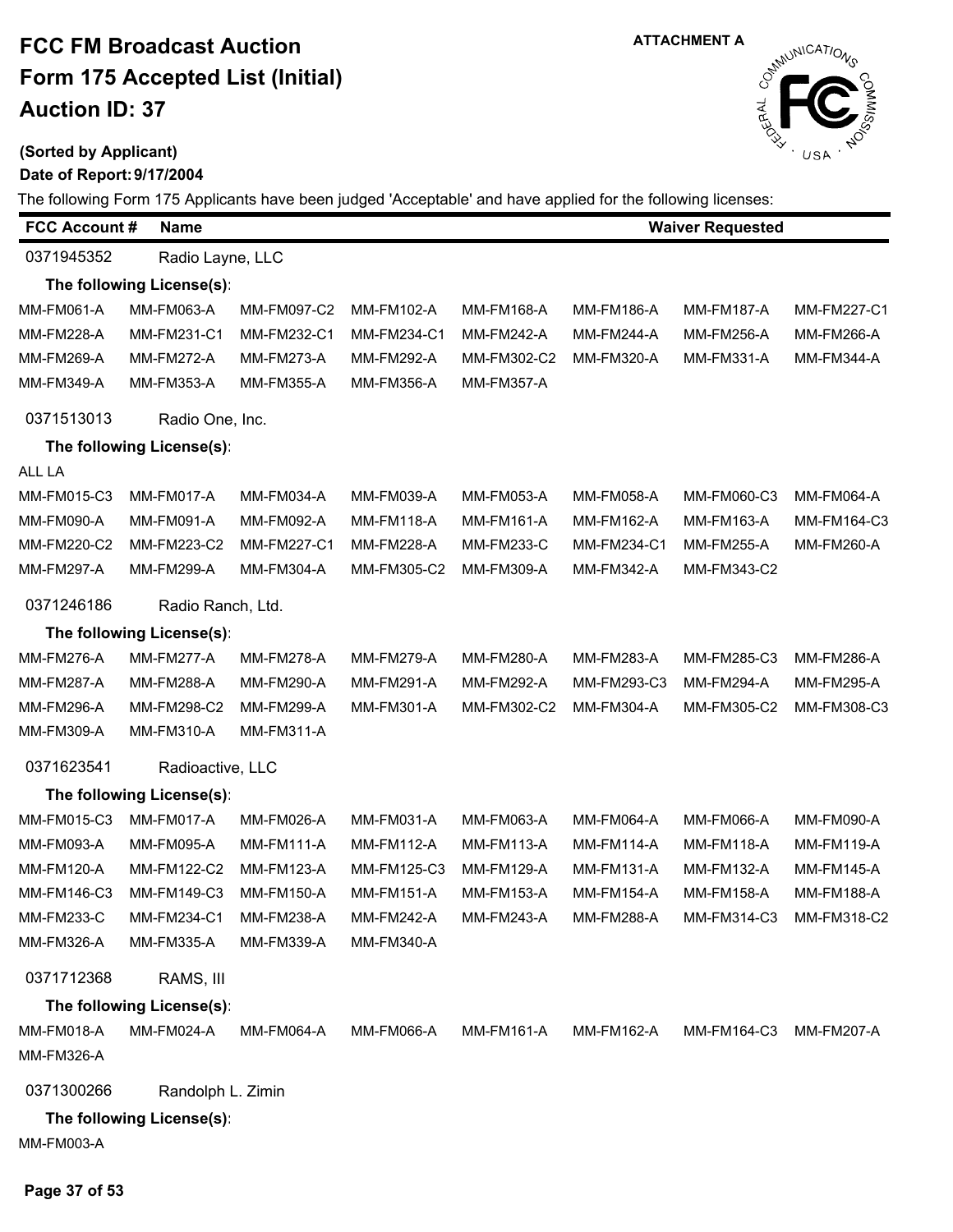**(Sorted by Applicant) Date of Report:9/17/2004**

| FCC Account #               | <b>Name</b>                 | <b>Waiver Requested</b> |
|-----------------------------|-----------------------------|-------------------------|
| 0371146236                  | Rare Air of Charleston, LLC |                         |
| The following License(s):   |                             |                         |
| ALL AK                      |                             |                         |
| ALL AR                      |                             |                         |
| ALL AS                      |                             |                         |
| ALL AZ                      |                             |                         |
| $\mathsf{ALL}\ \mathsf{CA}$ |                             |                         |
| $\mathsf{ALL}\ \mathsf{CO}$ |                             |                         |
| $\sf ALL\,FL$               |                             |                         |
| ALL GU                      |                             |                         |
| ALL HI                      |                             |                         |
| ALL IA                      |                             |                         |
| ALL ID                      |                             |                         |
| $\sf ALL\; IL$              |                             |                         |
| ALL KS                      |                             |                         |
| ALL KY                      |                             |                         |
| ALL LA                      |                             |                         |
| ALL MA                      |                             |                         |
| ALL MI                      |                             |                         |
| ALL MN                      |                             |                         |
| ALL MO                      |                             |                         |
| ALL MS                      |                             |                         |
| ALL MT                      |                             |                         |
| $\sf ALL \; NC$             |                             |                         |
| ALL ND                      |                             |                         |
| ALL NE                      |                             |                         |
| ALL NH                      |                             |                         |
| ALL NM                      |                             |                         |
| ALL NV                      |                             |                         |
| ALL NY                      |                             |                         |
| $\mathsf{ALL}\ \mathsf{OK}$ |                             |                         |
| $\mathsf{ALL}\ \mathsf{OR}$ |                             |                         |
| ALL PA                      |                             |                         |
| $\sf ALL$ SD                |                             |                         |
| ALL TN                      |                             |                         |
| ALL UT                      |                             |                         |
| ALL VA                      |                             |                         |
| ALL VT                      |                             |                         |

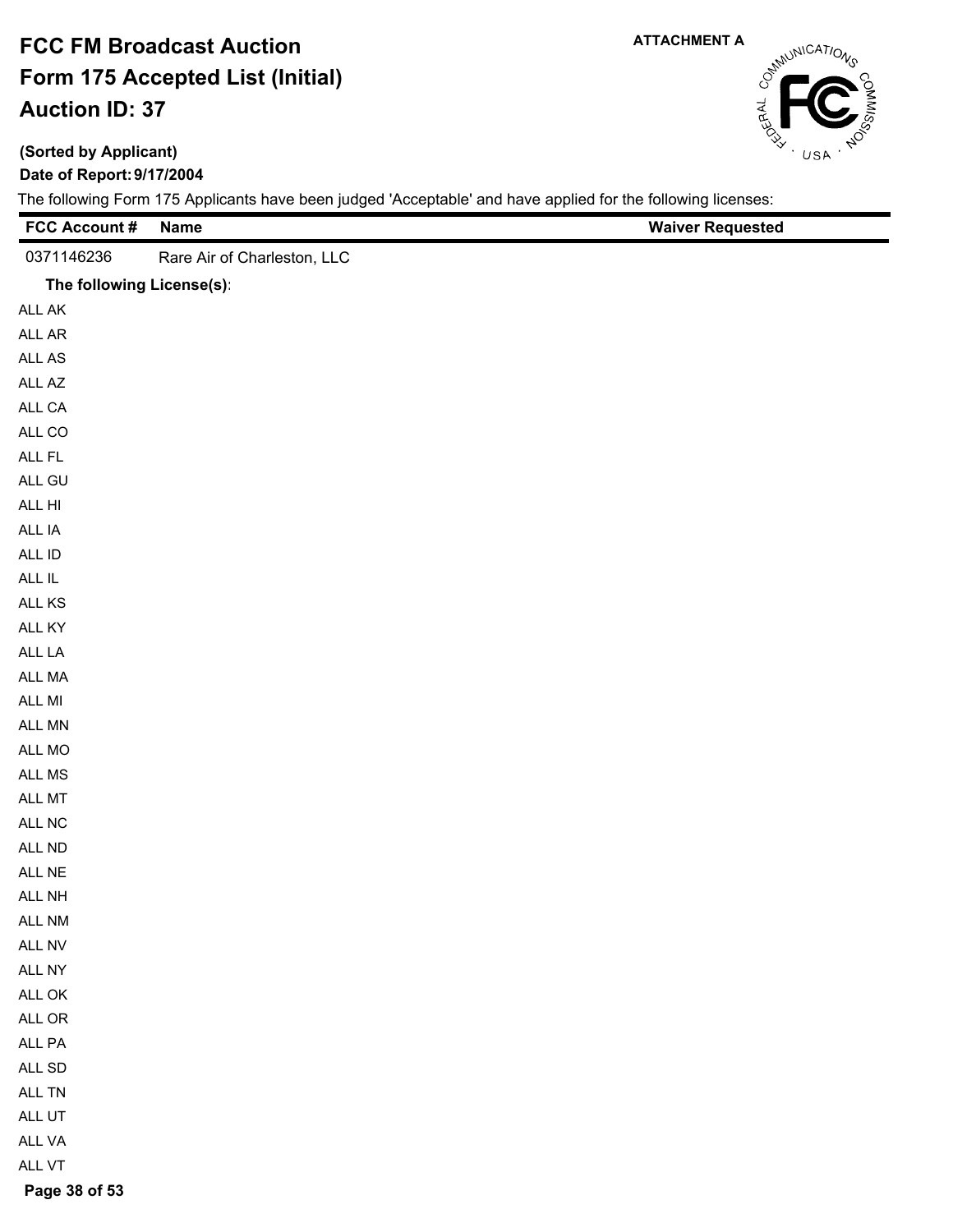

#### **(Sorted by Applicant) Date of Report:9/17/2004**

| <b>FCC Account#</b> | <b>Name</b>               |                             |                                             | <b>Waiver Requested</b> |                   |                   |                   |  |  |
|---------------------|---------------------------|-----------------------------|---------------------------------------------|-------------------------|-------------------|-------------------|-------------------|--|--|
| 0371146236          |                           | Rare Air of Charleston, LLC |                                             |                         |                   |                   |                   |  |  |
|                     | The following License(s): |                             |                                             |                         |                   |                   |                   |  |  |
| ALL WA              |                           |                             |                                             |                         |                   |                   |                   |  |  |
| ALL WI              |                           |                             |                                             |                         |                   |                   |                   |  |  |
| ALL WV              |                           |                             |                                             |                         |                   |                   |                   |  |  |
| ALL WY              |                           |                             |                                             |                         |                   |                   |                   |  |  |
| <b>MM-FM276-A</b>   | <b>MM-FM277-A</b>         | <b>MM-FM278-A</b>           | <b>MM-FM280-A</b>                           | <b>MM-FM283-A</b>       | MM-FM285-C3       | <b>MM-FM286-A</b> | <b>MM-FM287-A</b> |  |  |
| MM-FM288-A          | <b>MM-FM290-A</b>         | <b>MM-FM291-A</b>           | MM-FM292-A                                  | MM-FM293-C3             | <b>MM-FM294-A</b> | MM-FM295-A        | <b>MM-FM296-A</b> |  |  |
| <b>MM-FM297-A</b>   | MM-FM298-C2               | <b>MM-FM299-A</b>           | MM-FM301-A                                  | MM-FM302-C2             | MM-FM304-A        | MM-FM305-C2       | MM-FM308-C3       |  |  |
| MM-FM309-A          | MM-FM310-A                | MM-FM311-A                  |                                             |                         |                   |                   |                   |  |  |
| 0371542252          |                           | Ray Broadcasting, Inc.      |                                             |                         |                   |                   |                   |  |  |
|                     | The following License(s): |                             |                                             |                         |                   |                   |                   |  |  |
| <b>ALL</b>          |                           |                             |                                             |                         |                   |                   |                   |  |  |
| 0371612317          | Raymond Firment           |                             |                                             |                         |                   |                   |                   |  |  |
|                     | The following License(s): |                             |                                             |                         |                   |                   |                   |  |  |
| ALL AZ              |                           |                             |                                             |                         |                   |                   |                   |  |  |
| ALL FL              |                           |                             |                                             |                         |                   |                   |                   |  |  |
| ALL MT              |                           |                             |                                             |                         |                   |                   |                   |  |  |
| ALL ND              |                           |                             |                                             |                         |                   |                   |                   |  |  |
| ALL NV              |                           |                             |                                             |                         |                   |                   |                   |  |  |
| ALL SD              |                           |                             |                                             |                         |                   |                   |                   |  |  |
| ALL WY              |                           |                             |                                             |                         |                   |                   |                   |  |  |
| 0371458148          | <b>RAYMOND SIMES</b>      |                             |                                             |                         |                   |                   |                   |  |  |
|                     | The following License(s): |                             |                                             |                         |                   |                   |                   |  |  |
| <b>MM-FM009-A</b>   | MM-FM010-A                | <b>MM-FM159-A</b>           | <b>MM-FM161-A</b>                           |                         |                   |                   |                   |  |  |
| 0371414359          |                           |                             | Results Broadcasting of Iron Mountain, Inc. |                         |                   |                   |                   |  |  |
|                     | The following License(s): |                             |                                             |                         |                   |                   |                   |  |  |
| <b>MM-FM145-A</b>   | <b>MM-FM150-A</b>         |                             |                                             |                         |                   |                   |                   |  |  |
| 0371301024          | Robert Bryson             |                             |                                             |                         |                   |                   |                   |  |  |
|                     | The following License(s): |                             |                                             |                         |                   |                   |                   |  |  |
| <b>MM-FM186-A</b>   | <b>MM-FM187-A</b>         | <b>MM-FM242-A</b>           |                                             |                         |                   |                   |                   |  |  |
| 0372004325          | Robert D. Short           |                             |                                             |                         |                   |                   |                   |  |  |
|                     | The following License(s): |                             |                                             |                         |                   |                   |                   |  |  |
| MM-FM015-C3         | <b>MM-FM034-A</b>         | MM-FM039-A                  | <b>MM-FM058-A</b>                           | MM-FM091-A              | MM-FM092-A        | <b>MM-FM188-A</b> | <b>MM-FM204-A</b> |  |  |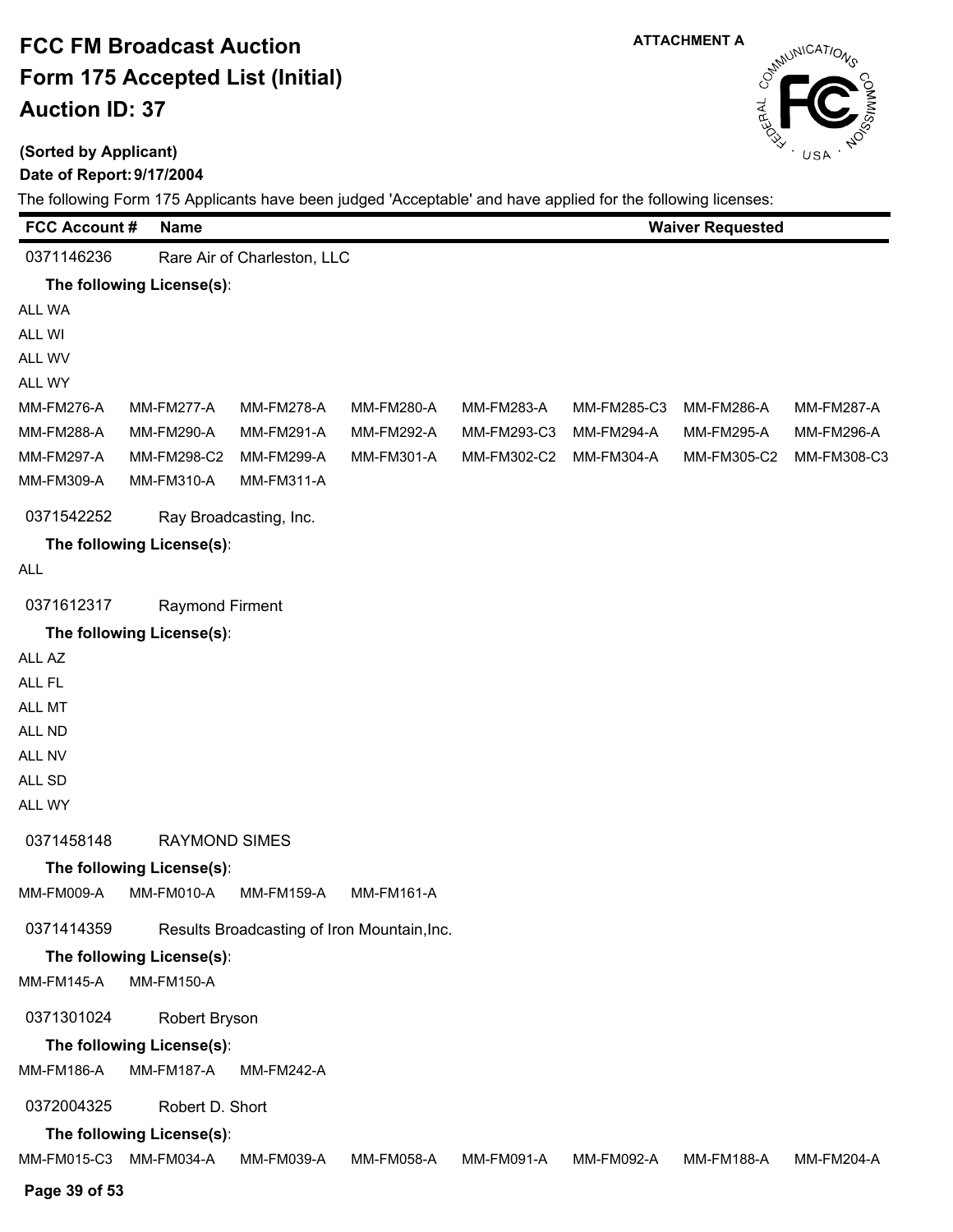**Date of Report:9/17/2004**

| <b>FCC Account#</b> | <b>Name</b>               |                                 |                        | <b>Waiver Requested</b> |                   |                   |                   |  |  |
|---------------------|---------------------------|---------------------------------|------------------------|-------------------------|-------------------|-------------------|-------------------|--|--|
| 0372004325          | Robert D. Short           |                                 |                        |                         |                   |                   |                   |  |  |
|                     | The following License(s): |                                 |                        |                         |                   |                   |                   |  |  |
| <b>MM-FM224-A</b>   | <b>MM-FM246-A</b>         | <b>MM-FM326-A</b>               |                        |                         |                   |                   |                   |  |  |
| 0371245189          |                           | <b>Rocket Radio Corporation</b> |                        |                         |                   |                   |                   |  |  |
|                     | The following License(s): |                                 |                        |                         |                   |                   |                   |  |  |
| MM-FM015-C3         | MM-FM017-A                | <b>MM-FM018-A</b>               | MM-FM020-A             | MM-FM024-A              |                   |                   |                   |  |  |
| 0371211045          | Rolando Manuntag          |                                 |                        |                         |                   |                   |                   |  |  |
|                     | The following License(s): |                                 |                        |                         |                   |                   |                   |  |  |
| ALL GU              |                           |                                 |                        |                         |                   |                   |                   |  |  |
| 0371408484          | Ronald R. Erickson        |                                 |                        |                         |                   |                   |                   |  |  |
|                     | The following License(s): |                                 |                        |                         |                   |                   |                   |  |  |
| <b>MM-FM256-A</b>   |                           |                                 |                        |                         |                   |                   |                   |  |  |
| 0371543368          |                           | Rooney Moon Broadcasting, Inc.  |                        |                         |                   |                   |                   |  |  |
|                     | The following License(s): |                                 |                        |                         |                   |                   |                   |  |  |
| <b>MM-FM225-A</b>   |                           |                                 |                        |                         |                   |                   |                   |  |  |
| 0371612284          |                           | <b>Roosevelt Gremillion</b>     |                        |                         |                   |                   |                   |  |  |
|                     | The following License(s): |                                 |                        |                         |                   |                   |                   |  |  |
| <b>MM-FM139-A</b>   |                           |                                 |                        |                         |                   |                   |                   |  |  |
| 0372152299          |                           | ROSALIE VAN ZANDT               |                        |                         |                   |                   |                   |  |  |
|                     | The following License(s): |                                 |                        |                         |                   |                   |                   |  |  |
| <b>MM-FM144-A</b>   | MM-FM149-C3               |                                 |                        |                         |                   |                   |                   |  |  |
| 0371259336          |                           | <b>Rose Communications</b>      |                        |                         |                   |                   |                   |  |  |
|                     | The following License(s): |                                 |                        |                         |                   |                   |                   |  |  |
| MM-FM166-C2         | <b>MM-FM168-A</b>         | MM-FM170-C1                     | MM-FM171-C3 MM-FM173-A |                         | MM-FM177-A        | <b>MM-FM178-A</b> | <b>MM-FM179-C</b> |  |  |
| MM-FM180-C2         | <b>MM-FM182-A</b>         | <b>MM-FM184-A</b>               |                        |                         |                   |                   |                   |  |  |
| 0371238495          |                           | Rose Communications, LLC        |                        |                         |                   |                   |                   |  |  |
|                     | The following License(s): |                                 |                        |                         |                   |                   |                   |  |  |
| ALL FL              |                           |                                 |                        |                         |                   |                   |                   |  |  |
| ALL MA              |                           |                                 |                        |                         |                   |                   |                   |  |  |
| ALL VT              |                           |                                 |                        |                         |                   |                   |                   |  |  |
| <b>MM-FM186-A</b>   | <b>MM-FM187-A</b>         | MM-FM215-A                      | MM-FM216-A             | MM-FM239-A              | <b>MM-FM241-A</b> | MM-FM242-A        | MM-FM243-A        |  |  |
| <b>MM-FM244-A</b>   | <b>MM-FM246-A</b>         |                                 |                        |                         |                   |                   |                   |  |  |

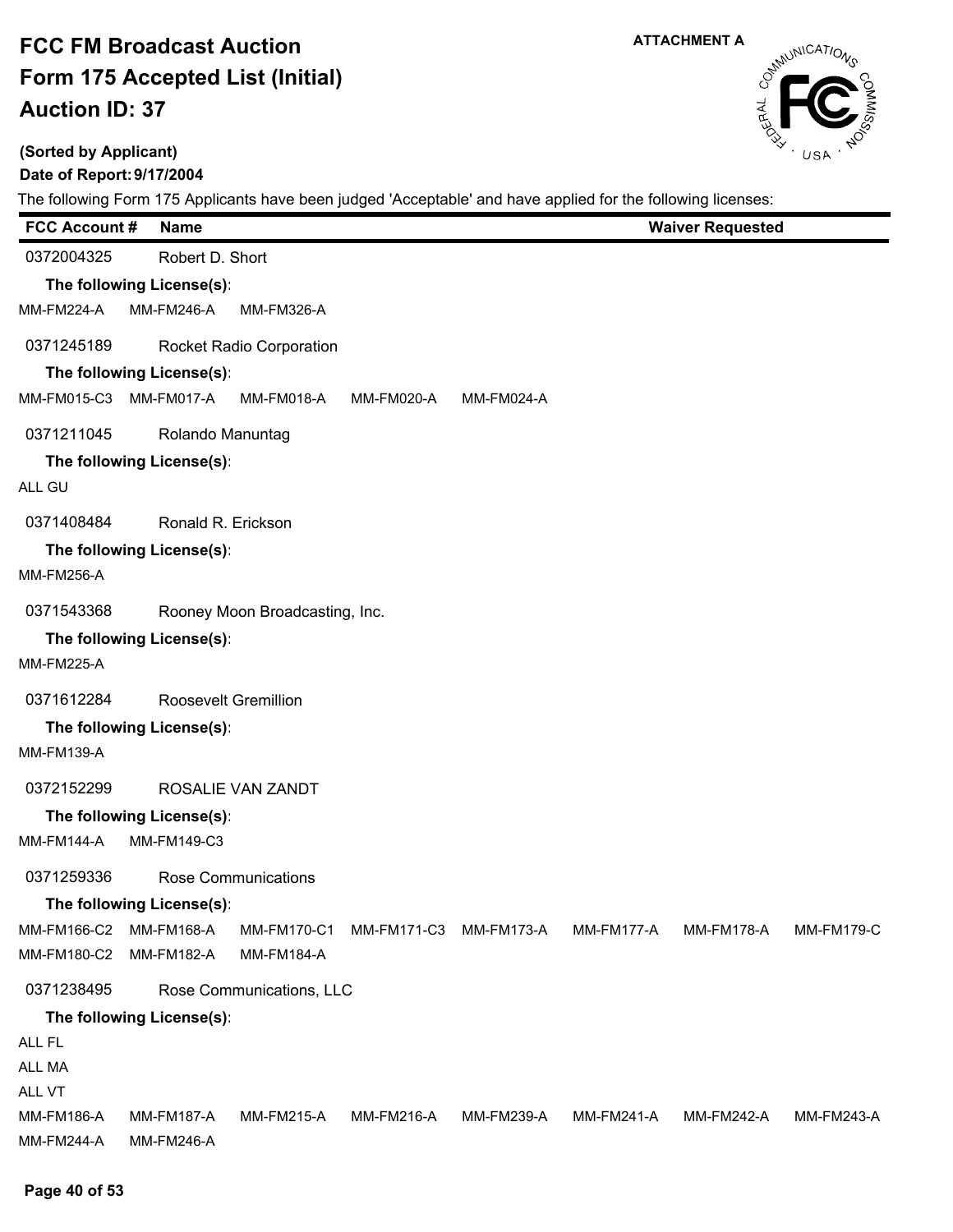#### **(Sorted by Applicant)**

**Date of Report:9/17/2004**

| <b>FCC Account #</b> | <b>Name</b>               | <b>Waiver Requested</b>            |                   |                   |                   |                   |                   |  |  |
|----------------------|---------------------------|------------------------------------|-------------------|-------------------|-------------------|-------------------|-------------------|--|--|
| 0371902104           |                           | Roser Communications Network, Inc. |                   |                   |                   |                   |                   |  |  |
|                      | The following License(s): |                                    |                   |                   |                   |                   |                   |  |  |
| <b>MM-FM242-A</b>    |                           |                                    |                   |                   |                   |                   |                   |  |  |
| 0371554121           |                           | ROY T. BERGOLD, JR.                |                   |                   |                   |                   |                   |  |  |
|                      | The following License(s): |                                    |                   |                   |                   |                   |                   |  |  |
| <b>MM-FM018-A</b>    |                           |                                    |                   |                   |                   |                   |                   |  |  |
| 0372107323           |                           | Royal Communications of Washington |                   |                   |                   |                   |                   |  |  |
|                      | The following License(s): |                                    |                   |                   |                   |                   |                   |  |  |
| <b>MM-FM256-A</b>    | MM-FM329-A                |                                    |                   |                   |                   |                   |                   |  |  |
| 0371738067           | RS Media, LLC             |                                    |                   |                   |                   |                   |                   |  |  |
|                      | The following License(s): |                                    |                   |                   |                   |                   |                   |  |  |
| ALL MA               |                           |                                    |                   |                   |                   |                   |                   |  |  |
| MM-FM015-C3          | MM-FM056-C3               | MM-FM162-A                         | MM-FM218-C3       | MM-FM221-C1       | <b>MM-FM233-C</b> | MM-FM234-C1       | <b>MM-FM265-A</b> |  |  |
| MM-FM342-A           | MM-FM343-C2 MM-FM354-A    |                                    | <b>MM-FM358-C</b> |                   |                   |                   |                   |  |  |
| 0371337458           |                           | Ruby Radio Corporation             |                   |                   |                   |                   |                   |  |  |
|                      | The following License(s): |                                    |                   |                   |                   |                   |                   |  |  |
| MM-FM229-C3          | MM-FM230-C1               | MM-FM235-C1                        |                   |                   |                   |                   |                   |  |  |
| 0371858204           |                           | <b>RuDex Broadcasting Limited</b>  |                   |                   |                   |                   |                   |  |  |
|                      | The following License(s): |                                    |                   |                   |                   |                   |                   |  |  |
| MM-FM037-A           | <b>MM-FM040-A</b>         |                                    |                   |                   |                   |                   |                   |  |  |
| 0371142427           |                           | <b>Rule Communications</b>         |                   |                   |                   |                   |                   |  |  |
|                      | The following License(s): |                                    |                   |                   |                   |                   |                   |  |  |
| <b>MM-FM344-A</b>    |                           | MM-FM347-C2 MM-FM348-C2 MM-FM349-A |                   | <b>MM-FM353-A</b> | <b>MM-FM354-A</b> | <b>MM-FM355-A</b> | <b>MM-FM356-A</b> |  |  |
| <b>MM-FM357-A</b>    | <b>MM-FM358-C</b>         | MM-FM359-C1                        |                   |                   |                   |                   |                   |  |  |
| 0371201597           |                           | Saga Communications of Iowa, LLC   |                   |                   |                   |                   |                   |  |  |
|                      | The following License(s): |                                    |                   |                   |                   |                   |                   |  |  |
| <b>MM-FM091-A</b>    | MM-FM092-A                |                                    |                   |                   |                   |                   |                   |  |  |
| 0371633393           | Sage-Com, Inc.            |                                    |                   |                   |                   |                   |                   |  |  |
|                      | The following License(s): |                                    |                   |                   |                   |                   |                   |  |  |
| MM-FM259-C3          |                           |                                    |                   |                   |                   |                   |                   |  |  |

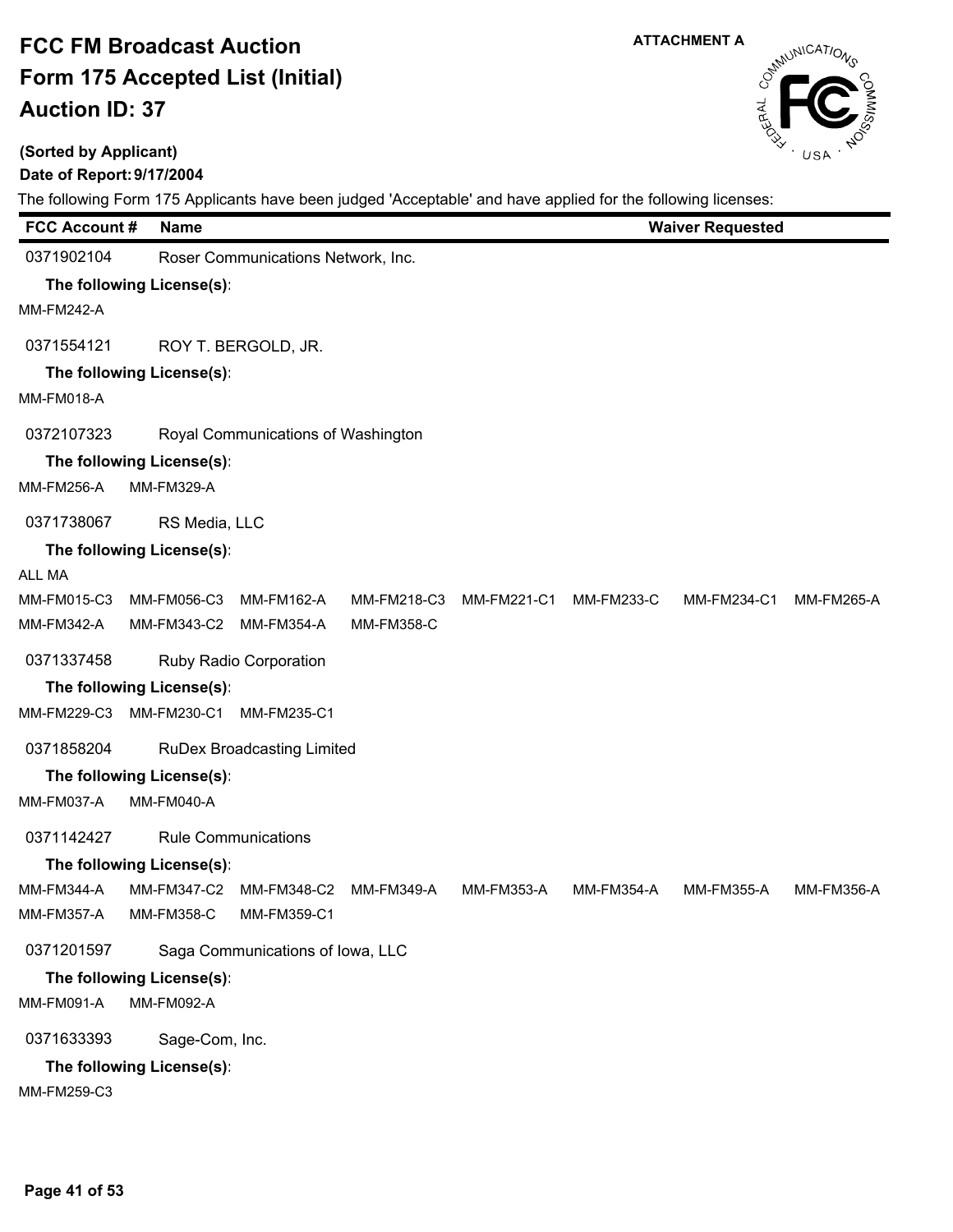| <b>FCC Account#</b>       | <b>Waiver Requested</b><br><b>Name</b> |                                          |                   |                   |             |                   |                   |
|---------------------------|----------------------------------------|------------------------------------------|-------------------|-------------------|-------------|-------------------|-------------------|
| 0372232422                | Salvador Ceja                          |                                          |                   |                   |             |                   |                   |
| The following License(s): |                                        |                                          |                   |                   |             |                   |                   |
| MM-FM015-C3               | <b>MM-FM020-A</b>                      | MM-FM027-A                               | <b>MM-FM028-A</b> | MM-FM030-A        | MM-FM034-A  | MM-FM037-A        | MM-FM039-A        |
| MM-FM040-A                | MM-FM232-C1                            | MM-FM234-C1                              |                   |                   |             |                   |                   |
| 0371753072                |                                        | Samuel F. Jordan Jr.                     |                   |                   |             |                   |                   |
| The following License(s): |                                        |                                          |                   |                   |             |                   |                   |
| ALL PA                    |                                        |                                          |                   |                   |             |                   |                   |
| MM-FM013-A                | MM-FM063-A                             | <b>MM-FM242-A</b>                        | <b>MM-FM244-A</b> |                   |             |                   |                   |
| 0371727010                |                                        | Sanpete County Broadcasting Co.          |                   |                   |             |                   |                   |
| The following License(s): |                                        |                                          |                   |                   |             |                   |                   |
| MM-FM316-C2               | MM-FM320-A                             |                                          |                   |                   |             |                   |                   |
| 0371653065                |                                        | <b>Schuyler Broadcasting Corporation</b> |                   |                   |             |                   |                   |
| The following License(s): |                                        |                                          |                   |                   |             |                   |                   |
| <b>MM-FM028-A</b>         |                                        |                                          |                   |                   |             |                   |                   |
| 0371406099                | Scott D Parker                         |                                          |                   |                   |             |                   |                   |
| The following License(s): |                                        |                                          |                   |                   |             |                   |                   |
| ALL AK                    |                                        |                                          |                   |                   |             |                   |                   |
| ALL CA                    |                                        |                                          |                   |                   |             |                   |                   |
| ALL FL                    |                                        |                                          |                   |                   |             |                   |                   |
| ALL HI                    |                                        |                                          |                   |                   |             |                   |                   |
| ALL ID                    |                                        |                                          |                   |                   |             |                   |                   |
| ALL IL                    |                                        |                                          |                   |                   |             |                   |                   |
| ALL MA                    |                                        |                                          |                   |                   |             |                   |                   |
| ALL MN                    |                                        |                                          |                   |                   |             |                   |                   |
| ALL MT                    |                                        |                                          |                   |                   |             |                   |                   |
| ALL NM                    |                                        |                                          |                   |                   |             |                   |                   |
| ALL OR                    |                                        |                                          |                   |                   |             |                   |                   |
| ALL UT                    |                                        |                                          |                   |                   |             |                   |                   |
| ALL WA                    |                                        |                                          |                   |                   |             |                   |                   |
| ALL WY                    |                                        |                                          |                   |                   |             |                   |                   |
| <b>MM-FM016-A</b>         | MM-FM017-A                             | <b>MM-FM018-A</b>                        | <b>MM-FM020-A</b> | MM-FM022-C1       | MM-FM023-A  | <b>MM-FM024-A</b> | <b>MM-FM042-A</b> |
| MM-FM044-A                | <b>MM-FM046-A</b>                      | MM-FM048-C3                              | <b>MM-FM050-A</b> | <b>MM-FM052-A</b> | MM-FM053-A  | <b>MM-FM054-A</b> | <b>MM-FM055-A</b> |
| MM-FM056-C3               | MM-FM058-A                             | MM-FM059-C2                              | MM-FM060-C3       | MM-FM062-A        | MM-FM227-C1 | <b>MM-FM228-A</b> | MM-FM231-C1       |
| MM-FM232-C1               | MM-FM233-C                             | MM-FM234-C1                              |                   |                   |             |                   |                   |

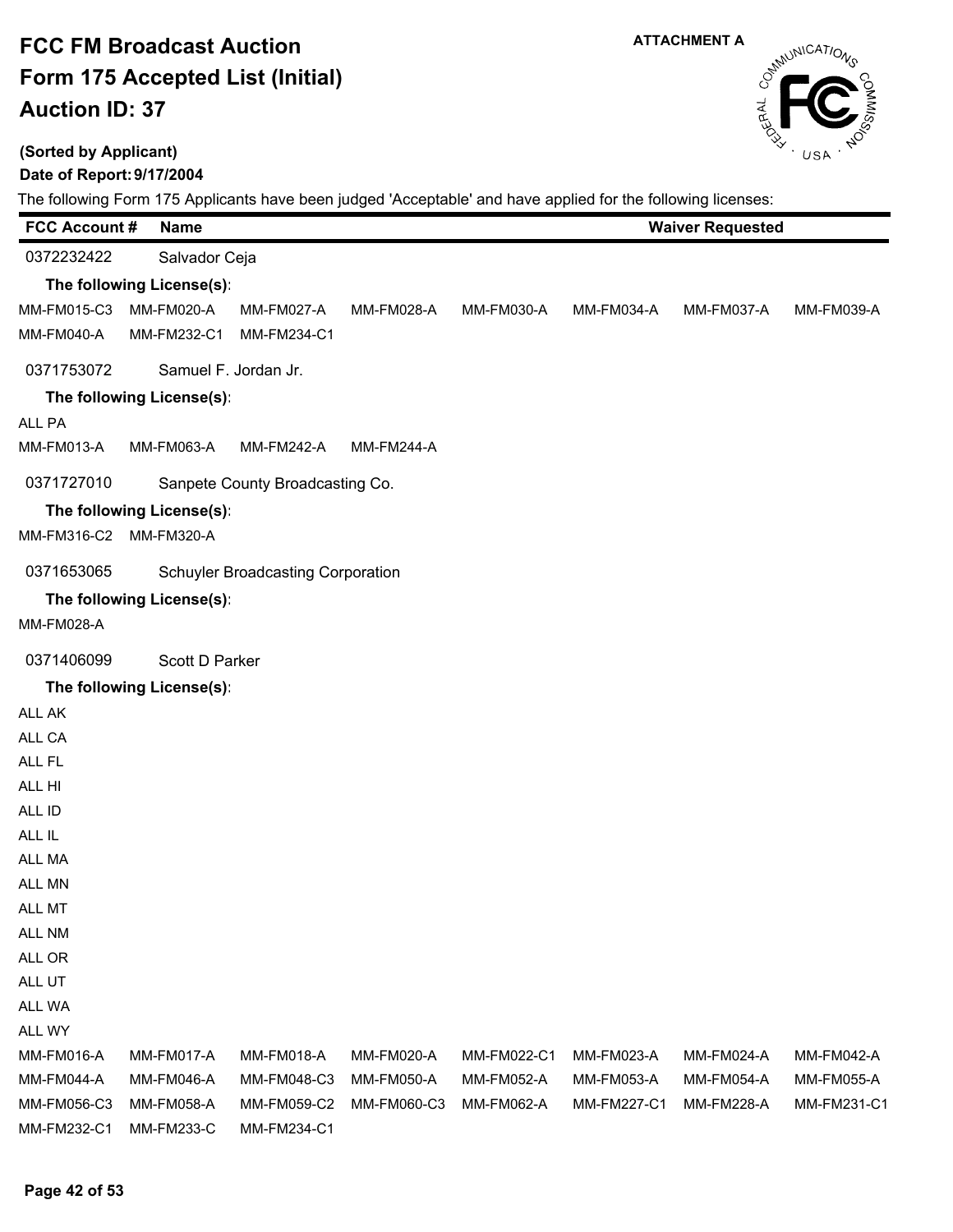

#### **(Sorted by Applicant)**

#### **Date of Report:9/17/2004**

| <b>FCC Account#</b> | <b>Name</b>               |                                  |                   |                   | <b>Waiver Requested</b> |                   |                   |  |
|---------------------|---------------------------|----------------------------------|-------------------|-------------------|-------------------------|-------------------|-------------------|--|
| 0371600589          |                           | Searcy Broadcasting, Inc.        |                   |                   |                         |                   |                   |  |
|                     | The following License(s): |                                  |                   |                   |                         |                   |                   |  |
| MM-FM011-A          | <b>MM-FM012-A</b>         |                                  |                   |                   |                         |                   |                   |  |
| 0371332456          |                           | Sebago Broadcasting Company, LLC |                   |                   |                         |                   |                   |  |
|                     | The following License(s): |                                  |                   |                   |                         |                   |                   |  |
| ALL AS              |                           |                                  |                   |                   |                         |                   |                   |  |
| ALL GU              |                           |                                  |                   |                   |                         |                   |                   |  |
| ALL VA              |                           |                                  |                   |                   |                         |                   |                   |  |
| MM-FM001-C3         | <b>MM-FM006-C2</b>        | MM-FM010-A                       | MM-FM013-A        | MM-FM022-C1       | <b>MM-FM026-A</b>       | <b>MM-FM040-A</b> | MM-FM049-C1       |  |
| MM-FM053-A          | MM-FM063-A                | MM-FM069-C3                      | <b>MM-FM087-A</b> | <b>MM-FM089-A</b> | MM-FM090-A              | MM-FM097-C2       | MM-FM098-A        |  |
| MM-FM100-C3         | <b>MM-FM101-A</b>         | <b>MM-FM103-A</b>                | <b>MM-FM104-A</b> | <b>MM-FM109-A</b> | <b>MM-FM114-A</b>       | <b>MM-FM118-A</b> | <b>MM-FM119-A</b> |  |
| MM-FM124-C1         | <b>MM-FM126-A</b>         | <b>MM-FM129-A</b>                | <b>MM-FM130-A</b> | <b>MM-FM131-A</b> | <b>MM-FM139-A</b>       | <b>MM-FM153-A</b> | <b>MM-FM187-A</b> |  |
| <b>MM-FM217-A</b>   | MM-FM220-C2               | <b>MM-FM225-A</b>                | MM-FM226-C3       | MM-FM227-C1       | MM-FM230-C1             | MM-FM231-C1       | MM-FM234-C1       |  |
| <b>MM-FM242-A</b>   | <b>MM-FM243-A</b>         | <b>MM-FM244-A</b>                | <b>MM-FM272-A</b> | MM-FM283-A        | <b>MM-FM290-A</b>       | <b>MM-FM291-A</b> | MM-FM304-A        |  |
| <b>MM-FM310-A</b>   | MM-FM327-C3               | MM-FM330-A                       | MM-FM331-A        | MM-FM334-A        | MM-FM347-C2             | <b>MM-FM351-C</b> | MM-FM353-A        |  |
| MM-FM354-A          | <b>MM-FM355-A</b>         |                                  |                   |                   |                         |                   |                   |  |
| 0371716581          |                           | Shamrock Communications, Inc.    |                   |                   |                         |                   |                   |  |
|                     | The following License(s): |                                  |                   |                   |                         |                   |                   |  |
| MM-FM015-C3         | MM-FM017-A                | MM-FM018-A                       | MM-FM081-A        | <b>MM-FM082-A</b> | MM-FM090-A              | MM-FM231-C1       | MM-FM232-C1       |  |
| MM-FM233-C          | MM-FM234-C1               |                                  |                   |                   |                         |                   |                   |  |
| 0371733409          |                           | Sheila Callahan & Friends, Inc.  |                   |                   |                         |                   |                   |  |
|                     | The following License(s): |                                  |                   |                   |                         |                   |                   |  |
| MM-FM166-C2         | MM-FM173-A                | <b>MM-FM178-A</b>                |                   |                   |                         |                   |                   |  |
| 0371905112          | Simon T                   |                                  |                   |                   |                         |                   |                   |  |
|                     | The following License(s): |                                  |                   |                   |                         |                   |                   |  |
| MM-FM044-A          | <b>MM-FM050-A</b>         |                                  |                   |                   |                         |                   |                   |  |
| 0371140576          |                           | Smoke and Mirrors, LLC           |                   |                   |                         |                   |                   |  |
|                     | The following License(s): |                                  |                   |                   |                         |                   |                   |  |
| <b>MM-FM016-A</b>   | MM-FM017-A                | <b>MM-FM228-A</b>                |                   |                   |                         |                   |                   |  |
| 0371636069          |                           | South Sound Broadcasting, LLC    |                   |                   |                         |                   |                   |  |
|                     | The following License(s): |                                  |                   |                   |                         |                   |                   |  |
| <b>MM-FM326-A</b>   |                           |                                  |                   |                   |                         |                   |                   |  |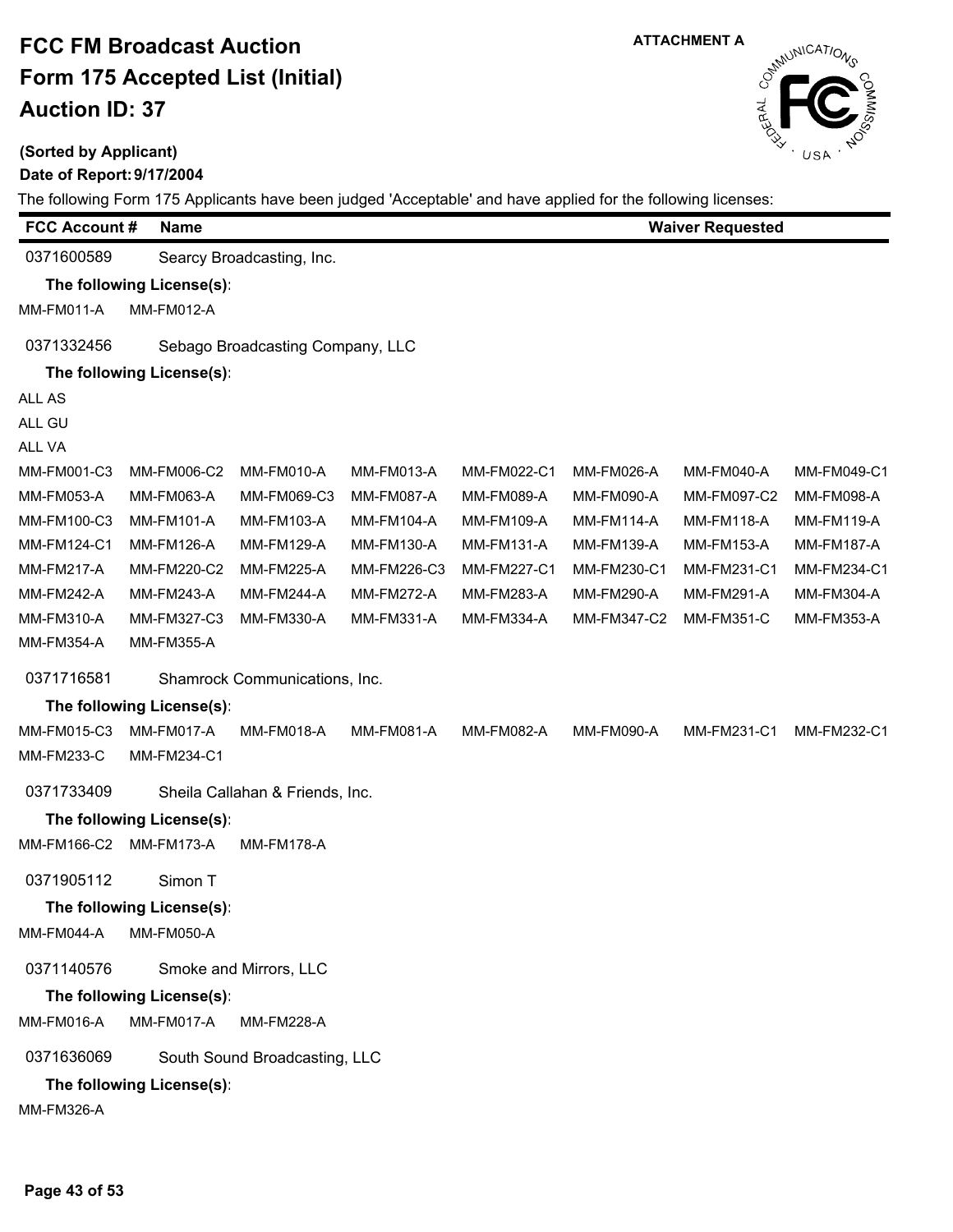

#### **(Sorted by Applicant)**

**Date of Report:9/17/2004** The following Form 175 Applicants have been judged 'Acceptable' and have applied for the following licenses:

| <b>FCC Account#</b>       | <b>Name</b>       |                                   |                   |            | <b>Waiver Requested</b> |
|---------------------------|-------------------|-----------------------------------|-------------------|------------|-------------------------|
| 0371810085                |                   | SPEARMAN PROPERTIES, LLC          |                   |            |                         |
| The following License(s): |                   |                                   |                   |            |                         |
| MM-FM283-A                | <b>MM-FM288-A</b> | MM-FM290-A                        | <b>MM-FM292-A</b> | MM-FM296-A | MM-FM302-C2             |
| 0371559526                |                   | SSR Communications, Inc.          |                   |            |                         |
| The following License(s): |                   |                                   |                   |            |                         |
| MM-FM034-A                | <b>MM-FM039-A</b> | <b>MM-FM058-A</b>                 | <b>MM-FM064-A</b> |            |                         |
| 0371730325                |                   | Stanley M. Podorski               |                   |            |                         |
| The following License(s): |                   |                                   |                   |            |                         |
| <b>MM-FM156-A</b>         |                   |                                   |                   |            |                         |
| 0371620376                |                   | <b>Starfire Opportunities LLC</b> |                   |            |                         |
| The following License(s): |                   |                                   |                   |            |                         |
| <b>MM-FM111-A</b>         | <b>MM-FM112-A</b> |                                   |                   |            |                         |
| 0371603097                |                   | Steven R. Bartholomew             |                   |            |                         |
| The following License(s): |                   |                                   |                   |            |                         |
| <b>ALL</b>                |                   |                                   |                   |            |                         |
| 0371142466                |                   | <b>Storefront Television</b>      |                   |            |                         |
| The following License(s): |                   |                                   |                   |            |                         |
| MM-FM075-C1               |                   |                                   |                   |            |                         |
| 0371704203                |                   | Strattan Broadcasting, Inc.       |                   |            |                         |
| The following License(s): |                   |                                   |                   |            |                         |
| ALL PA                    |                   |                                   |                   |            |                         |
| 0371747459                |                   | Strobel Media LLC                 |                   |            |                         |
| The following License(s): |                   |                                   |                   |            |                         |
| MM-FM087-A                | MM-FM089-A        | MM-FM095-A                        | <b>MM-FM153-A</b> | MM-FM334-A |                         |
| 0371445394                |                   | Summa Broadcasting Corporation    |                   |            |                         |
| The following License(s): |                   |                                   |                   |            |                         |
| ALL AK                    |                   |                                   |                   |            |                         |
| ALL AR                    |                   |                                   |                   |            |                         |
| ALL AS                    |                   |                                   |                   |            |                         |
| ALL AZ                    |                   |                                   |                   |            |                         |
| ALL CA                    |                   |                                   |                   |            |                         |
| ALL CO                    |                   |                                   |                   |            |                         |
| ALL FL                    |                   |                                   |                   |            |                         |
| Page 44 of 53             |                   |                                   |                   |            |                         |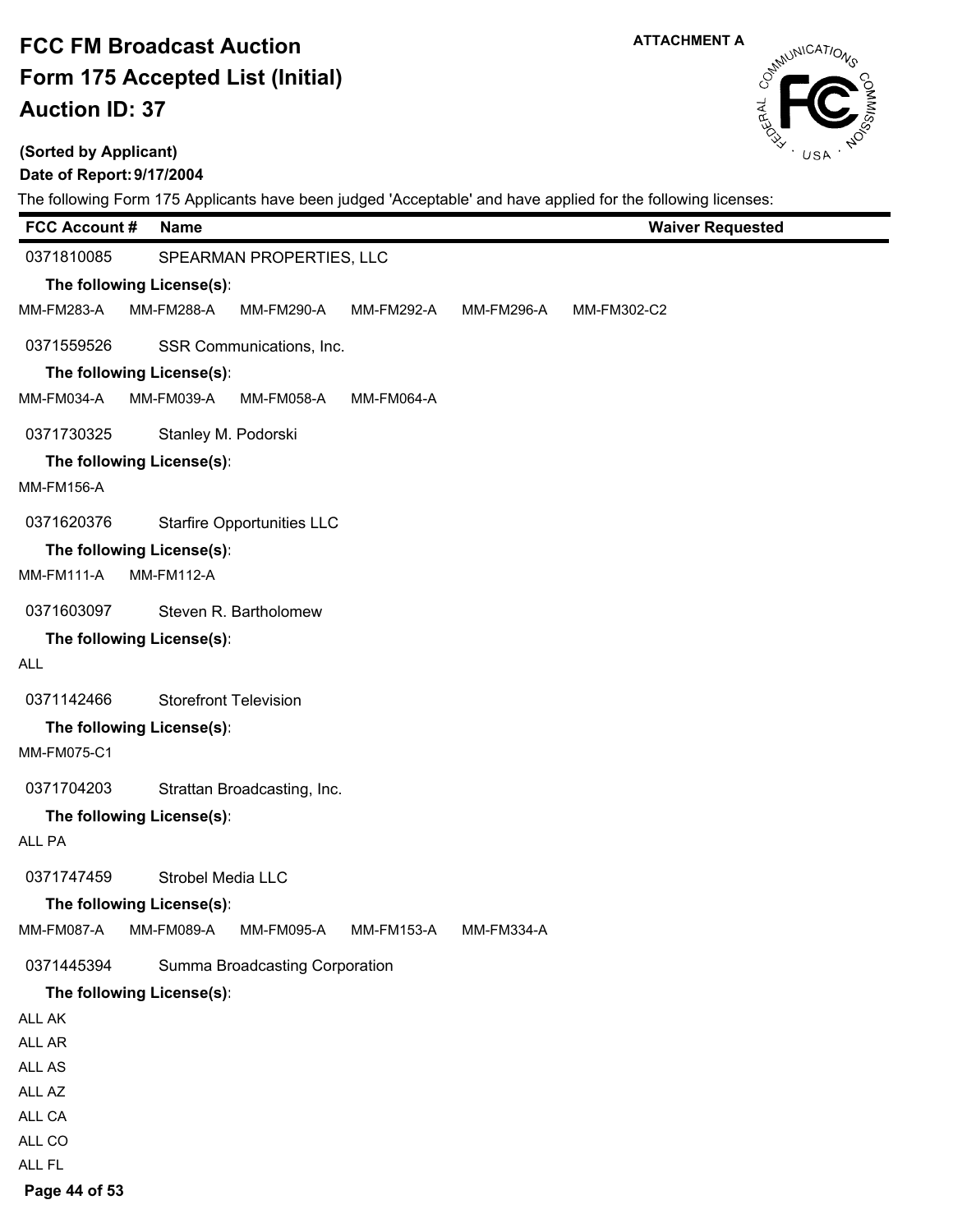#### **(Sorted by Applicant)**

**Date of Report:9/17/2004**

| FCC Account # | <b>Name</b>               |                                |             |             |             | <b>Waiver Requested</b> |            |
|---------------|---------------------------|--------------------------------|-------------|-------------|-------------|-------------------------|------------|
| 0371445394    |                           | Summa Broadcasting Corporation |             |             |             |                         |            |
|               | The following License(s): |                                |             |             |             |                         |            |
| ALL GU        |                           |                                |             |             |             |                         |            |
| ALL ID        |                           |                                |             |             |             |                         |            |
| ALL IL        |                           |                                |             |             |             |                         |            |
| ALL KS        |                           |                                |             |             |             |                         |            |
| ALL KY        |                           |                                |             |             |             |                         |            |
| ALL LA        |                           |                                |             |             |             |                         |            |
| ALL MA        |                           |                                |             |             |             |                         |            |
| ALL MI        |                           |                                |             |             |             |                         |            |
| ALL MN        |                           |                                |             |             |             |                         |            |
| ALL MO        |                           |                                |             |             |             |                         |            |
| ALL MS        |                           |                                |             |             |             |                         |            |
| ALL MT        |                           |                                |             |             |             |                         |            |
| ALL NC        |                           |                                |             |             |             |                         |            |
| ALL ND        |                           |                                |             |             |             |                         |            |
| ALL NE        |                           |                                |             |             |             |                         |            |
| ALL NH        |                           |                                |             |             |             |                         |            |
| ALL NM        |                           |                                |             |             |             |                         |            |
| ALL NV        |                           |                                |             |             |             |                         |            |
| ALL NY        |                           |                                |             |             |             |                         |            |
| ALL OK        |                           |                                |             |             |             |                         |            |
| ALL OR        |                           |                                |             |             |             |                         |            |
| ALL PA        |                           |                                |             |             |             |                         |            |
| ALL SD        |                           |                                |             |             |             |                         |            |
| ALL TN        |                           |                                |             |             |             |                         |            |
| ALL TX        |                           |                                |             |             |             |                         |            |
| ALL UT        |                           |                                |             |             |             |                         |            |
| ALL VA        |                           |                                |             |             |             |                         |            |
| ALL VT        |                           |                                |             |             |             |                         |            |
| ALL WA        |                           |                                |             |             |             |                         |            |
| ALL WI        |                           |                                |             |             |             |                         |            |
| ALL WY        |                           |                                |             |             |             |                         |            |
| MM-FM073-C1   | MM-FM074-C                | MM-FM075-C1                    | MM-FM076-C2 | MM-FM077-C2 | MM-FM079-C2 | <b>MM-FM080-A</b>       | MM-FM083-A |
| MM-FM087-A    | MM-FM089-A                | MM-FM091-A                     | MM-FM092-A  | MM-FM093-A  | MM-FM095-A  | <b>MM-FM096-A</b>       | MM-FM339-A |
| MM-FM340-A    |                           |                                |             |             |             |                         |            |



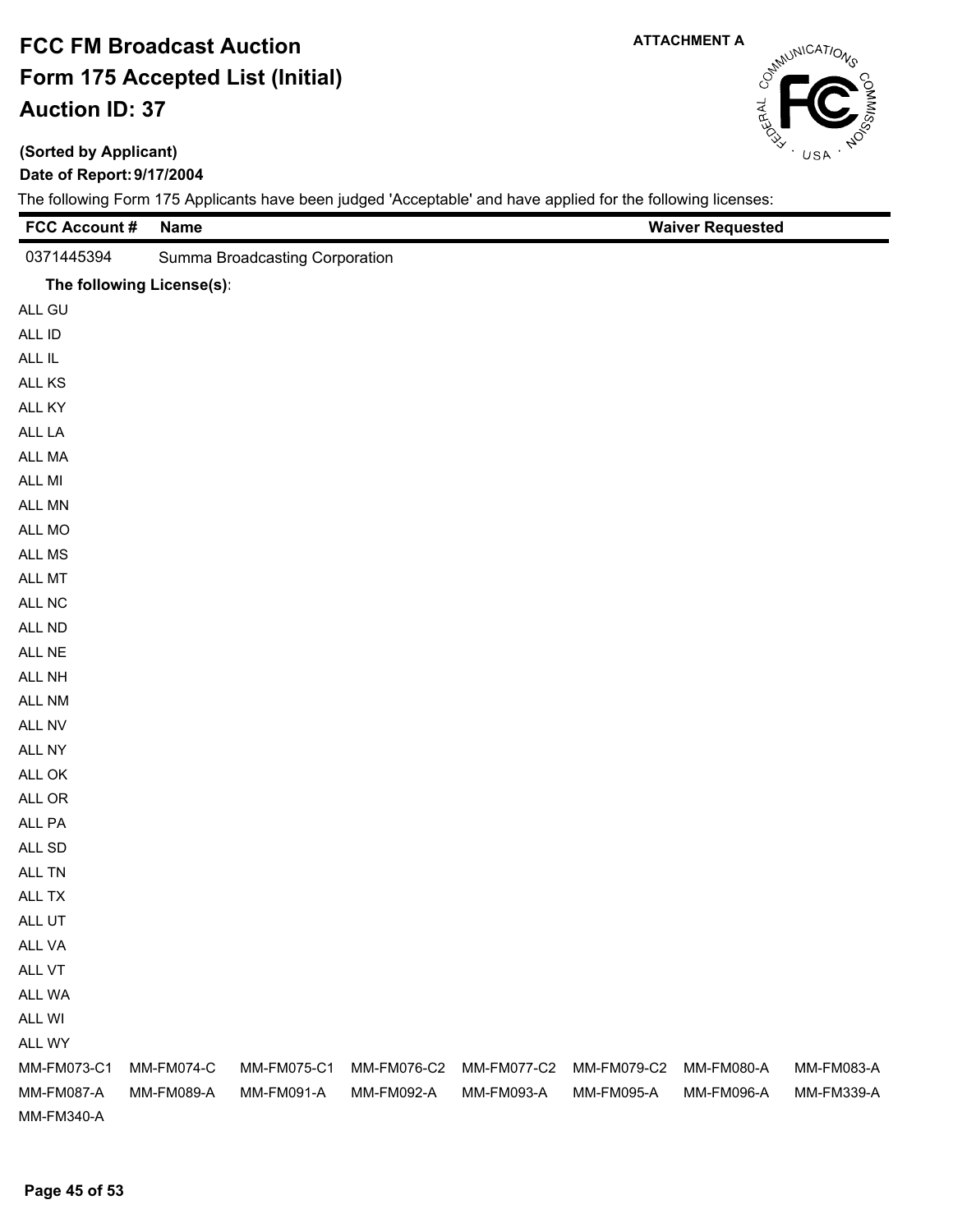

#### **(Sorted by Applicant)**

| Date of Report: 9/17/2004 |  |  |  |
|---------------------------|--|--|--|
|                           |  |  |  |

| <b>FCC Account#</b> | <b>Name</b>               |                                  |             |                   |                   | <b>Waiver Requested</b> |             |
|---------------------|---------------------------|----------------------------------|-------------|-------------------|-------------------|-------------------------|-------------|
| 0371720047          |                           | Summit American Inc.             |             |                   |                   |                         |             |
|                     | The following License(s): |                                  |             |                   |                   |                         |             |
| MM-FM015-C3         | MM-FM018-A                | MM-FM227-C1                      | MM-FM229-C3 | MM-FM230-C1       | <b>MM-FM233-C</b> | MM-FM234-C1             | MM-FM313-C2 |
| MM-FM314-C3         | MM-FM317-C1               | MM-FM318-C2                      |             |                   |                   |                         |             |
| 0372158313          |                           | Summit Media Broadcasting LLC    |             |                   |                   |                         |             |
|                     | The following License(s): |                                  |             |                   |                   |                         |             |
| MM-FM339-A          |                           |                                  |             |                   |                   |                         |             |
| 0371739164          |                           | Sungilt Corporation, Inc.        |             |                   |                   |                         |             |
|                     | The following License(s): |                                  |             |                   |                   |                         |             |
| ALL AZ              |                           |                                  |             |                   |                   |                         |             |
| ALL CA              |                           |                                  |             |                   |                   |                         |             |
| ALL MA              |                           |                                  |             |                   |                   |                         |             |
| ALL UT              |                           |                                  |             |                   |                   |                         |             |
| MM-FM010-A          | <b>MM-FM105-A</b>         | MM-FM122-C2                      |             |                   |                   |                         |             |
| 0371124172          |                           | SUNNY BROADCASTING, G.P.         |             |                   |                   |                         |             |
|                     | The following License(s): |                                  |             |                   |                   |                         |             |
| ALL TN              |                           |                                  |             |                   |                   |                         |             |
| 0370923198          |                           | T&K Communications Systems, Inc. |             |                   |                   |                         |             |
|                     | The following License(s): |                                  |             |                   |                   |                         |             |
| <b>ALL</b>          |                           |                                  |             |                   |                   |                         |             |
| 0371323523          | Tammy L. Pearce           |                                  |             |                   |                   |                         |             |
|                     | The following License(s): |                                  |             |                   |                   |                         |             |
| ALL VT              |                           |                                  |             |                   |                   |                         |             |
| MM-FM015-C3         | <b>MM-FM068-A</b>         | MM-FM069-C3                      | MM-FM091-A  | <b>MM-FM092-A</b> | <b>MM-FM118-A</b> | <b>MM-FM161-A</b>       | MM-FM164-C3 |
| MM-FM233-C          | MM-FM234-C1               | <b>MM-FM280-A</b>                | MM-FM298-C2 | MM-FM342-A        | MM-FM343-C2       |                         |             |
| 0371116138          | TAO USA, Inc.             |                                  |             |                   |                   |                         |             |
|                     | The following License(s): |                                  |             |                   |                   |                         |             |
| MM-FM056-C3         | <b>MM-FM233-C</b>         |                                  |             |                   |                   |                         |             |
| 0371501512          |                           | <b>TASEY A TOLLIVER</b>          |             |                   |                   |                         |             |
|                     | The following License(s): |                                  |             |                   |                   |                         |             |
| MM-FM139-A          |                           |                                  |             |                   |                   |                         |             |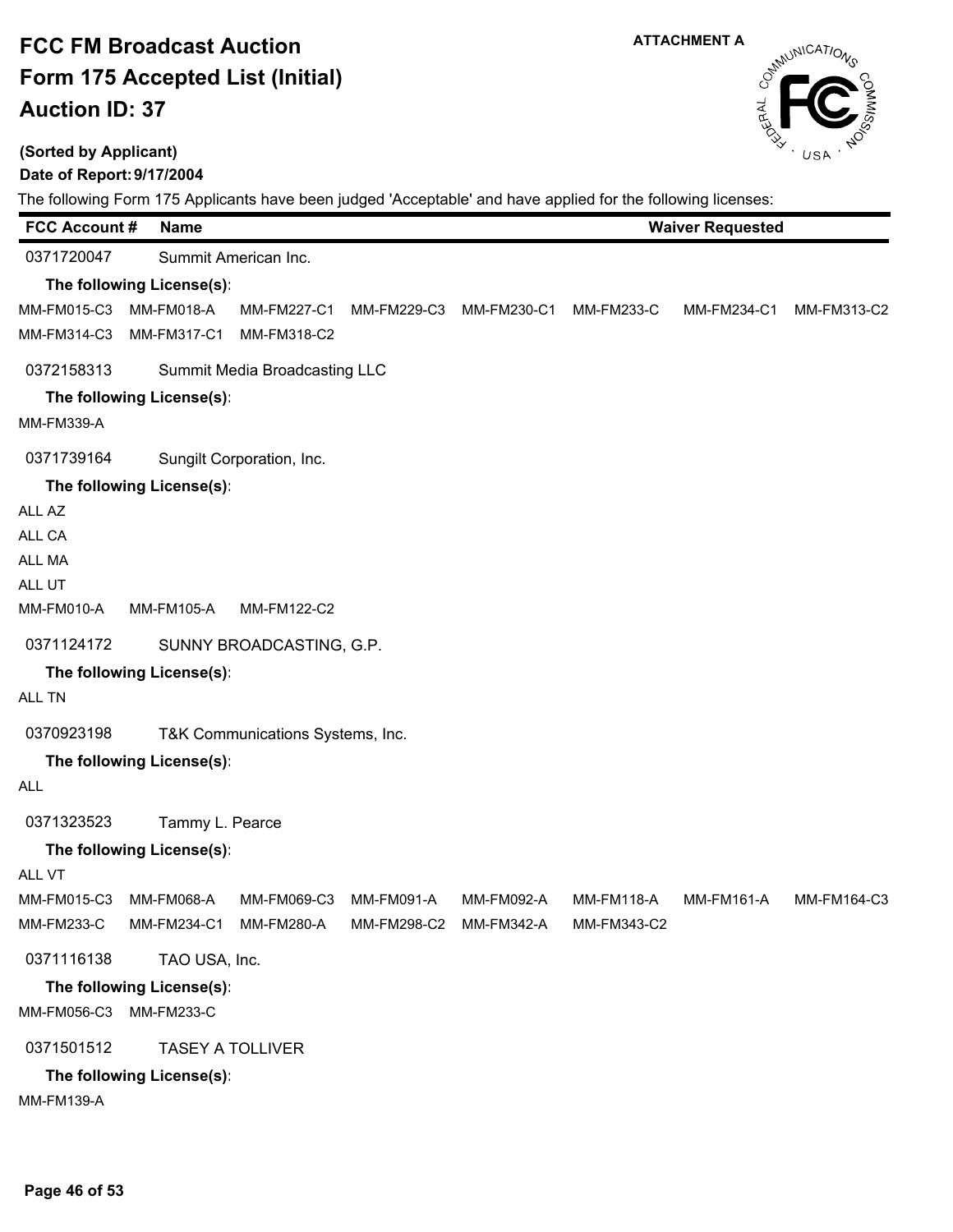

#### **(Sorted by Applicant)**

|  |  | Date of Report: 9/17/2004 |  |  |
|--|--|---------------------------|--|--|
|  |  |                           |  |  |

| <b>FCC Account#</b> | <b>Name</b>               |                                       |                    |                   |                   | <b>Waiver Requested</b> |                   |
|---------------------|---------------------------|---------------------------------------|--------------------|-------------------|-------------------|-------------------------|-------------------|
| 0371834497          |                           | <b>TBC Communications</b>             |                    |                   |                   |                         |                   |
|                     | The following License(s): |                                       |                    |                   |                   |                         |                   |
| MM-FM063-A          | <b>MM-FM064-A</b>         | <b>MM-FM228-A</b>                     |                    |                   |                   |                         |                   |
| 0371029259          | <b>Ted Austin</b>         |                                       |                    |                   |                   |                         |                   |
|                     | The following License(s): |                                       |                    |                   |                   |                         |                   |
| <b>MM-FM018-A</b>   | <b>MM-FM024-A</b>         | <b>MM-FM042-A</b>                     | MM-FM044-A         | MM-FM047-C1       | MM-FM048-C3       | <b>MM-FM050-A</b>       | <b>MM-FM055-A</b> |
| <b>MM-FM057-A</b>   | MM-FM059-C2               | MM-FM097-C2                           | <b>MM-FM171-C3</b> | <b>MM-FM184-A</b> | <b>MM-FM256-A</b> | <b>MM-FM258-A</b>       | MM-FM259-C3       |
| MM-FM261-C3         | MM-FM317-C1               |                                       |                    |                   |                   |                         |                   |
| 0371924175          |                           | TeleSouth Communications, Inc.        |                    |                   |                   |                         |                   |
|                     | The following License(s): |                                       |                    |                   |                   |                         |                   |
| <b>ALL MS</b>       |                           |                                       |                    |                   |                   |                         |                   |
| 0371022528          |                           | Tellez Communications, LLC            |                    |                   |                   |                         |                   |
|                     | The following License(s): |                                       |                    |                   |                   |                         |                   |
| <b>MM-FM278-A</b>   | MM-FM283-A                | MM-FM285-C3                           | <b>MM-FM292-A</b>  | <b>MM-FM295-A</b> | <b>MM-FM301-A</b> | <b>MM-FM310-A</b>       | <b>MM-FM311-A</b> |
| 0372121013          | Tenn-Vol Corp.            |                                       |                    |                   |                   |                         |                   |
|                     | The following License(s): |                                       |                    |                   |                   |                         |                   |
| MM-FM276-A          | <b>MM-FM283-A</b>         | <b>MM-FM292-A</b>                     | <b>MM-FM295-A</b>  | <b>MM-FM296-A</b> | MM-FM302-C2       |                         |                   |
| 0371159538          |                           | The Beacon Broadcasting Network, Inc. |                    |                   |                   |                         |                   |
|                     | The following License(s): |                                       |                    |                   |                   |                         |                   |
| MM-FM267-C3         |                           |                                       |                    |                   |                   |                         |                   |
| 0371143462          |                           | The Scranton Times, L.P.              |                    |                   |                   |                         |                   |
|                     | The following License(s): |                                       |                    |                   |                   |                         |                   |
| <b>MM-FM241-A</b>   |                           |                                       |                    |                   |                   |                         |                   |
| 0371352261          |                           | The WBEZ Alliance, Inc.               |                    |                   |                   |                         |                   |
|                     | The following License(s): |                                       |                    |                   |                   |                         |                   |
| <b>MM-FM113-A</b>   |                           |                                       |                    |                   |                   |                         |                   |
| 0371515256          | Thomas L. Whitlock        |                                       |                    |                   |                   |                         |                   |
|                     | The following License(s): |                                       |                    |                   |                   |                         |                   |
| <b>MM-FM030-A</b>   |                           |                                       |                    |                   |                   |                         |                   |
| 0372004368          | Thomas M. Eells           |                                       |                    |                   |                   |                         |                   |
|                     | The following License(s): |                                       |                    |                   |                   |                         |                   |
| MM-FM028-A          | MM-FM034-A                | MM-FM039-A                            |                    |                   |                   |                         |                   |
|                     |                           |                                       |                    |                   |                   |                         |                   |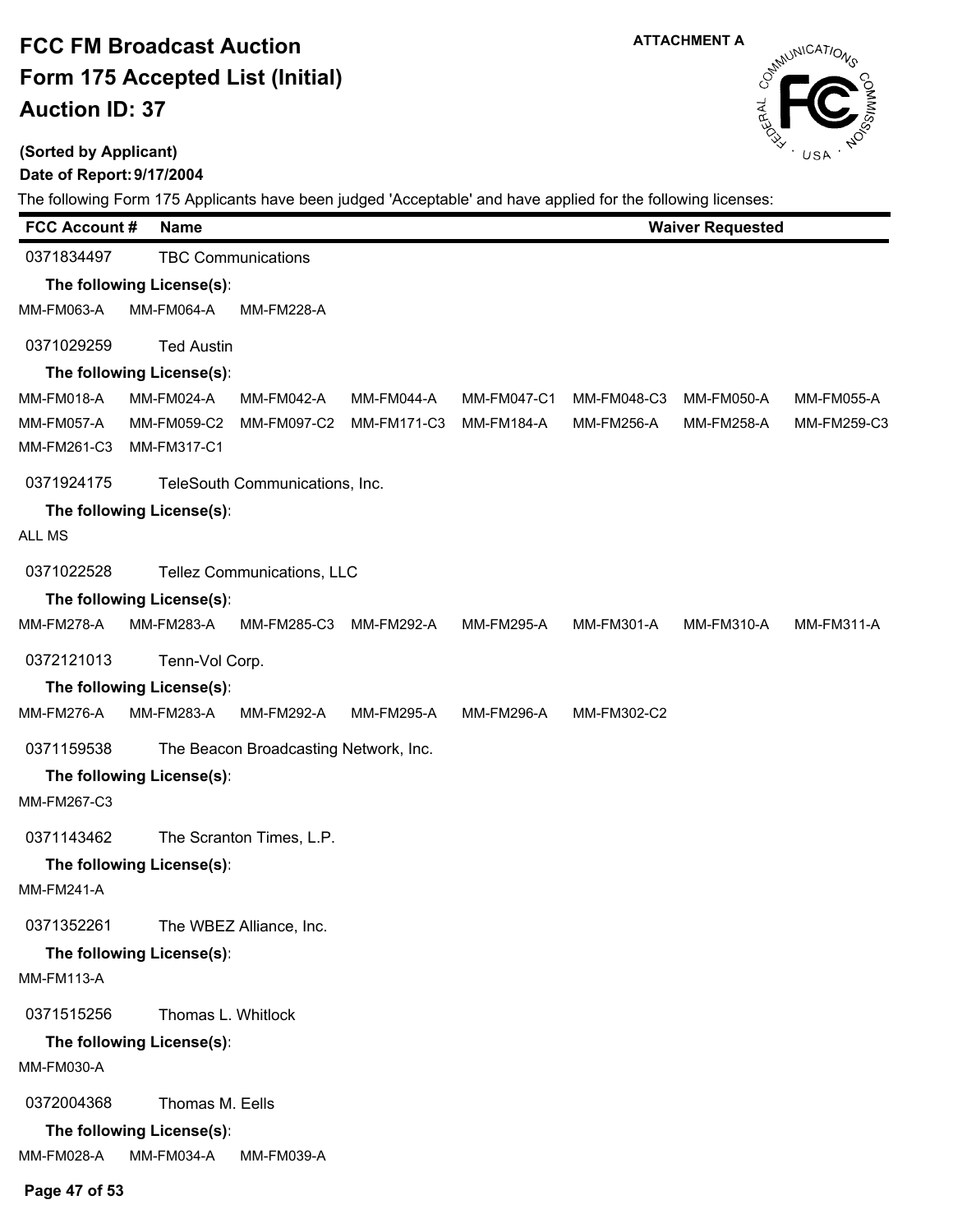**Date of Report:9/17/2004**

| <b>FCC Account#</b> | <b>Name</b>                |                                |                   |                    |                   | <b>Waiver Requested</b> |                   |
|---------------------|----------------------------|--------------------------------|-------------------|--------------------|-------------------|-------------------------|-------------------|
| 0372100091          | Thomas Wilson              |                                |                   |                    |                   |                         |                   |
|                     | The following License(s):  |                                |                   |                    |                   |                         |                   |
| <b>MM-FM186-A</b>   | <b>MM-FM187-A</b>          |                                |                   |                    |                   |                         |                   |
| 0371916028          | <b>Timothy Brown</b>       |                                |                   |                    |                   |                         |                   |
|                     | The following License(s):  |                                |                   |                    |                   |                         |                   |
| MM-FM058-A          | <b>MM-FM061-A</b>          |                                |                   |                    |                   |                         |                   |
| 0371205437          | Timothy T. Balin           |                                |                   |                    |                   |                         |                   |
|                     | The following License(s):  |                                |                   |                    |                   |                         |                   |
| <b>MM-FM129-A</b>   |                            |                                |                   |                    |                   |                         |                   |
| 0371314068          |                            | Tin Can Communications, LLC    |                   |                    |                   |                         |                   |
|                     | The following License(s):  |                                |                   |                    |                   |                         |                   |
| <b>MM-FM331-A</b>   |                            |                                |                   |                    |                   |                         |                   |
| 0371331207          | <b>Todd DeNeui</b>         |                                |                   |                    |                   |                         |                   |
|                     | The following License(s):  |                                |                   |                    |                   |                         |                   |
| MM-FM015-C3         | MM-FM016-A                 | MM-FM017-A                     | MM-FM022-C1       | MM-FM023-A         | <b>MM-FM042-A</b> | MM-FM044-A              | <b>MM-FM046-A</b> |
| MM-FM047-C1         | MM-FM049-C1                | MM-FM050-A                     | <b>MM-FM052-A</b> | <b>MM-FM055-A</b>  | MM-FM056-C3       | MM-FM057-A              | <b>MM-FM058-A</b> |
| MM-FM061-A          | MM-FM062-A                 | <b>MM-FM118-A</b>              | <b>MM-FM120-A</b> | <b>MM-FM124-C1</b> | MM-FM125-C3       | MM-FM166-C2             | <b>MM-FM167-A</b> |
| <b>MM-FM168-A</b>   | <b>MM-FM170-C1</b>         | <b>MM-FM173-A</b>              | MM-FM175-C3       | <b>MM-FM176-A</b>  | MM-FM177-A        | <b>MM-FM178-A</b>       | MM-FM182-A        |
| MM-FM183-C1         | <b>MM-FM184-A</b>          | MM-FM204-A                     | MM-FM205-C1       | MM-FM206-C1        | MM-FM208-A        | MM-FM209-A              | MM-FM210-C2       |
| MM-FM211-C1         | MM-FM212-C2                | MM-FM214-C1                    | MM-FM220-C2       | MM-FM221-C1        | MM-FM223-C2       | <b>MM-FM224-A</b>       | <b>MM-FM225-A</b> |
| MM-FM226-C3         | MM-FM250-C1                | <b>MM-FM252-A</b>              | MM-FM343-C2       | MM-FM346-C1        | MM-FM348-C2       | <b>MM-FM351-C</b>       | <b>MM-FM354-A</b> |
| <b>MM-FM358-C</b>   | MM-FM359-C1                |                                |                   |                    |                   |                         |                   |
| 0370828048          | <b>Todd Stuart Noordyk</b> |                                |                   |                    |                   |                         |                   |
|                     | The following License(s):  |                                |                   |                    |                   |                         |                   |
| <b>MM-FM145-A</b>   | <b>MM-FM150-A</b>          |                                |                   |                    |                   |                         |                   |
| 0371625166          |                            | <b>Trade Media Corporation</b> |                   |                    |                   |                         |                   |
|                     | The following License(s):  |                                |                   |                    |                   |                         |                   |
| MM-FM063-A          | <b>MM-FM279-A</b>          | <b>MM-FM295-A</b>              |                   |                    |                   |                         |                   |
| 0371004119          | TRL, Inc.                  |                                |                   |                    |                   |                         |                   |
|                     | The following License(s):  |                                |                   |                    |                   |                         |                   |
| <b>MM-FM064-A</b>   | MM-FM069-C3                |                                |                   |                    |                   |                         |                   |



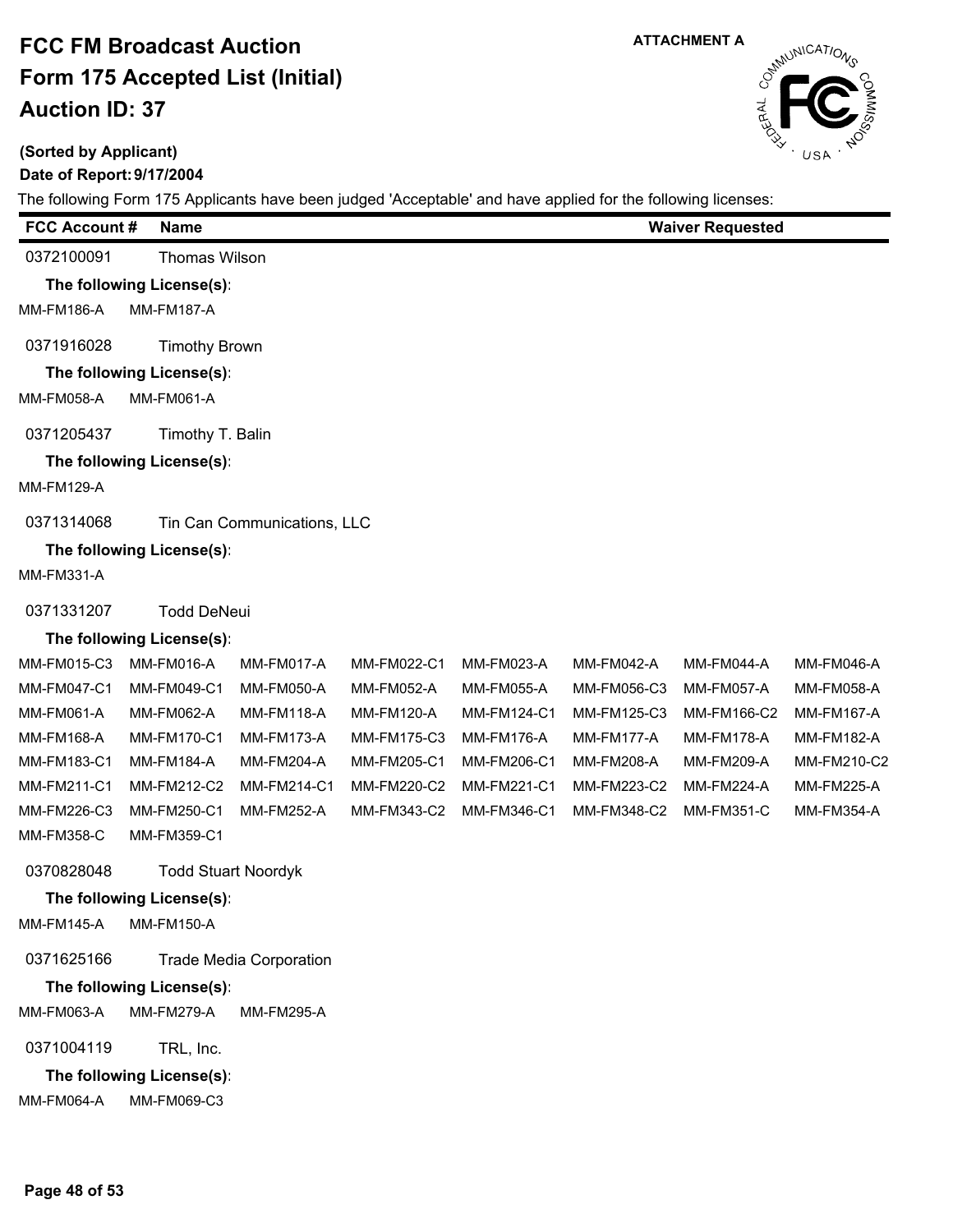#### **Date of Report:9/17/2004**

| <b>FCC Account#</b> | <b>Name</b>                                             | <b>Waiver Requested</b>          |
|---------------------|---------------------------------------------------------|----------------------------------|
| 0370945027          | <b>Troy Unruh</b>                                       |                                  |
|                     | The following License(s):                               |                                  |
| ALL KS              |                                                         |                                  |
| <b>MM-FM158-A</b>   |                                                         |                                  |
| 0371728557          | Twenty-One Sound Communications, Inc.                   |                                  |
|                     | The following License(s):                               |                                  |
| <b>MM-FM155-A</b>   | <b>MM-FM158-A</b>                                       |                                  |
| 0371222443          | TWP, Inc.                                               |                                  |
|                     | The following License(s):                               |                                  |
| MM-FM308-C3         |                                                         |                                  |
| 0371625312          | University Of Massachusetts                             |                                  |
|                     | The following License(s):                               |                                  |
| ALL MA              |                                                         |                                  |
| 0370911198          | Valley Broadcasting, Inc.                               |                                  |
|                     | The following License(s):                               |                                  |
| <b>MM-FM030-A</b>   | MM-FM039-A                                              |                                  |
| 0371332061          | Vermont Public Radio                                    |                                  |
|                     | The following License(s):                               |                                  |
| ALL VT              |                                                         |                                  |
| MM-FM215-A          | <b>MM-FM238-A</b>                                       |                                  |
| 0371243009          | Vernon R. Baldwin, Inc.                                 |                                  |
|                     | The following License(s):                               |                                  |
| <b>MM-FM128-A</b>   | <b>MM-FM132-A</b>                                       |                                  |
| 0371530452          | Wagonwheel Communications Corporation                   |                                  |
|                     | The following License(s):                               |                                  |
|                     | MM-FM347-C2 MM-FM348-C2 MM-FM353-A<br><b>MM-FM357-A</b> | <b>MM-FM358-C</b><br>MM-FM359-C1 |
| 0371049282          | Wallingford Communications, LLC                         |                                  |
|                     | The following License(s):                               |                                  |
| <b>MM-FM129-A</b>   | <b>MM-FM132-A</b>                                       |                                  |
| 0371806195          | WALLOWA VALLEY RADIO BROADCASTING CO                    |                                  |
|                     | The following License(s):                               |                                  |
| <b>MM-FM258-A</b>   |                                                         |                                  |

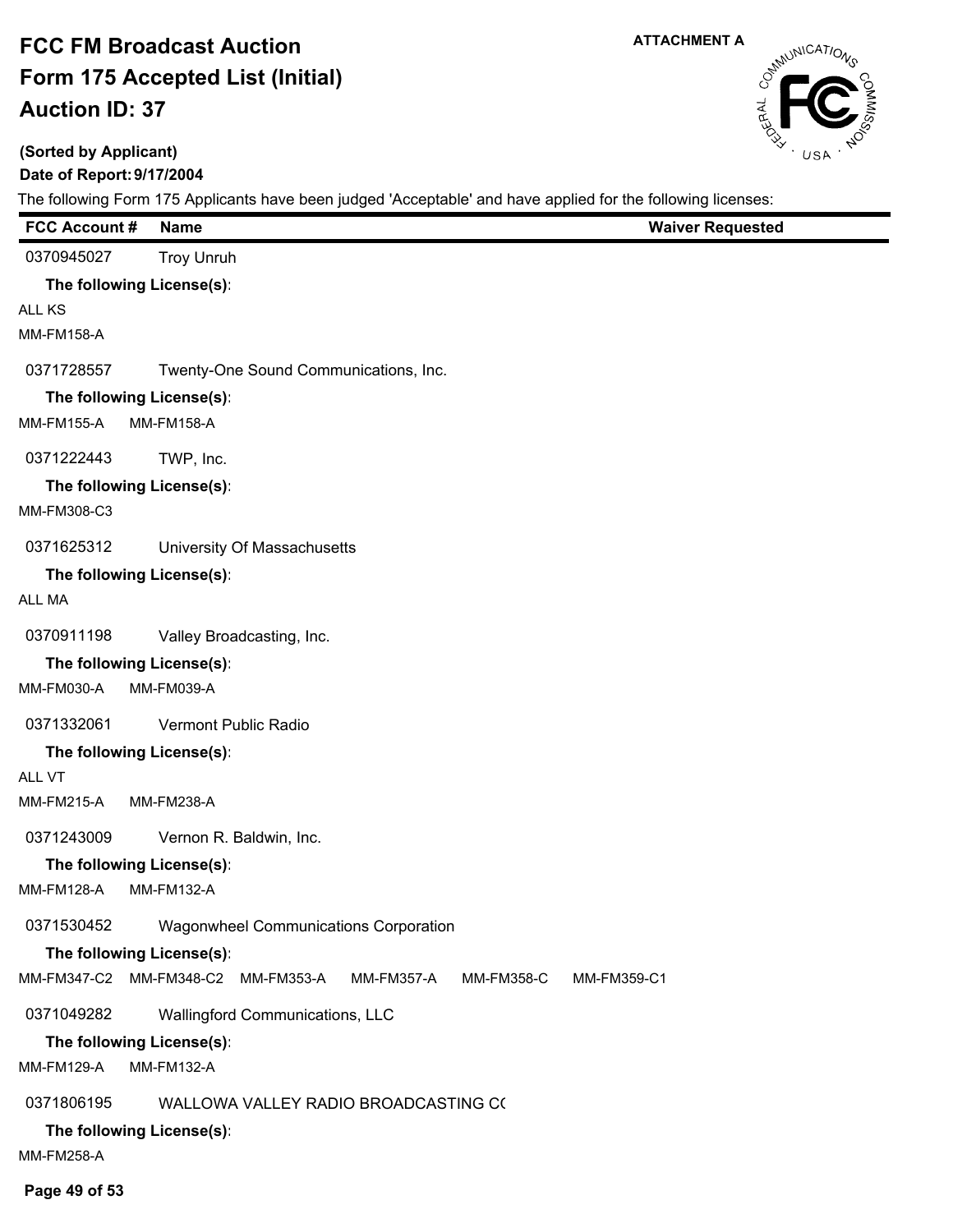**Date of Report:9/17/2004**

| <b>FCC Account#</b> | <b>Name</b>                                                 |                   | <b>Waiver Requested</b> |  |
|---------------------|-------------------------------------------------------------|-------------------|-------------------------|--|
| 0371624038          | Walton Stations - New Mexico, Inc.                          |                   |                         |  |
|                     | The following License(s):                                   |                   |                         |  |
| MM-FM226-C3         |                                                             |                   |                         |  |
| 0371702288          | <b>WAMC</b>                                                 |                   |                         |  |
|                     | The following License(s):                                   |                   |                         |  |
| <b>MM-FM239-A</b>   | <b>MM-FM241-A</b><br><b>MM-FM242-A</b><br><b>MM-FM243-A</b> | <b>MM-FM244-A</b> | <b>MM-FM246-A</b>       |  |
| 0371035057          | Warga Broadcasting, L.L.C.                                  |                   |                         |  |
|                     | The following License(s):                                   |                   |                         |  |
| <b>MM-FM090-A</b>   |                                                             |                   |                         |  |
| 0371134502          | Wednesday RadioWorks, Ltd.                                  |                   |                         |  |
|                     | The following License(s):                                   |                   |                         |  |
| ALL                 |                                                             |                   |                         |  |
| 0371138478          | Wennes Communication Stations, Inc.                         |                   |                         |  |
|                     | The following License(s):                                   |                   |                         |  |
| <b>MM-FM153-A</b>   |                                                             |                   |                         |  |
| 0372108512          | West Waves, Inc.                                            |                   |                         |  |
|                     | The following License(s):                                   |                   |                         |  |
| MM-FM221-C1         | <b>MM-FM224-A</b>                                           |                   |                         |  |
| 0371638557          | Westend Radio, LLC                                          |                   |                         |  |
|                     | The following License(s):                                   |                   |                         |  |
| MM-FM261-C3         |                                                             |                   |                         |  |
| 0371358445          | Western South Dakota Broadcasting, LLC                      |                   |                         |  |
|                     | The following License(s):                                   |                   |                         |  |
| MM-FM265-A          |                                                             |                   |                         |  |
| 0371534557          | White Oak Radio, LP                                         |                   |                         |  |
|                     | The following License(s):                                   |                   |                         |  |
| MM-FM280-A          |                                                             |                   |                         |  |
| 0370605318          | WHOW Radio, LLC                                             |                   |                         |  |
|                     | The following License(s):                                   |                   |                         |  |
| <b>MM-FM111-A</b>   | <b>MM-FM112-A</b>                                           |                   |                         |  |
|                     |                                                             |                   |                         |  |

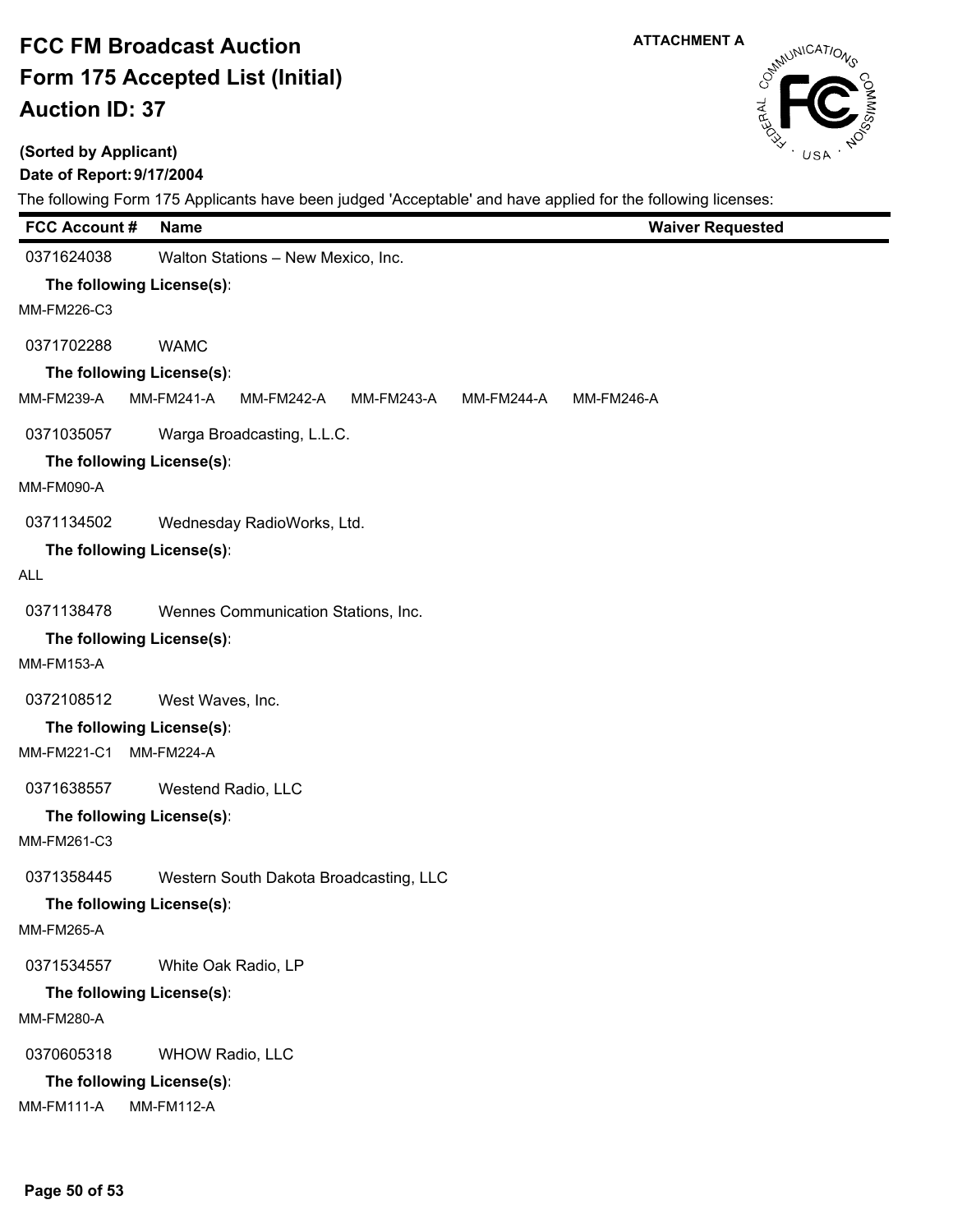**Date of Report:9/17/2004**

| <b>FCC Account#</b><br><b>Waiver Requested</b><br><b>Name</b> |                           |                                   |             |                   |                   |                   |                   |
|---------------------------------------------------------------|---------------------------|-----------------------------------|-------------|-------------------|-------------------|-------------------|-------------------|
| 0372243451                                                    | Wilam G Brady             |                                   |             |                   |                   |                   |                   |
|                                                               | The following License(s): |                                   |             |                   |                   |                   |                   |
| <b>MM-FM063-A</b>                                             |                           |                                   |             |                   |                   |                   |                   |
| 0371838538                                                    |                           | <b>Wildcat Communications LLC</b> |             |                   |                   |                   |                   |
|                                                               | The following License(s): |                                   |             |                   |                   |                   |                   |
| <b>MM-FM055-A</b>                                             | MM-FM059-C2               |                                   |             |                   |                   |                   |                   |
| 0371718293                                                    | Will Payne                |                                   |             |                   |                   |                   |                   |
|                                                               | The following License(s): |                                   |             |                   |                   |                   |                   |
| <b>MM-FM247-A</b>                                             | <b>MM-FM251-A</b>         | <b>MM-FM252-A</b>                 |             |                   |                   |                   |                   |
| 0372113435                                                    | William D. Santa          |                                   |             |                   |                   |                   |                   |
|                                                               | The following License(s): |                                   |             |                   |                   |                   |                   |
| <b>MM-FM238-A</b>                                             |                           |                                   |             |                   |                   |                   |                   |
| 0371918426                                                    | William E. Cordell        |                                   |             |                   |                   |                   |                   |
|                                                               | The following License(s): |                                   |             |                   |                   |                   |                   |
| <b>MM-FM299-A</b>                                             |                           |                                   |             |                   |                   |                   |                   |
| 0371546304                                                    | William J. Stanley        |                                   |             |                   |                   |                   |                   |
|                                                               | The following License(s): |                                   |             |                   |                   |                   |                   |
| <b>MM-FM018-A</b>                                             | <b>MM-FM042-A</b>         | MM-FM044-A                        | MM-FM048-C3 | MM-FM055-A        | MM-FM056-C3       | MM-FM063-A        | <b>MM-FM066-A</b> |
| MM-FM221-C1                                                   | <b>MM-FM325-A</b>         |                                   |             |                   |                   |                   |                   |
| 0371358564                                                    | William R. McBride        |                                   |             |                   |                   |                   |                   |
|                                                               | The following License(s): |                                   |             |                   |                   |                   |                   |
| ALL FL                                                        |                           |                                   |             |                   |                   |                   |                   |
| ALL MA                                                        |                           |                                   |             |                   |                   |                   |                   |
| MM-FM015-C3                                                   | MM-FM016-A                | MM-FM017-A                        | MM-FM022-C1 | <b>MM-FM026-A</b> | <b>MM-FM028-A</b> | <b>MM-FM030-A</b> | MM-FM037-A        |
| MM-FM056-C3                                                   | <b>MM-FM058-A</b>         | MM-FM073-C1                       | MM-FM074-C  | MM-FM076-C2       | MM-FM090-A        | MM-FM092-A        | <b>MM-FM118-A</b> |
| <b>MM-FM139-A</b>                                             | <b>MM-FM170-C1</b>        | MM-FM173-A                        | MM-FM175-C3 | MM-FM176-A        | <b>MM-FM184-A</b> | MM-FM223-C2       | <b>MM-FM225-A</b> |
| MM-FM259-C3                                                   | MM-FM260-A                | MM-FM293-C3                       | MM-FM328-A  | MM-FM329-A        | MM-FM342-A        |                   |                   |
| 0371444495                                                    |                           | WM Broadcasting, Inc.             |             |                   |                   |                   |                   |
|                                                               | The following License(s): |                                   |             |                   |                   |                   |                   |
| MM-FM091-A                                                    | <b>MM-FM118-A</b>         |                                   |             |                   |                   |                   |                   |
| 0371219399                                                    |                           | World Radio Link, Incorporated    |             |                   |                   |                   |                   |
|                                                               | The following License(s): |                                   |             |                   |                   |                   |                   |
| ALL AK                                                        |                           |                                   |             |                   |                   |                   |                   |



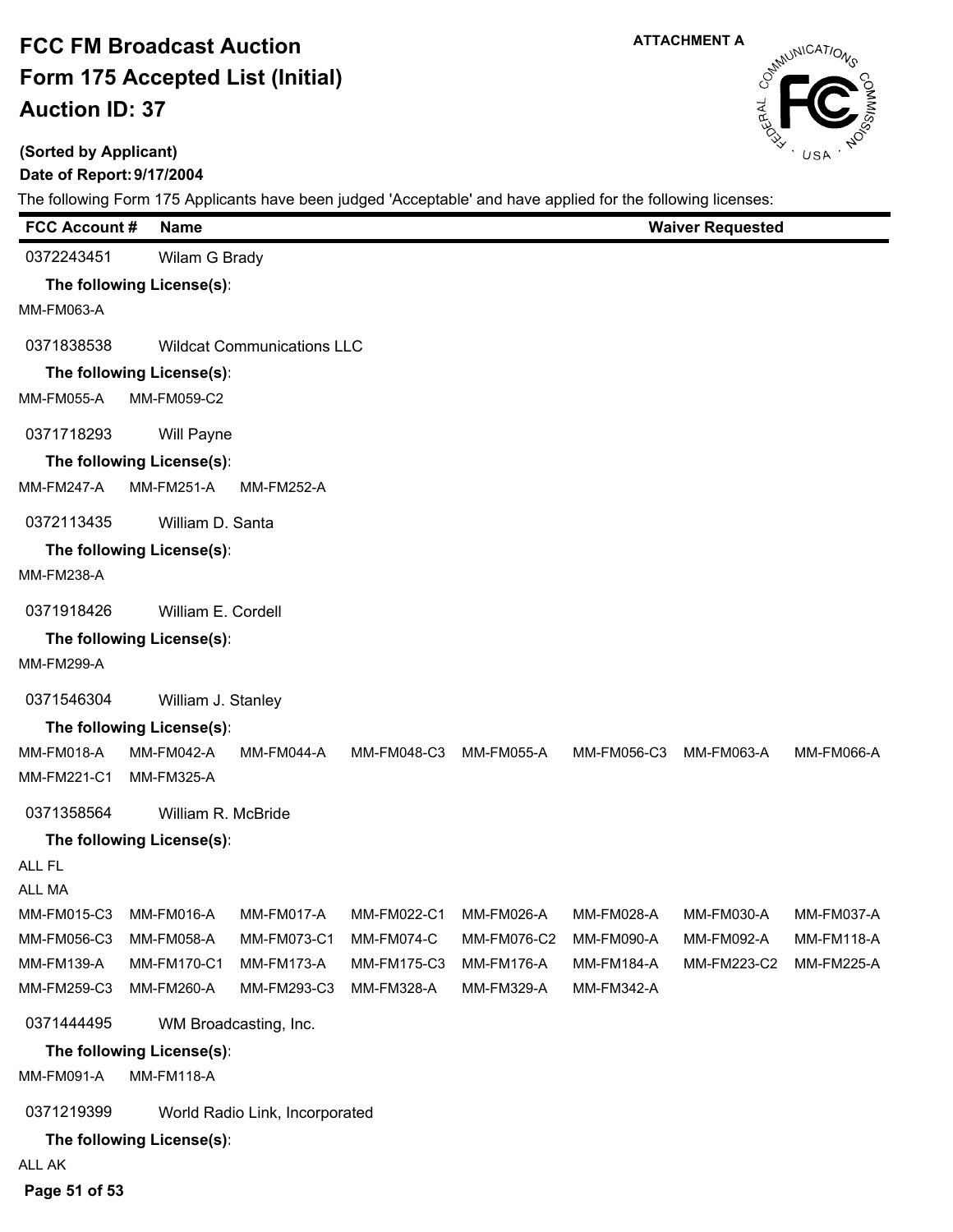**(Sorted by Applicant) Date of Report:9/17/2004**

The following Form 175 Applicants have been judged 'Acceptable' and have applied for the following licenses:

| FCC Account #     | <b>Name</b>               |                                |            |             |             | <b>Waiver Requested</b> |                   |
|-------------------|---------------------------|--------------------------------|------------|-------------|-------------|-------------------------|-------------------|
| 0371219399        |                           | World Radio Link, Incorporated |            |             |             |                         |                   |
|                   | The following License(s): |                                |            |             |             |                         |                   |
| ALL AR            |                           |                                |            |             |             |                         |                   |
| ALL AS            |                           |                                |            |             |             |                         |                   |
| ALL AZ            |                           |                                |            |             |             |                         |                   |
| ALL CA            |                           |                                |            |             |             |                         |                   |
| ALL CO            |                           |                                |            |             |             |                         |                   |
| ALL FL            |                           |                                |            |             |             |                         |                   |
| ALL GU            |                           |                                |            |             |             |                         |                   |
| ALL HI            |                           |                                |            |             |             |                         |                   |
| ALL IA            |                           |                                |            |             |             |                         |                   |
| ALL ID            |                           |                                |            |             |             |                         |                   |
| ALL IL            |                           |                                |            |             |             |                         |                   |
| ALL LA            |                           |                                |            |             |             |                         |                   |
| ALL MA            |                           |                                |            |             |             |                         |                   |
| ALL MI            |                           |                                |            |             |             |                         |                   |
| ALL MN            |                           |                                |            |             |             |                         |                   |
| ALL MO            |                           |                                |            |             |             |                         |                   |
| ALL MS            |                           |                                |            |             |             |                         |                   |
| ALL MT            |                           |                                |            |             |             |                         |                   |
| ALL NC            |                           |                                |            |             |             |                         |                   |
| ALL NE            |                           |                                |            |             |             |                         |                   |
| ALL NH            |                           |                                |            |             |             |                         |                   |
| ALL NM            |                           |                                |            |             |             |                         |                   |
| ALL NV            |                           |                                |            |             |             |                         |                   |
| ALL NY            |                           |                                |            |             |             |                         |                   |
| ALL OR            |                           |                                |            |             |             |                         |                   |
| ALL PA            |                           |                                |            |             |             |                         |                   |
| ALL TN            |                           |                                |            |             |             |                         |                   |
| ALL TX            |                           |                                |            |             |             |                         |                   |
| ALL UT            |                           |                                |            |             |             |                         |                   |
| ALL VA            |                           |                                |            |             |             |                         |                   |
| ALL VT            |                           |                                |            |             |             |                         |                   |
| ALL WA            |                           |                                |            |             |             |                         |                   |
| ALL WI            |                           |                                |            |             |             |                         |                   |
| ALL WV            |                           |                                |            |             |             |                         |                   |
| <b>MM-FM118-A</b> | <b>MM-FM119-A</b>         | MM-FM122-C2                    | MM-FM123-A | MM-FM124-C1 | MM-FM125-C3 | <b>MM-FM126-A</b>       | <b>MM-FM127-A</b> |
| <b>MM-FM128-A</b> | <b>MM-FM129-A</b>         | <b>MM-FM131-A</b>              | MM-FM132-A | MM-FM191-C1 | MM-FM193-C1 | <b>MM-FM194-C</b>       | <b>MM-FM195-C</b> |

**ATTACHMENT A**